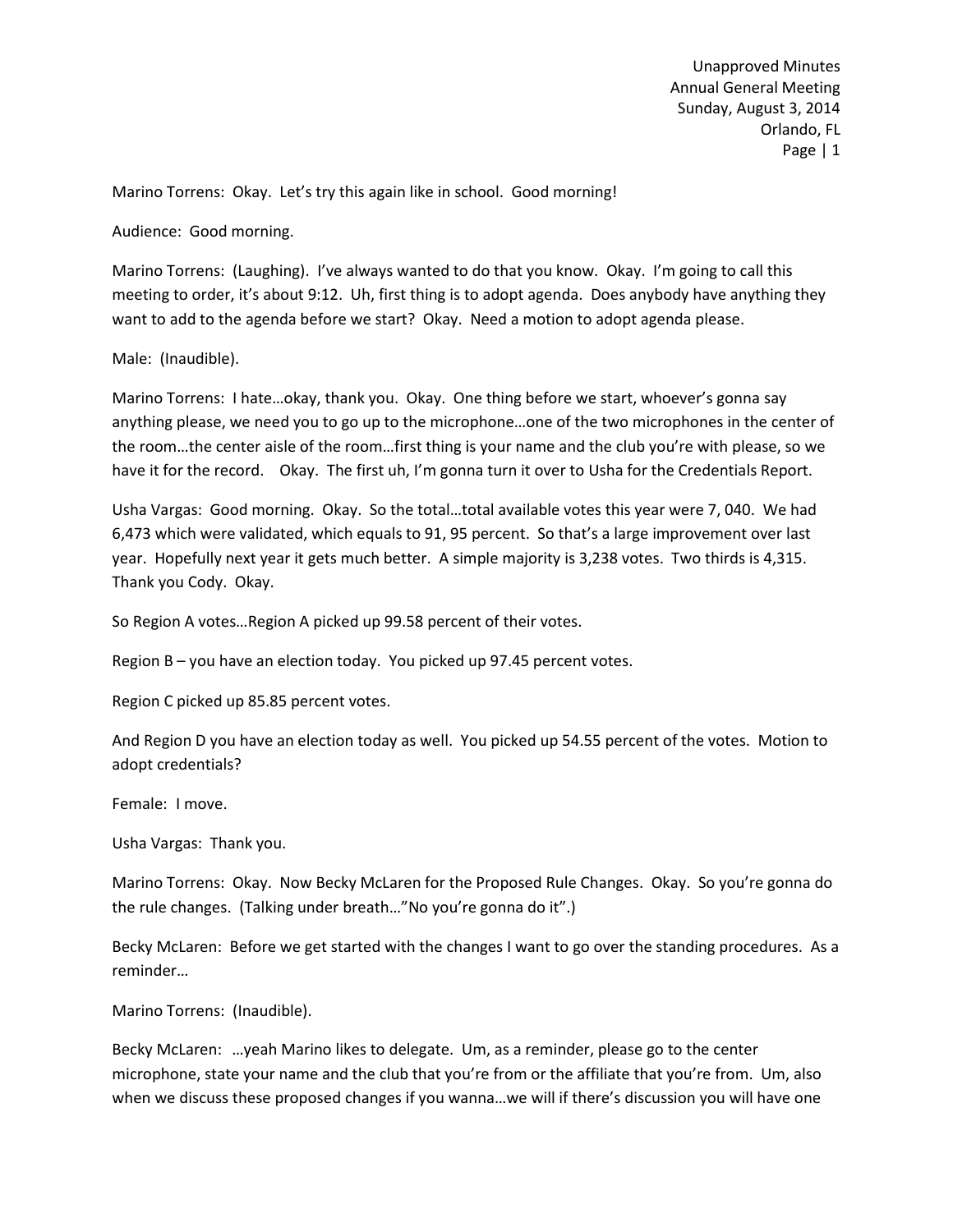person speak for and one against and going back and forth until one side is exhausted. So it would have to be either a "for" and then an "against" or an "against" and then a "for" and alternate that way. So we will get started. You will see that we have besides the rules changes being in your Book of Reports in the back white section, you will see that we also have them presented here on the screen. I move that we accept the change to Bylaw 2.3 as presented in the Book of Reports and as presented on the screen.

Member: I move.

Member: Point of Order

Becky McLaren: Lew? Yes sir.

Lew: Okay. Uh, we can't vote on this…

Member: The whole idea…

Lew: Excuse me? Oh, I'm sorry. Lew Confessore, Soccer Academy of the Americas Today (inaudible) the states tomorrow.

Becky McLaren: Well actually later today Lew when it's finished.

Lew Confessore: Okay. Uh, there is a proposed problem with the submission of these Byla-, of these changes that was discussed yesterday at the, at the meeting. And uh, I believe that they cannot be voted on at this time. Howe-, because of the way they're adopted.

Becky McLaren: Lew you want to explain it, because there was some people in the room that were not at that workshop yesterday?

Lew Confessore: Okay. Uh, our rules say very specifically that only affiliates can make amendments to the Bylaws. The Board of Directors, the Rules Chairperson, they are not listed as affiliates. They are in the organization, but they are not affiliates. Um, we also have some…later on, by one the employees and we have been doing this for several years, but it came up. We've been dealing back and forth now for two or three weeks with the Secretary and with Becky about how to handle this. So, I would like to present that since they were not submitted correctly, we can't vote on them.

Becky McLaren: Anybody else that was in the meeting yesterday that would like to speak because I do believe yesterday there was some people at the meeting that also presented that. Um, and it also states that members may submit a rule change as well Lew, and that com-, members of the Rules Com-, the people of the rules committee are members of affiliates and as such could. I believe that there was some gentleman in the room and some people in the room that wanted these housekeeping changes because the majority of your rules except for one. And by the way, the three that were proposed by um, an employee have been withdrawn. So those will not be presented, but that they wanted to go ahead and get these housekeeping issues taken care of. So if um, somebody wanted to make a motion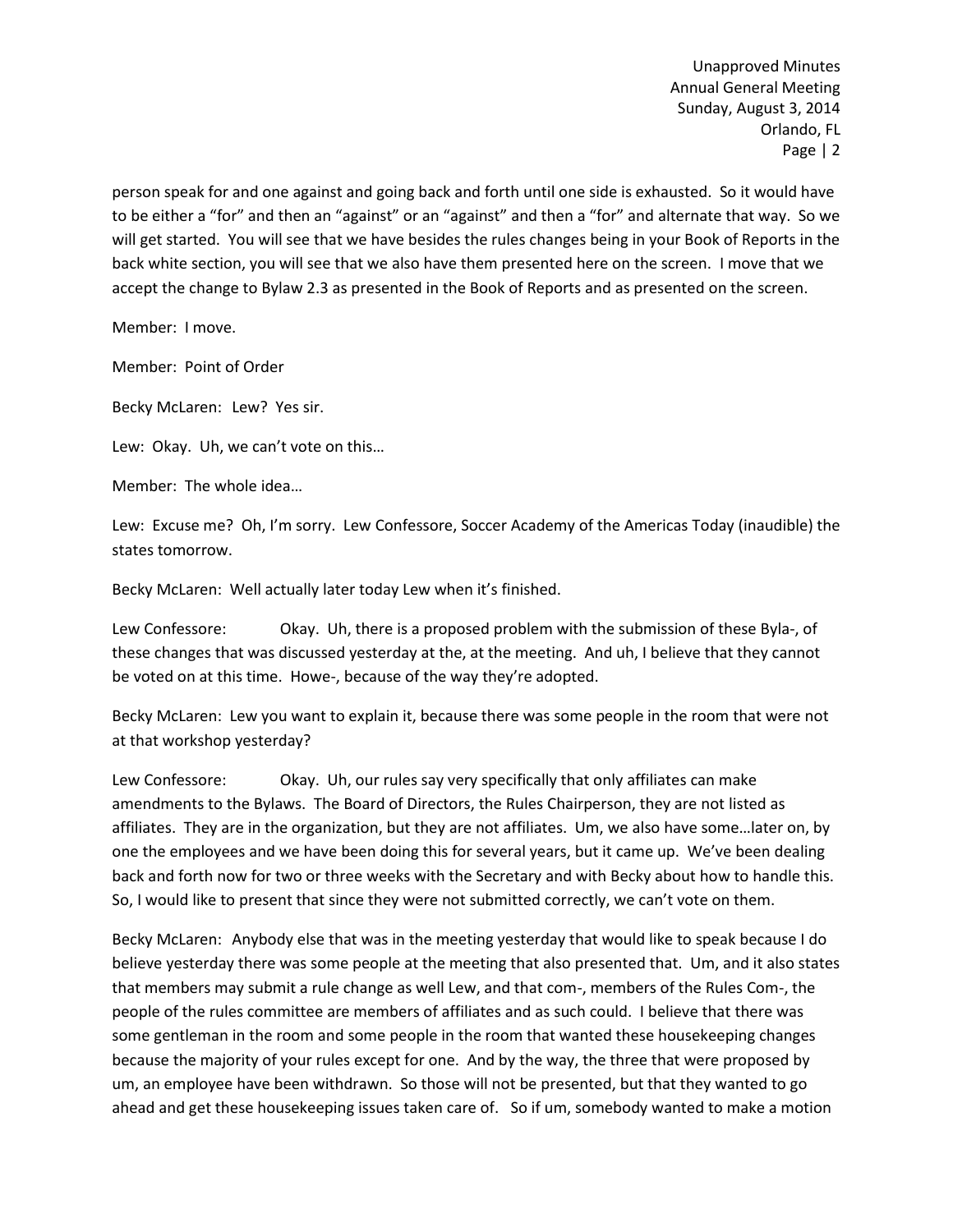from the floor so that we could go ahead and take care of these housekeeping issues we could also entertain that.

Charlie Graham: I'm Charlie Graham, Satellite Beach Soccer Club. I move that we take care of these housekeeping uh, rules.

Becky McLaren: Do we have a second? Can you get…if you can go to the microphone just so that we have it for the minutes, I'm sorry.

Tessie Goicoechea: Tessie Goicoechea Bay United Soccer Club.

Becky McLaren: And it has been moved and seconded to go ahead and accept…

Member: Somebody's going up.

Becky McLaren: Is there any discussion?

Jeff Kurzer: Yes, Jeff Kurzer South Florida United Youth Soccer Association. I don't believe that you can do this on the floor. This…the rules specifically states affiliates…and although these housekeeping things do need to be done…unless you have an affiliate member signed on to these rule changes and that require to be changed prior to this meeting, I still don't think you can vote on this.

Male: So the rules say affiliate or member…

Becky McLaren: Sta-…

Steve Sassman: I'm sorry. Steve Sassman (inaudible)…

Becky McLaren: Thank you Steve.

Steve Sassman: So the rule says member or affiliate. Can we amend all the appropriate rules instead of submitted by rules committee to say submitted by and then the member that submitted the rule; would that be acceptable?

Becky McLaren: We could, we could do that. I would then have to take time and go back to all, through all of the e-mails to go through and do that, because they were done by committee members.

Male: So those committee members are also members…(Inaudible – not at microphone).

Becky McLaren: That is correct. Marino.

Marino Torrens: Marino Torrens, President. All members of the rules committee are members of a club whether they're registered, some registered or not. Some of them are even boarding members of clubs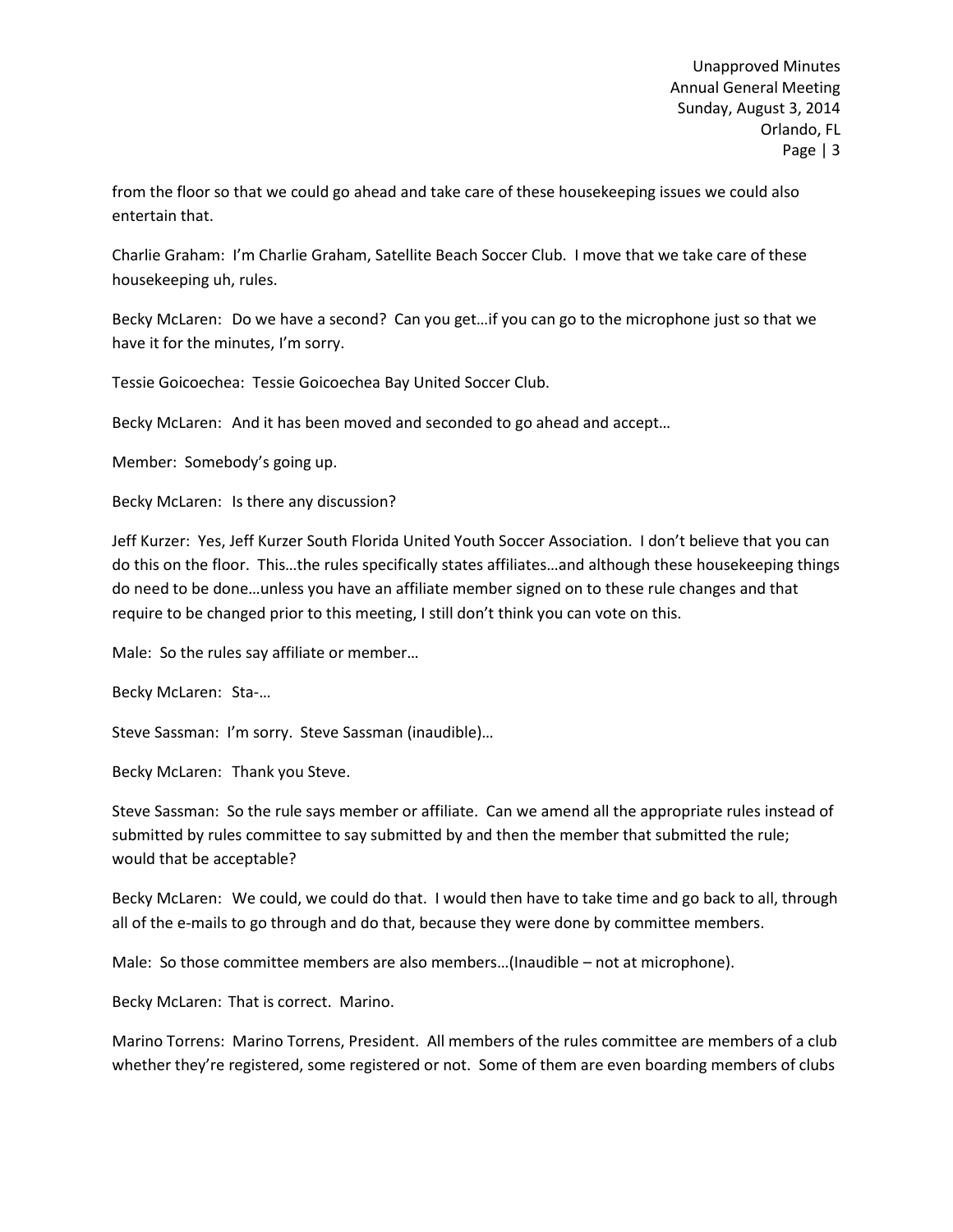because they don't have…they're not part of a board of directors. So in essence this rules, as the rule committee itself they were all submitted by members of FYSA.

Becky McLaren: Any other discussion?

Male: Becky?

Becky McLaren: Yeah.

John Dino: John Dino with Optimist. I, I'm, I've heard about this yesterday a little bit. I was reading some of the rules and bylaws…maybe I'm wrong, but, was there a Section 4000 or 3..

Becky McLaren: Yes there is.

John Dino: …that said if there is something that maybe for the benefit of the organization that you may be able to exercise their part. Now maybe again I'm being the devil's advocate here but, I thought I read something in there.

Becky McLaren: There is something under the…

John Dino: The other thing is with uh, uh, no disrespect, if you are sitting on the Board with the FYSA, I don't think you are gonna be considered by yourself submitting paperwork to amend uh, laws according to what was said earlier that you know, if you're part of a club and you're sitting on the Board that makes it a conflict of interest to actually submit papers for. But the 4003 or 2 may allow you to, to do that.

Becky McLaren: 4003 will allow for filing late after the 90 day deadline.

Male: (Inaudible – not at microphone).

Becky McLaren: 4003.5 will allow for filing late after the 90 day deadline. That the proposal may be referred to the Rules and Revision Committee for consideration at their next regularly scheduled meeting, except if called up by the Board of Directors by a two thirds majority vote. So the two thirds majority vote could do that.

Male: May I speak again?

Becky McLaren: Yes Lew.

Lew Confessore: Okay. Uh, 4003, 4003.1…if you have the book up there read that one for everyone.

Becky McLaren: 4003.1 which is one of the changes that we had up here because it says that they can be submitted um, shall be submitted in writing to the Secretary of FYSA by an affiliate or its members.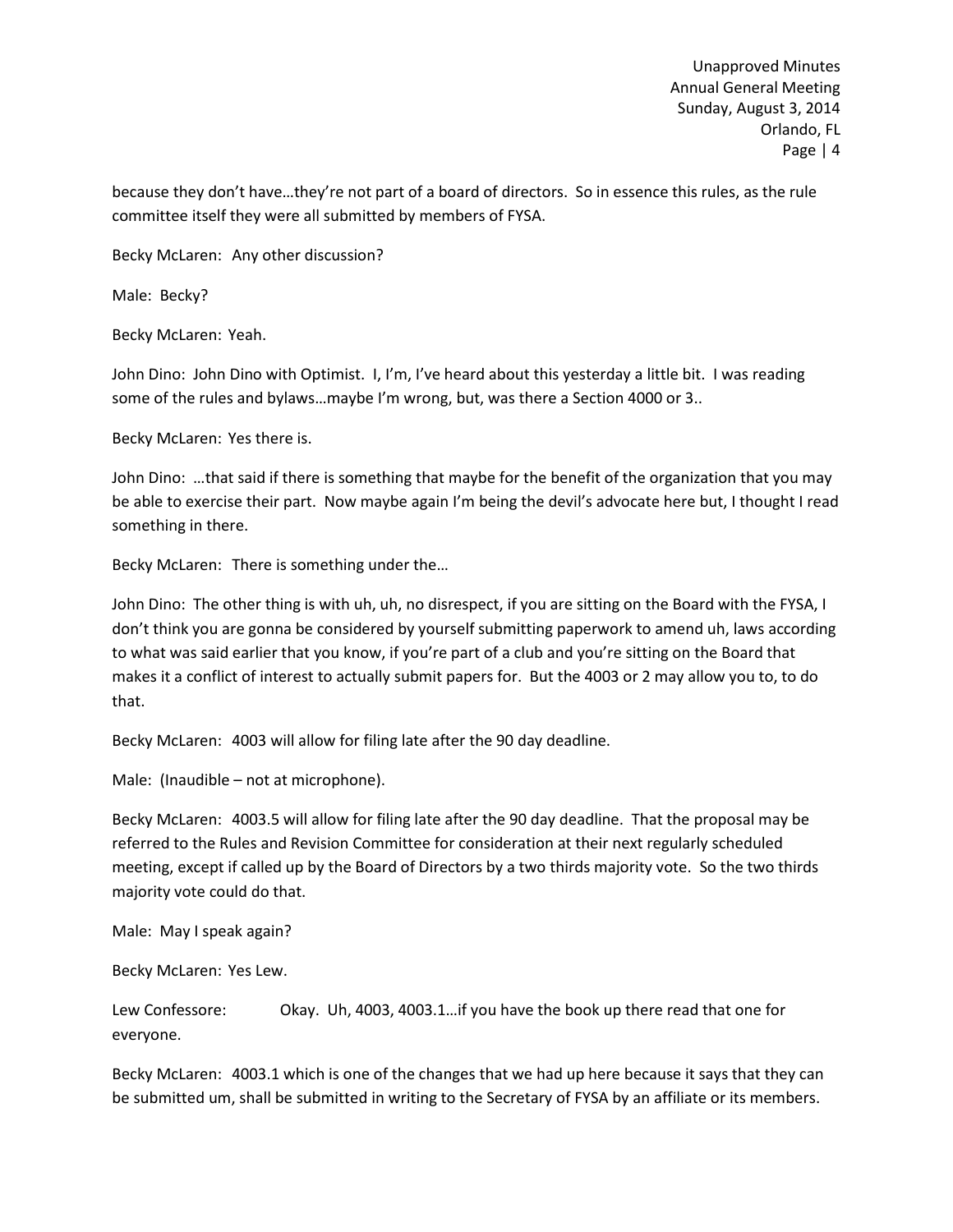So the people on the Rules Committee are members of affiliates. The documents for which the changes suggested shall be noted along with the Article Section or Subsection in the proposed change. Proposed changes may be submitted any time during the year, but no later than 90 days prior to the AGM. But 4003.5 allows for submission after 90 days.

Lew Confessore: Okay. And what, what is the uh...there is something else to that right? It has to be approved?

Becky McLaren: It has…

Lew Confessore: You can't submit it early uh, late without an approval.

Becky McLaren: That is correct.

Lew Confessore: Okay. So you're going to submit them late and see if you can...

Becky McLaren: …which…

Lew Confessore: …get approval from the Board of Directors?

Becky McLaren: If they either goes to the Rules and Revisions Committee or it can go to the Board of Directors. If the Rules and Revisions Committee…if it's submitted late to them…it goes to them. If they agree to add um, it, then it gets added which the proposal, um, what the proposal that is from um, one of our affiliates, not listed as a Rule Committee was received after the 90 day time frame, it did go out to the Committee Members. The Committee Members did agree to add it, and that is the reason that it is in the proposed changes.

Lew Confessore: Okay (laughing).

Male: We have a motion on the floor (not on microphone).

Becky McLaren: So we do have a motion on the floor.

Male: (Inaudible – not on microphone). What was the motion?

Becky McLaren: The motion on the floor is uh, the gentleman…I believe it's uh, your motion…yes…

Male: Can you repeat (not on microphone)…

Becky McLaren: Can you repeat your motion please?

Marino Torrens: (Inaudible) for the record.

Male: I move that we move ahead with all the housekeeping uh, rules at this point.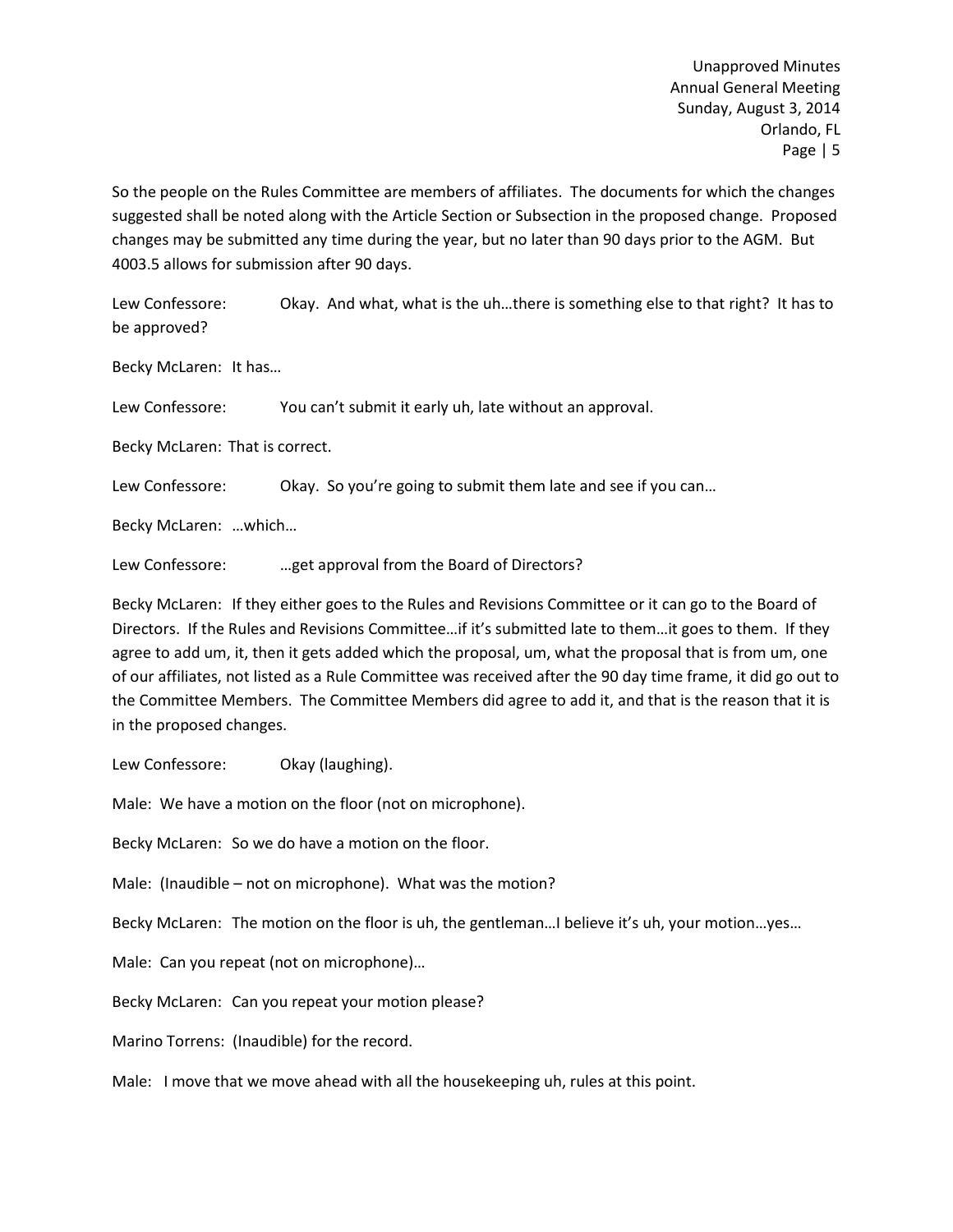Marino Torrens: And it was second by Tessie right?

Becky McLaren: Yes. Is there any other discussion?

Katherine Pennington: Good morning. My name's is Katherine Pennington, with Top of Florida Soccer Club. I don't have the Bylaws in front of me; would an appropriate substitute motion be to waive the rules to allow for the late introduction of these amendments?

Becky McLaren: Yes you can do that.

Katherine Pennington: I make that motion.

Becky McLaren: So you're amending…making a friendly amendment to his motion to go ahead to waive the rule to go ahead with the housekeeping?

Katherine Pennington: Amend it or substitute it, whichever is appropriate.

Becky McLaren: Okay. Do you accept the amendment to your uh…okay. So the motion's been amended to…has been made to waive the rule to go ahead and take care of these housekeeping rule changes. Is there any discussion on that? Seeing no discussion, all those in favor please signify by saying  $"I"$ .

Members: "I"

Becky McLaren: Opposed?

Members: "Nay"

Becky McLaren: Abstentions?

Male: (Inaudible).

Becky McLaren: Guys, if you'll take out your ballots.

Marino Torrens: Ballot 1, Ballot A (Inaudible)

Becky McLaren: Ballot A, if you'll take out Ballot A.

Marino Torrens: Say what you're voting for.

Becky McLaren: You're voting for either "yes" to go ahead and to take care…waive the rule to take care of the housekeeping amendments; "no" means you don't want to take care of the housekeeping amendment.

Marino Torrens: This must be the stupidest move ever done by the (inaudible)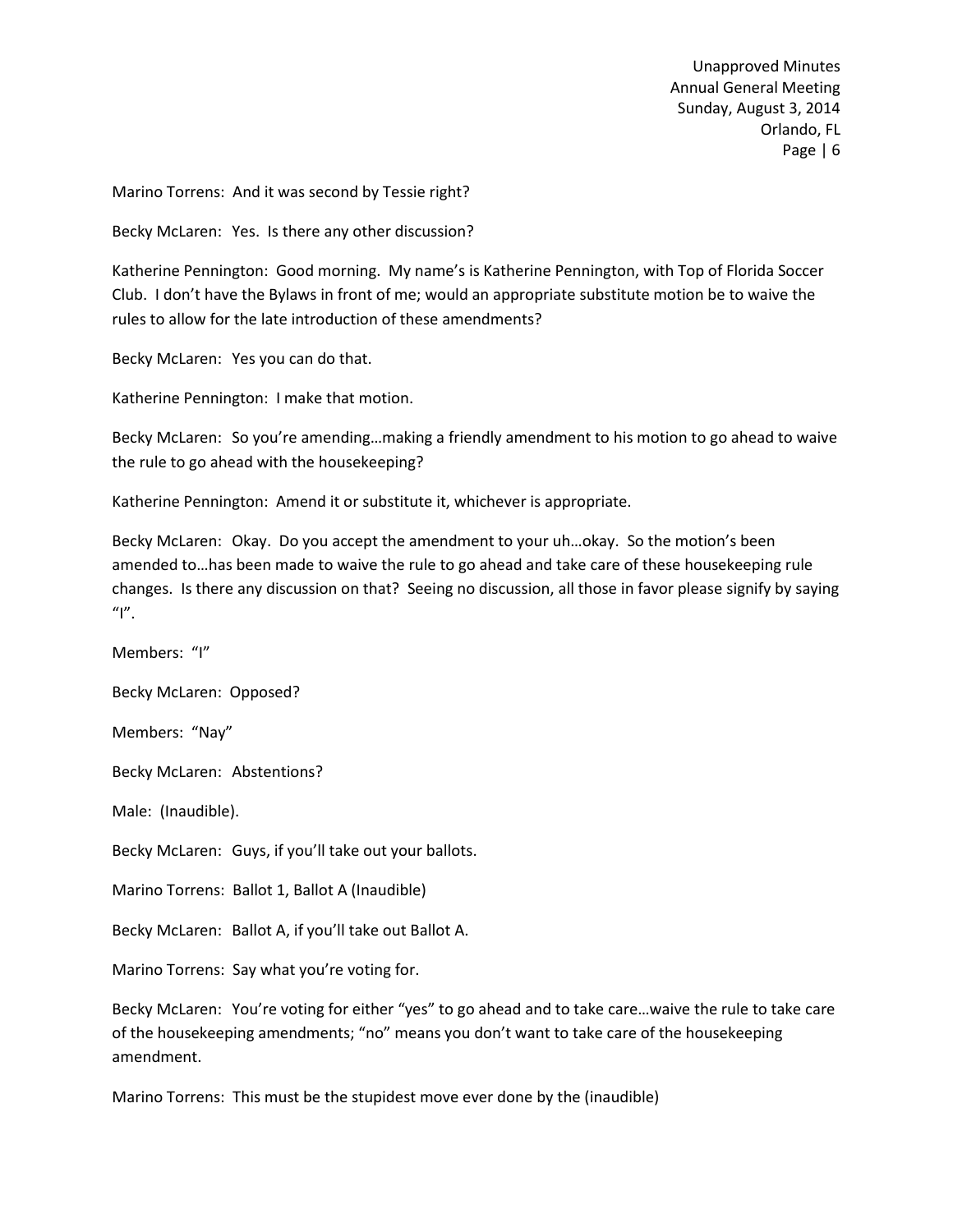Female: Wow.

Becky McLaren: If you can hold your ballots up or pass them to the cen-…pass your ballots to the center of the room so that they can collect them at the center of the room. Give them to one of the office staff; they're either wearing red or black.

Marino Torrens: (Inaudible)

Becky McLaren: That is correct.

(Inaudible conversation going on at head table between Marino, Usha and Becky)

Becky McLaren: Ladies and gentlemen, is there any more votes.

Marino Torrens: Have them raise their hand.

Becky McLaren: If you have any more votes if you pass them to the center and raise your hand if you're holding anything.

Marino Torrens: We've got to do electronic voting. Next year, I don't care what we do (inaudible)

Becky McLaren: …and we did it with SQ (inaudible)…

Marino Torrens: We can't do anything 'til this happens.

Becky McLaren: Yeah.

Female: (Inaudible).

Marino Torrens: Okay.

Becky McLaren: I'm not going 'til after.

Marino Torrens: Okay. While we're doing this um, I'm gonna jump…nope, not yet. I want to introduce our…one of our guests here with us; and some of you have met him over the weekend; uh, the President of UFU Soccer, John Sutter. If you can…yeah.

(Applause)

Marino Torrens: Sorry about that.

John Sutter: Nothing like going off the cuff. Um, once again it's my great pleasure to be with you on this  $40<sup>th</sup>$  Anniversary weekend. And I was struck by a couple of things last night and if you don't mind if we're waiting. I'm not sure how many people might be standing out in the hall while we're waiting for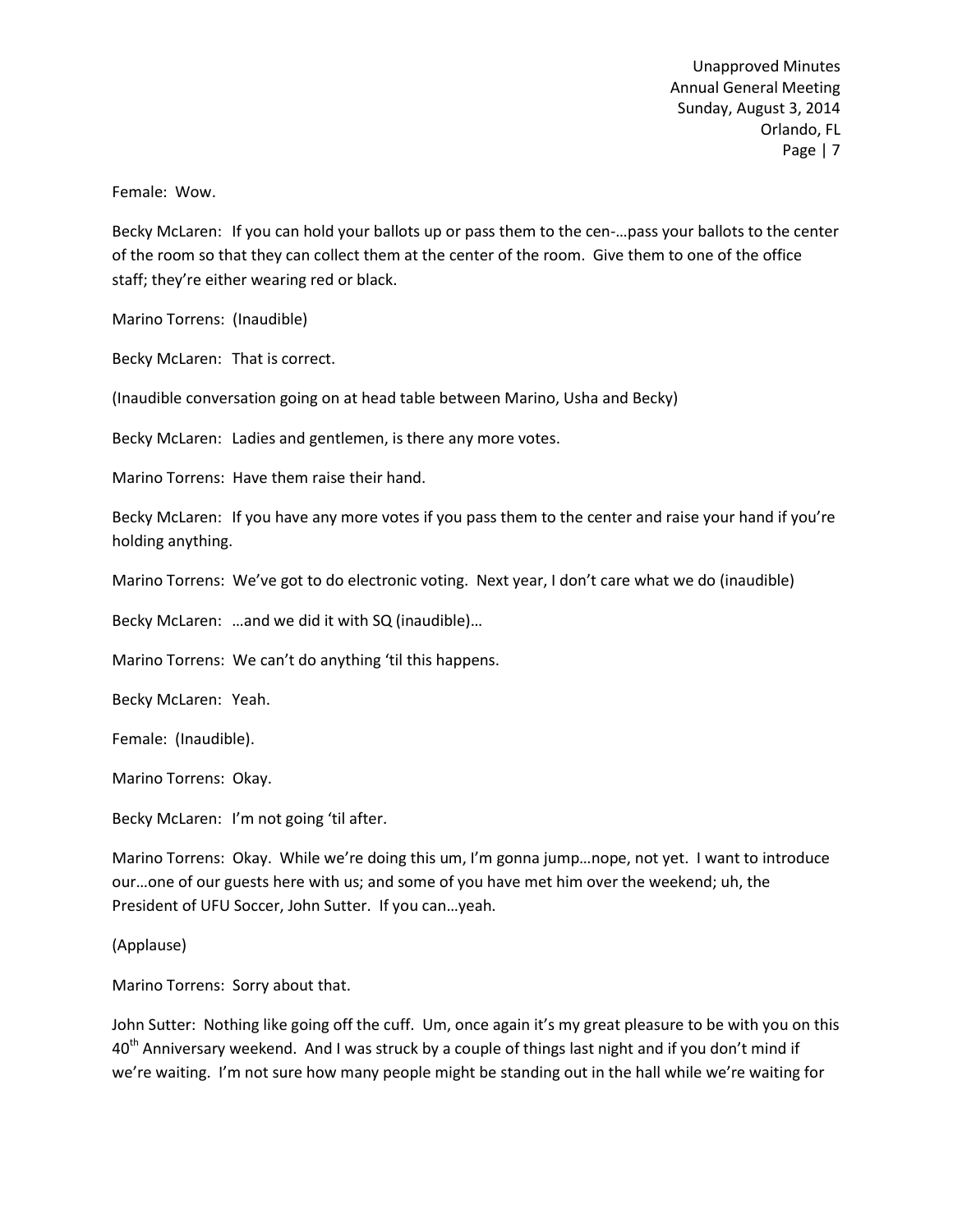the count. But just a couple of things: how many people are here for your very first AGM? Can…could you stand just for a second? Let's give them a round of applause first.

## (Applause)

John Sutter: Ah, gotta, gotta stay standing. Gotta, gotta stay standing for just a minute 'cause I wanna make a point. Go ahead and stand. Okay. How about those people who are here for less than five (5), more than one (1) and less than five (5)? You wanna stand up just a second? Okay.

## Marino Torrens: Wow.

John Sutter: Give those people a round of applause.

(Applause)

John Sutter: How 'bout more than 10? More than 10? Okay. A round of applause for more than 10.

(Applause)

Marino Torrens: There's a few.

John Sutter: Anybody more than 15? Wow. More than 20? More than 25? Still got some people standing. Okay. Give 'em a round of applause.

### (Applause)

John Sutter: But I only had three (3) or so stand for 25. We had a very good number for your first, but you need to look at that gap in institutional knowledge, okay. That there's three (3) or so with maybe over 25, and you had a few more that were with 20, a few more that were 15. The big scheme of things particularly when you're looking at institutionalized Florida youth soccer that's you know, 20 years isn't that long of a period of time until…you need to think about the institutional knowledge, the experience, the heritage that are…is starting to go away, and realize back looking at video you saw last night, where FYSA came from. And think about all those people…all that those people have done coming before you. You're now sitting in their seats, okay. And the future of Florida Youth Soccer Association is yours and you need to be proud of where you've been in the past, think about what they've done in the past to accomplish that. They didn't have a room full of 200 people. There was probably five (5) or six (6) okay. And look what they accomplished and everybody's accomplished over the years coming to this point. Think about that 'cause that means an awful lot. I was proud of you for your heritage last night okay. All that has been done in the name of soccer in Florida youth that's been done by people that are sitting right where you are, and that's, that's an awful lot. And I think if you look at the leadership you have today that's you know, starting to move forward um, Marino, Dale, the entire board that you have here. They are respected in Region 3. They carry your voice forward into Region 3. There carry it forward in the US Youth Soccer, and that's a big thing. Okay? They make sure that what's best for you and what's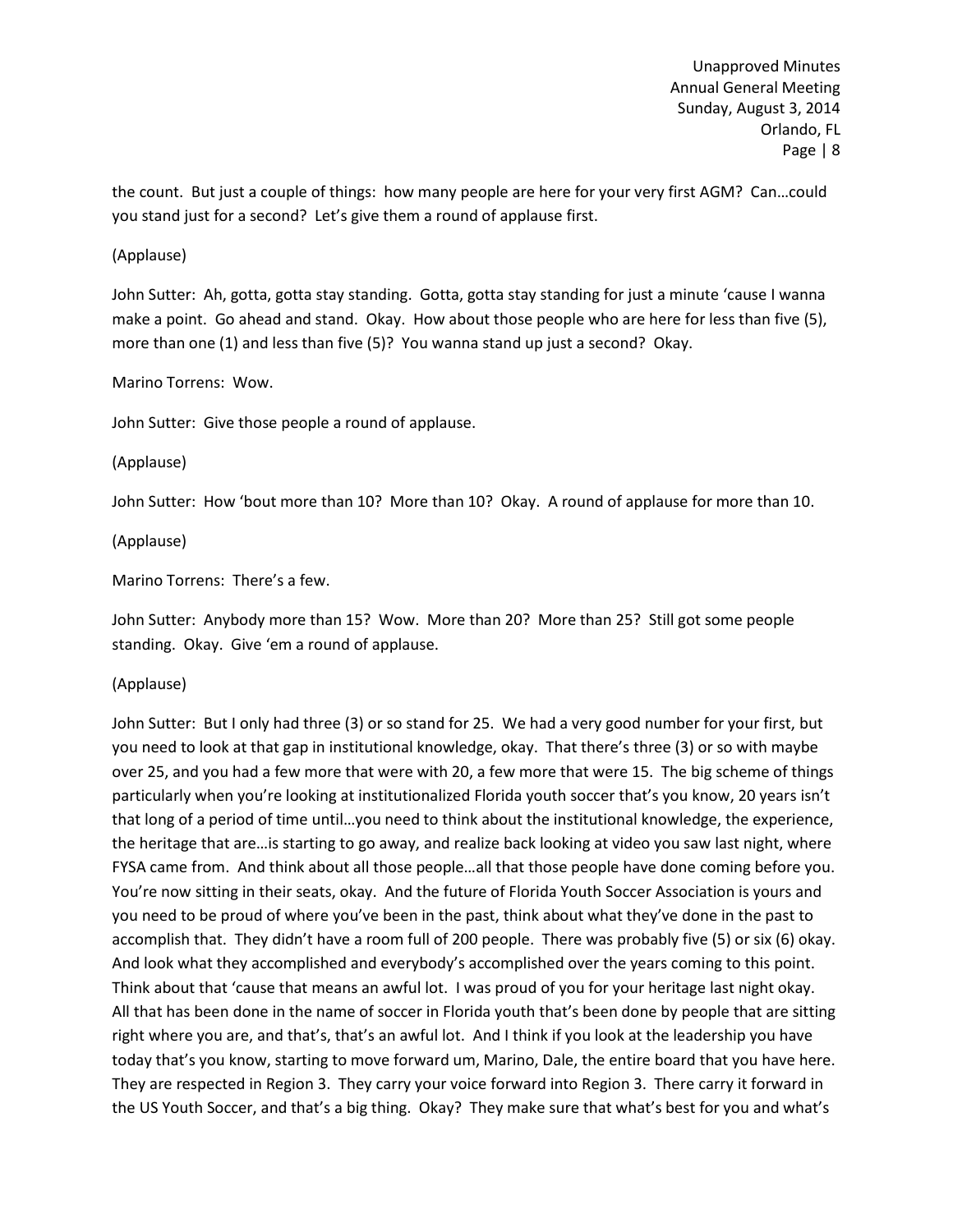best for the company is discussed and heard, and that's an awful lot. And then I think, as we talked about before, don't take what you have here for granted. Okay? There's competition there uh, not only other soccer organizations, but other, other things competing for the kids' time. And so you've gotta, gotta make sure that you know, what you have is the very best that it can be. And I think that if as you're going through today and you look at the decisions you're gonna make, you ask yourself, "What can we do to make it better for the kids on the field"? And then you ask yourself, "What can we do make things you know, more economical or more efficient…that's always good. And then by asking, and then end by asking yourself, "What can we do to make things better for the kids on the field". And if you always start with that, and you always end with that, then no matter what comes your way you're gonna make the right decision and you're gonna continue to make…move forward. And as I said last night, I was amazed to see what had happened in Florida Youth Soccer Association over the last 40 years and I for one am excited to see where you guys are gonna go in the next 40 years because you are Florida Youth Soccer Association and you are US Youth Soccer. And I really, once again appreciate you letting me come and share this weekend with you. Thank you very much.

(Applause)

Marino Torrens: Are we close to getting a number?

Male: Five (5) minutes.

Marino Torrens: (Laughing) I hope they're not Cuban minutes.

(Laughter)

Female: (Inaudible)

Marino Torrens: Okay, there you go. We can start with that. Okay. We're gonna do some of the raffle for the baskets you guys bought tickets yesterday. So we'll start with…

Female: (Inaudible)

Male: No.

Marino Torrens: Okay. The first one I got was Florida State University.

Female: Must be present to win?

Female: No.

Marino Torrens: No. The winner is Samantha Sow-, Sowers.

Female: (Inaudible)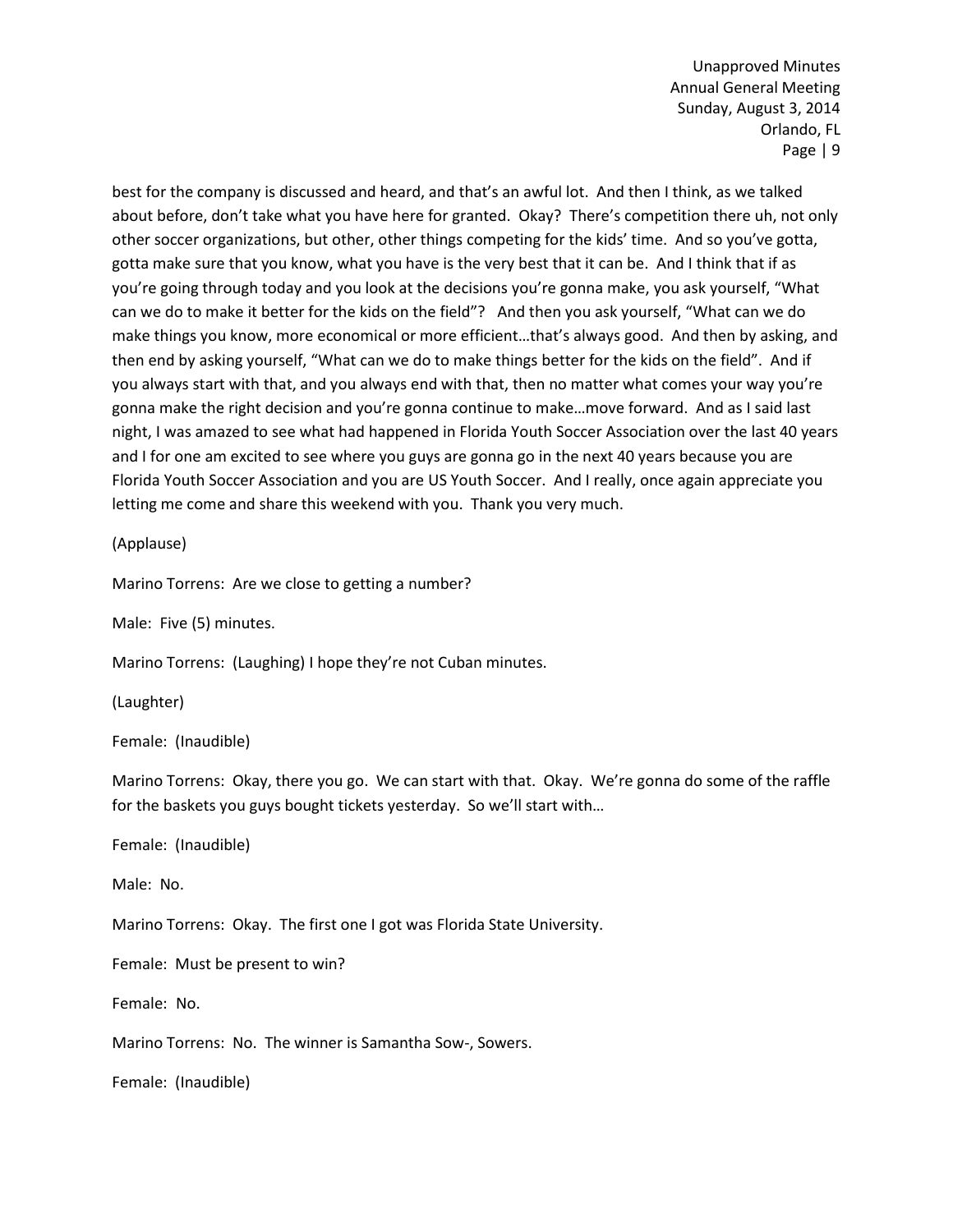Marino Torrens: It's…the ticket number was 522571, Samantha, is she here?

Female: (Inaudible) Beach.

Marino Torrens: Guess not. Well we'll make sure we get her.

Female: (Inaudible)

Marino Torrens: Okay.

(Multiple people talking)

Female: Samantha Sowers, (inaudible) Beach, nice.

Marino Torrens: Okay. The next was in University of Central Florida.

Female: (Inaudible) basic too.

Marino Torrens: The winner takes Rhonda with...no. Victor "N", just the letter "N".

(Applause)

Marino Torrens: Okay. 528842, is Victor "N" here?

Female: (Inaudible)

Marino Torrens: Okay. He's (laughing)…

Female: He's smiling.

Marino Torrens: Get another one from over there.

Female: Here you go.

Female: That's baby blue.

Marino Torrens: Baby blue.

Female: Feels like a book to me.

Marino Torrens: Okay. Very small letters, Andrid Nessfield(sp)? Oh there you go, okay. Thank you.

(Applause)

(Multiple people talking – inaudible)

Female: Carmen, here comes Carmen.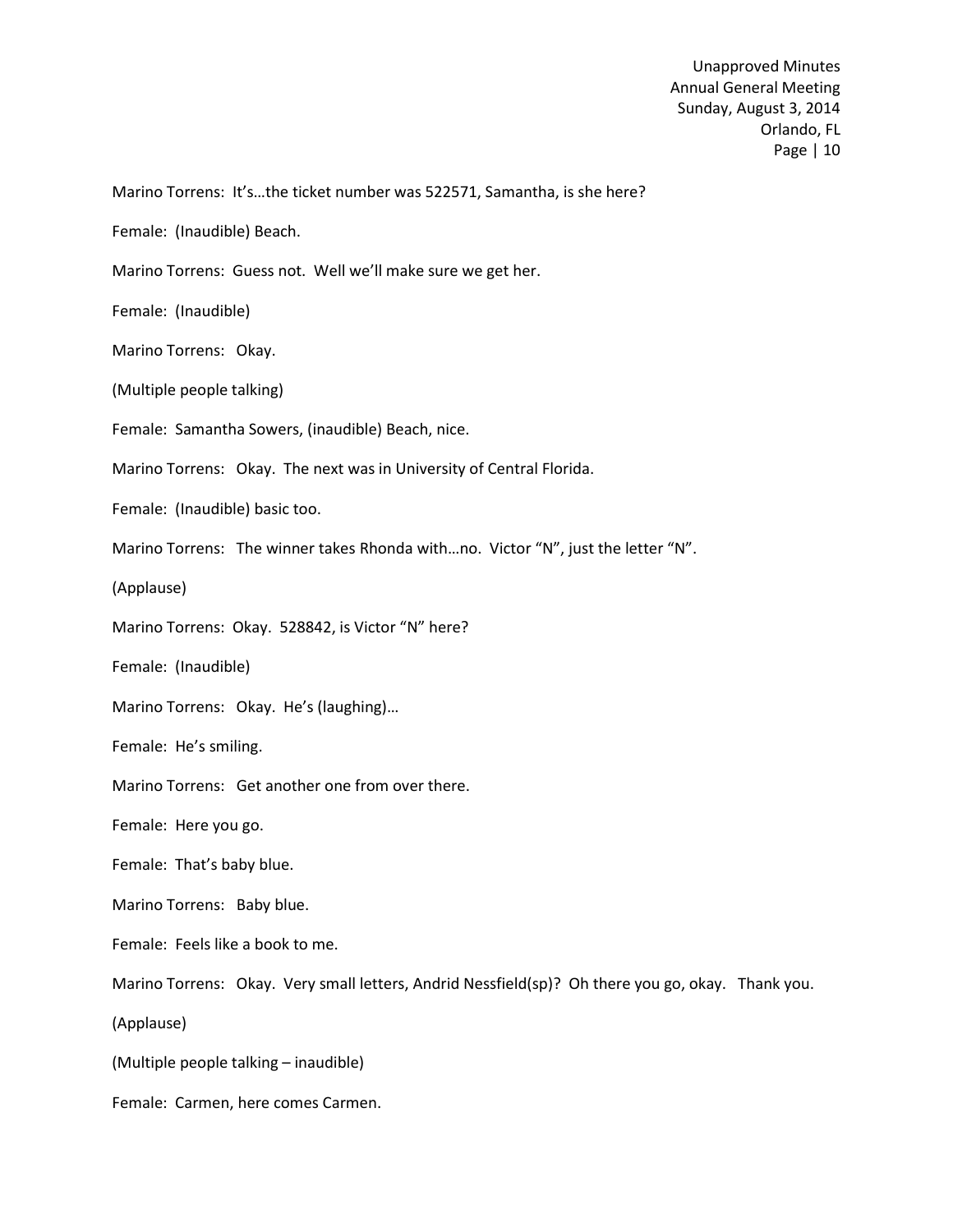Female: We'll do one more, one more.

Marino Torrens: Okay.

Female: Just one more.

Marino Torrens: One more when Carmen walks up here. Thank you, I want…no. The "U", University of Miami. Oh, don't go too far. Frank, Frank "B". Let's go Frank. Here's the ticket.

Male: Thank you.

(Multiple people talking)

Marino Torrens: Okay.

Becky McLaren: I have just been handed the results of the motion that was on the floor and the "yes" votes are 4,082, "no" 1,064, so we will be voting on the housekeeping changes. So, we'll go back to 2.3. I move that we accept the rule change as it's presented on the screen.

Marino Torrens: The motion was already on the floor.

Becky McLaren: We have a mot-, any discussion?

Male: (Inaudible)

Becky McLaren: Seeing no discussion, all those in favor signify by saying an "Aye".

Audience: "Aye

Becky McLaren: Opposed? Motion carries. 101.6. I move that we accept the proposed change that is presented on the screen and in your books. Is there any discussion or can I have a second?

Marino Torrens: Second.

Becky McLaren: Any discussion? Seeing no discussion all those in favor signify by saying "Aye".

Audience: "Aye".

Becky McLaren: Opposed? Abstentions? Passes? 101.9 which is kinda long. Cody if, if you can move down so that we can see the change? I move that we accept the proposed change as presented in the Book of Reports and on the screen. Can I have a second please?

Marino Torrens: Second.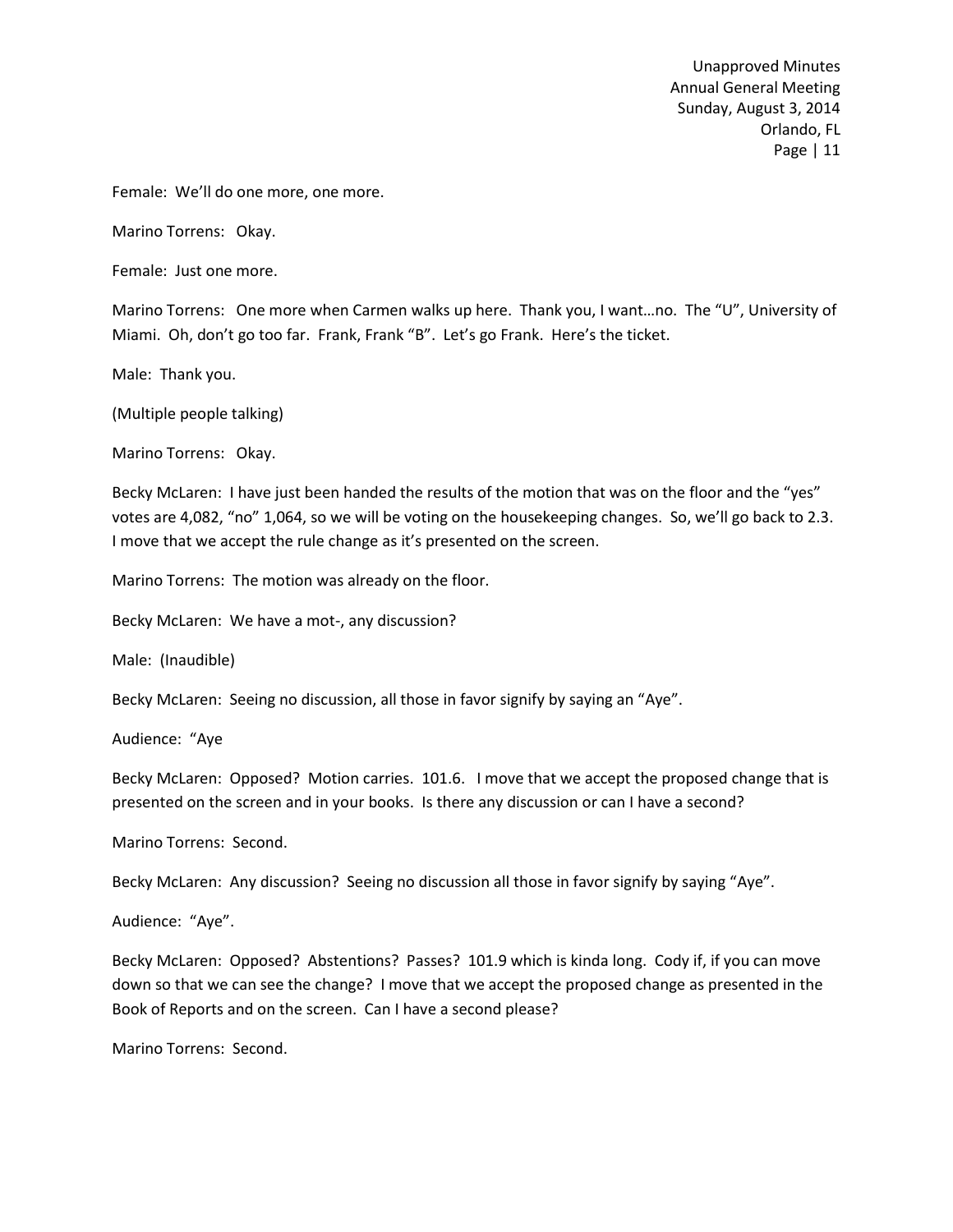Becky McLaren: It's been seconded by Marino. All those in favor signi-, or any discussion? Seeing no discussion, all those in favor signify by saying "Aye"

Audience: "Aye"

Becky McLaren: Opposed? Abstentions? Motion passes. 102.2. I move that we accept the proposed change presented on the screen and in the Book of Reports. May I have a second please?

Male: Second.

Becky McLaren: It's been seconded. Any discussion? Seeing no discussion, all those in favor signify by saying "Aye".

Audience: "Aye".

Becky McLaren: Opposed? Abstentions? Motion carries. The next one has been withdrawn. And the next one has also been withdrawn, as well as the next one. The next one we would be do-, keep going Cody. The next one that we'd be discussing is 201.9. That's it. I move that we accept the proposed change as presented on the screen and in the Book of Reports.

Marino Torrens: Second.

Becky McLaren: Is there any discussion? Seeing no discussion, all those in favor signify by saying "Aye".

Audience: "Aye".

Becky McLaren: Opposed? Abstentions? Motion passes. 205.3. I move that we accept the proposed change as presented on the screen and in the Book of Reports.

Male: (Inaudible)

Becky McLaren: It's been seconded by um, District Commissioner B5, Steve Sassman. Is there any discussion? Seeing no discussion, ah, yes.

Pat Kennedy: Pat Kennedy Palm Beach Soccer League.

Becky McLaren: Yes.

Pat Kennedy: I was just wondering why the use of the word "shall" in the uh, in the change instead of "sh-", "may"?

Becky McLaren: Because um, sha-, you have name your 18 players that are gonna play.

Pat Kennedy: Okay. But if you only had 17?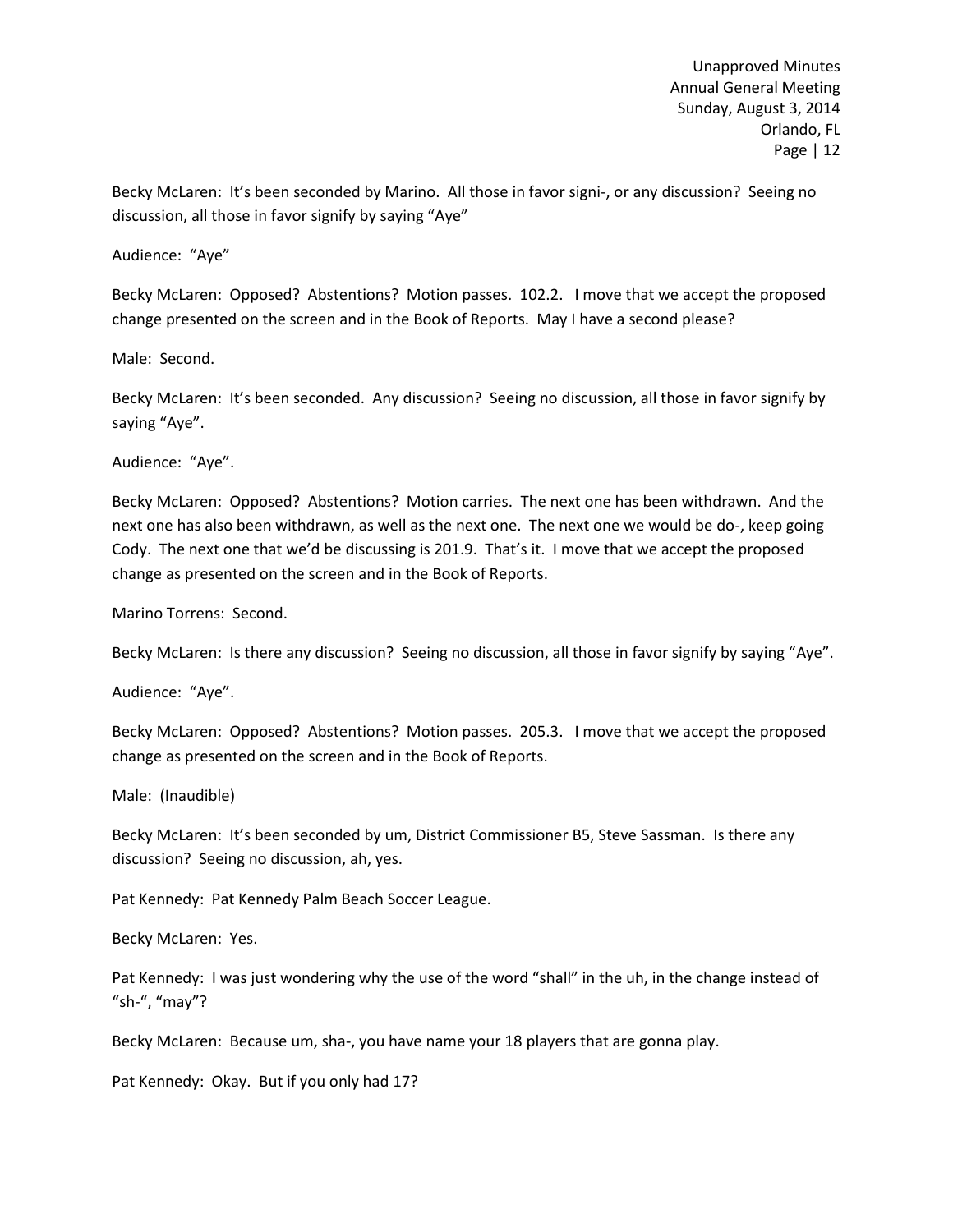Becky McLaren: If you only ha-, this is only if you ha-, you only have to name 18 players if you have…what it is is for the 22, 'cause you can have 22 players on your roster and then you have to name which 18 are gonna play…

Pat Kennedy: Thank you

Becky McLaren: …the game roster.

Pat Kennedy: Thank you.

Becky McLaren: You're welcome.

Male: (Inaudible)

Becky McLaren: For the game roster. Any other discussion? Seeing no other discussion, all those in favor signify by saying "Aye".

Audience: "Aye".

Becky McLaren: Opposed? Abstentions? Motion passes.

Male: Okay.

Female: (Inaudible).

Becky McLaren: And I move to accept the proposed change as presented on the screen for 303. This is to remove the dollar fee that we added in 2011/2012 for the Support of the Bid Committee, the USA Bid Committee for the World Cup. It's been seconded by the C2 District Commissioner Donna Hass. Any discussion? All those in favor signify by saying "Aye".

Audience: "Aye".

Becky McLaren: Opposed, "Nay". Abstentions? Motion carries. 401.1. I move that we accept the proposed change as presented on the screen and in the Book of Reports.

Marino Torrens: Second.

Becky McLaren: It's been seconded. Any discussion? Seeing no discussion, all those in favor signify by saying "Aye".

Audience: "Aye".

Becky McLaren: Oppose signify by saying "Nay".

Audience: "Nay"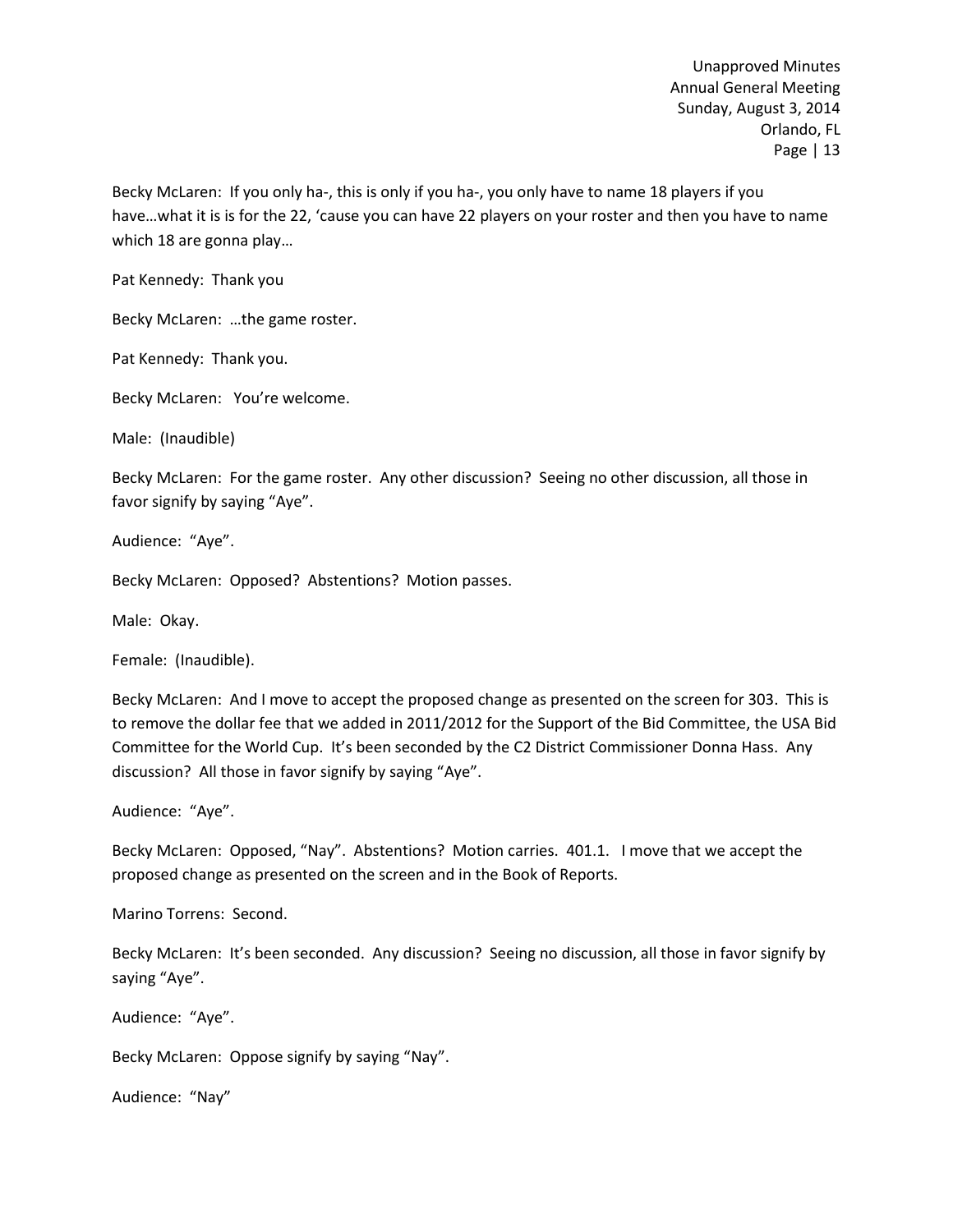Becky McLaren: Abstentions? Motion carries. 901. I move that we accept the amended change as presented on the screen and in your Book of Reports.

Marino Torrens: Second.

Becky McLaren: It's been seconded. Is there any discussion?

Male: No.

Becky McLaren: Seeing there's no discussion, all those in favor signify by saying "Aye"

Audience: "Aye".

Becky McLaren: Opposed say "Nay". Abstentions?

Male: No.

Becky McLaren: Motion carries. 3007.5. I move that we accept the proposed change as presented on the screen and in your Book of Reports.

Female: (Inaudible)

Becky McLaren: It's been seconded by the Regional Vice President from "B", Rhonda Lake Cummings. Any discussion? Seeing no discussion, all those in favor signify by saying "Aye".

Audience: "Aye".

Becky McLaren: Opposed say "Nay". Abstentions? Motion carries. 3007.7. Cody you want to move down? I move that we accept the proposed change as presented on the screen and in your Book of Reports. Do I have a second?

Marino Torrens: Second.

Becky McLaren: It's been seconded.

Female: (Inaudible).

Becky McLaren: Any discussion? Marcos?

Male: Um…

Becky McLaren: Identify yourself, but I know who you are.

Marcos Fernandez: Marco Fernandez, Kendell Soccer. Um, the suggested change that the numbering…you just wanna fix those numbers because they just continuous to the old rule?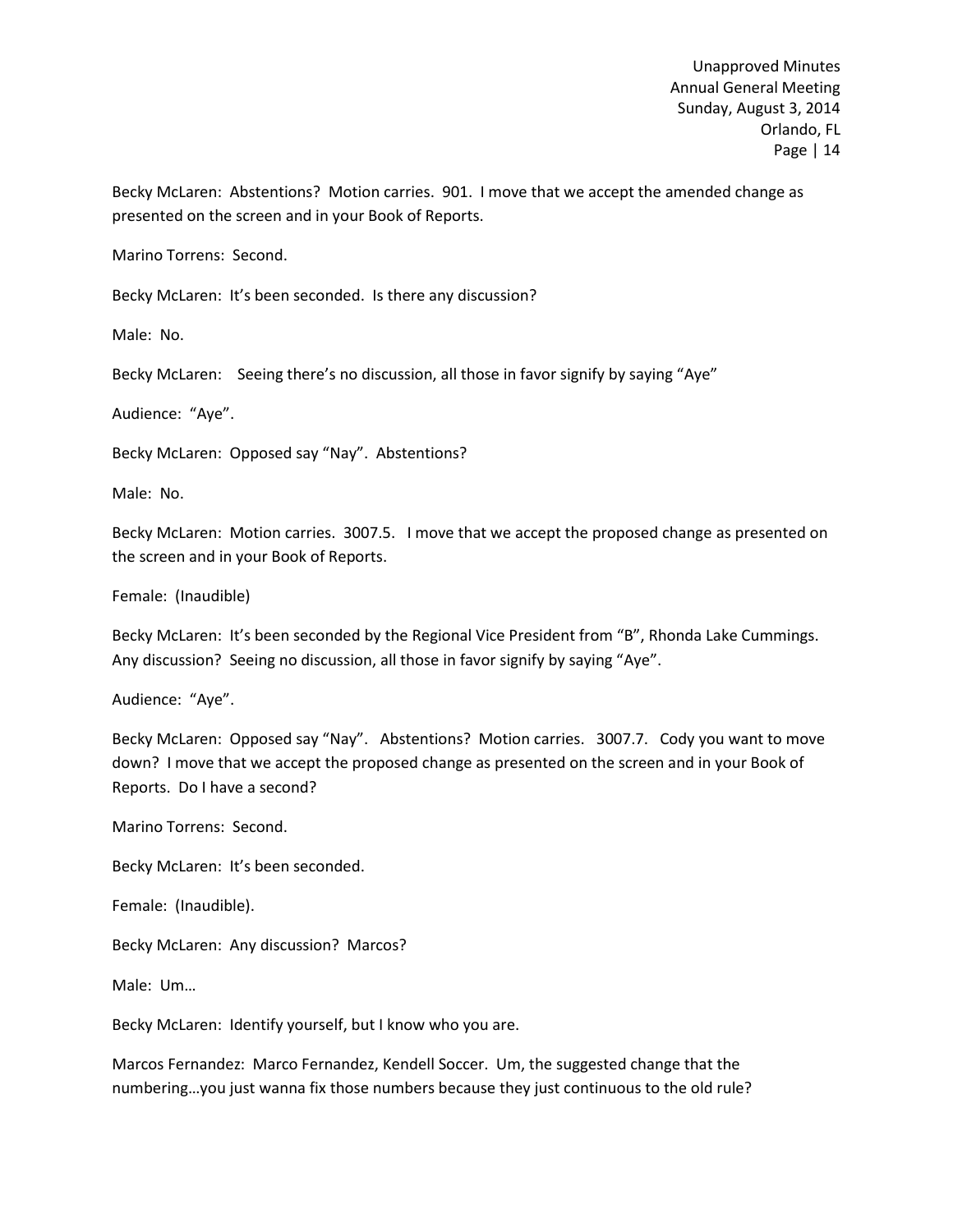Becky McLaren: Not a problem, we can do that. You're not changing it…well when we…if the change is approved we'll correct the numbers, if that's okay with the membership.

Male: (Inaudible).

Becky McLaren: No I'll do it. When I do it, it will be done. Any other discussion? Seeing no other discussion, and all those in favor signify by saying "Aye".

Audience: "Aye".

Becky McLaren: Opposed?

Female: "Nay".

Becky McLaren: Abstentions? Motion passes. 3007.8. I move that we accept the proposed change as presented on the screen.

Female: Second.

Becky McLaren: It's been seconded by Diana Robinson, the uh, Treasurer. Lew?

Lew Confessore: Uh, that's not housekeeping.

Marino Torrens: Who are you?

Becky McLaren: Who are you, even though we know who you are.

Lew Confessore: Oh, okay. Lew Confessore, uh…

Becky McLaren: Today's Academy for Americas Tomorrow (?)

Lew Confessore: Uh, that is not a housekeeping rule so you want to hold another vote, 'cause your, you are allowed to do housekeeping.

Becky McLaren: Oh this is true, I'm sorry.

Female: Oh, sorry.

Becky McLaren: My apologies Lew, but with the, with the hou-…with the one that was done with 2…okay. Does anybody want to um, make a motion to waive the rule to be able to take care of this proposed change?

Male: I would like to make a motion that for the rest of our amendment changes that we follow whatever is written in the first one we passed…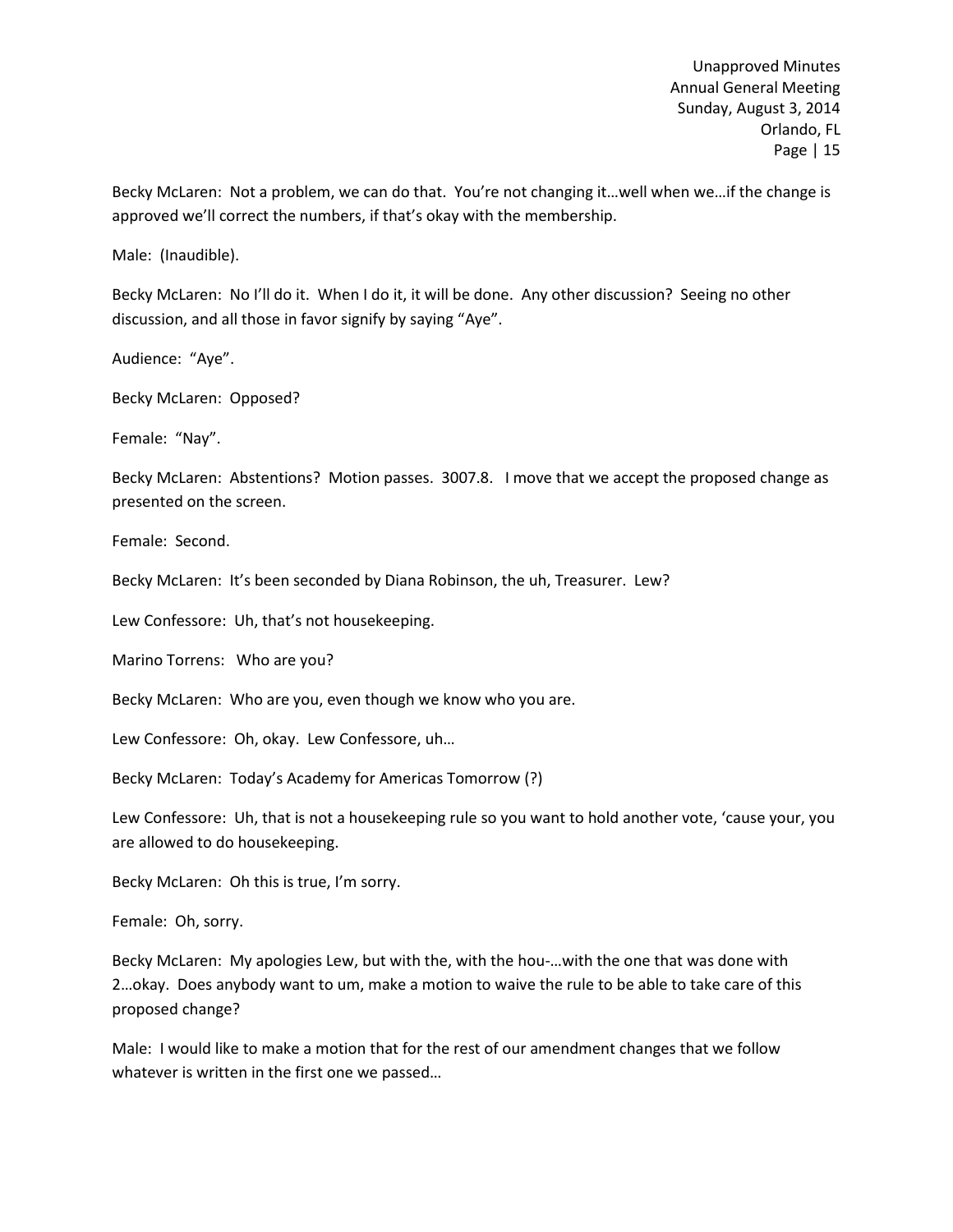Becky McLaren: Name?

Male? …however, that needs to be written…

Becky McLaren: Your name?

Charlie Graham: Is Charlie Graham with Satellite Beach Soccer Club.

Becky McLaren: Make a motion to waive…

Marino Torrens: Second.

Becky McLaren: …is there a second?

Female: (Inaudible)

Becky McLaren: He's waiving so that we can take care of all proposed changes other than the ones that were withdrawn. Who seconded it please? Joe Goldian(sp) from South Brevard?

Male: Brevard Youth Soccer League.

Becky McLaren: Brevard Youth Soccer League. Is there any discussion?

Male: (Inaudible).

Terry Straub: Terry Straub, District 3 Commissioner. If you go back and read your first motion, it was amended…you've already done it.

Becky McLaren: Well that one was specific to housekeeping.

Terry Straub: (Inaudible).

Becky McLaren: Okay.

Terry Straub: (Inaudible) amendment.

Becky McLaren: Yeah.

Terry Straub: (Inaudible).

Becky McLaren: Okay. Yes ma'am.

Katherine Pennington: Top of Florida Soccer Club. My original motion did not speak to housekeeping issues. My original motion…

Becky McLaren: Okay.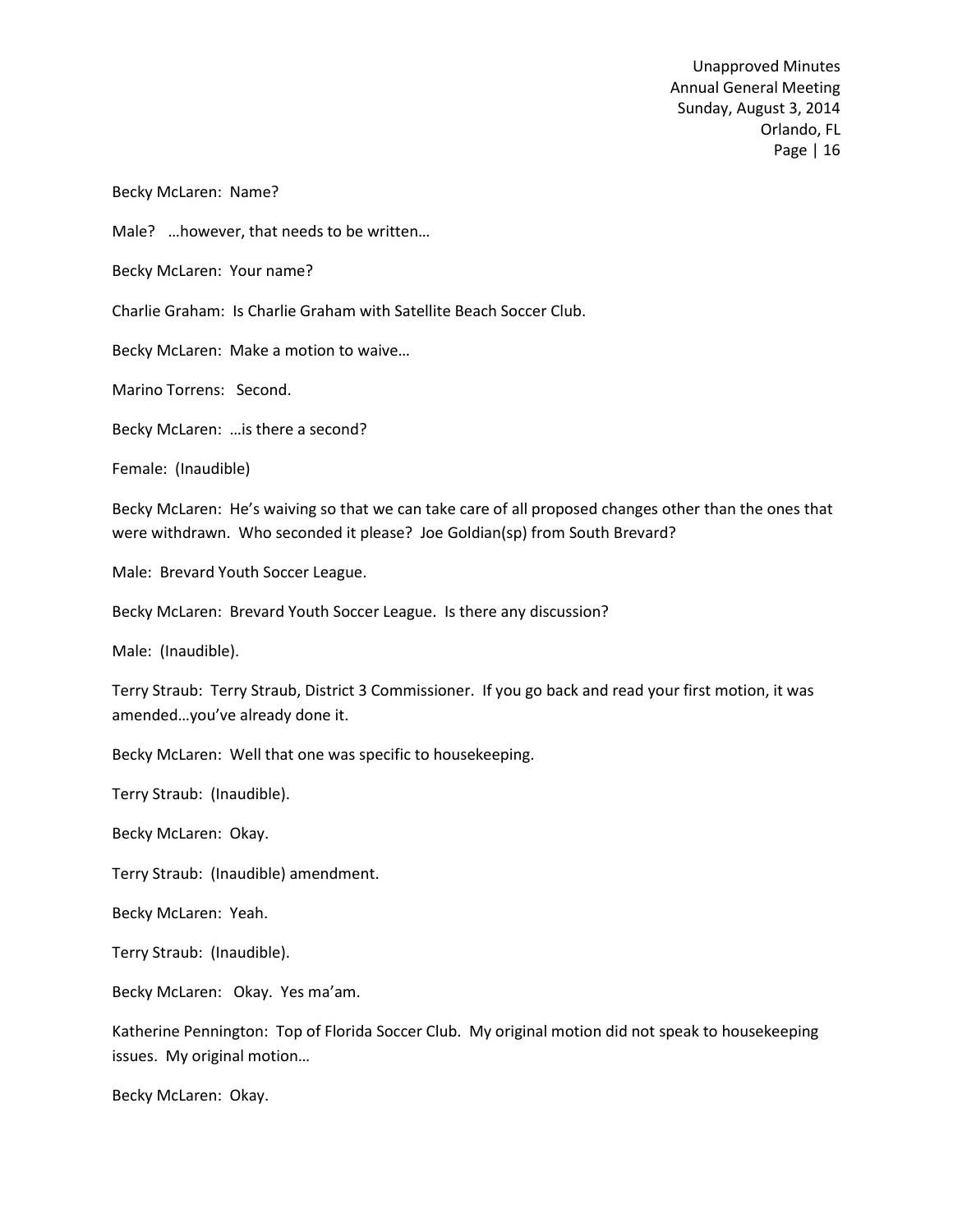Katherine Pennington: …spoke to all rule changes…

Becky McLaren: Okay.

Katherine Pennington: …unless they were withdrawn.

Becky McLaren: Thank you. We'll go ahead and we'll proceed then. Do you want to…so would you like to withdraw your motion that you placed on the floor sir; since the first motion included all rule changes?

Male: Yes.

Becky McLaren: 3007.8. We still have a motion on the floor to approve as presented. Is there any other discussion? Seeing no discussion, all those in favor signify by saying "Aye".

Audience: "Aye".

Becky McLaren: Opposed?

Female: Opposed.

Becky McLaren: Abstentions? Motion passes. 40-, 4003.1. I move that we accept the change as presented on the screen and in your Book of Reports.

Marino Torrens: Second.

Becky McLaren: It's been seconded. Is there any discussion? Seeing no discussion, all those in favor signify by saying "Aye".

Audience: "Aye".

Becky McLaren: Opposed? Abstentions? Motion carries. 4003.2. I move that we accept the proposed change as presented on the screen and in your Book of Reports.

Diana Robertson: Second.

Becky McLaren: It's been seconded by Diana, FYSA Treasurer. Any discussion? All those in favor…seeing no discussion, all those in favor signify by saying "Aye".

Audience: "Aye".

Becky McLaren: Opposed say "Nay". Abstentions? Motion passes. Now we have a proposed uh, proposed change for rule 1500 which would be a new rule. It is presented in your booklets and on the screen. Marcos, would you like to speak to…well first we need uh, a motion to accept the change it, to accept the change and a second and then we can discuss.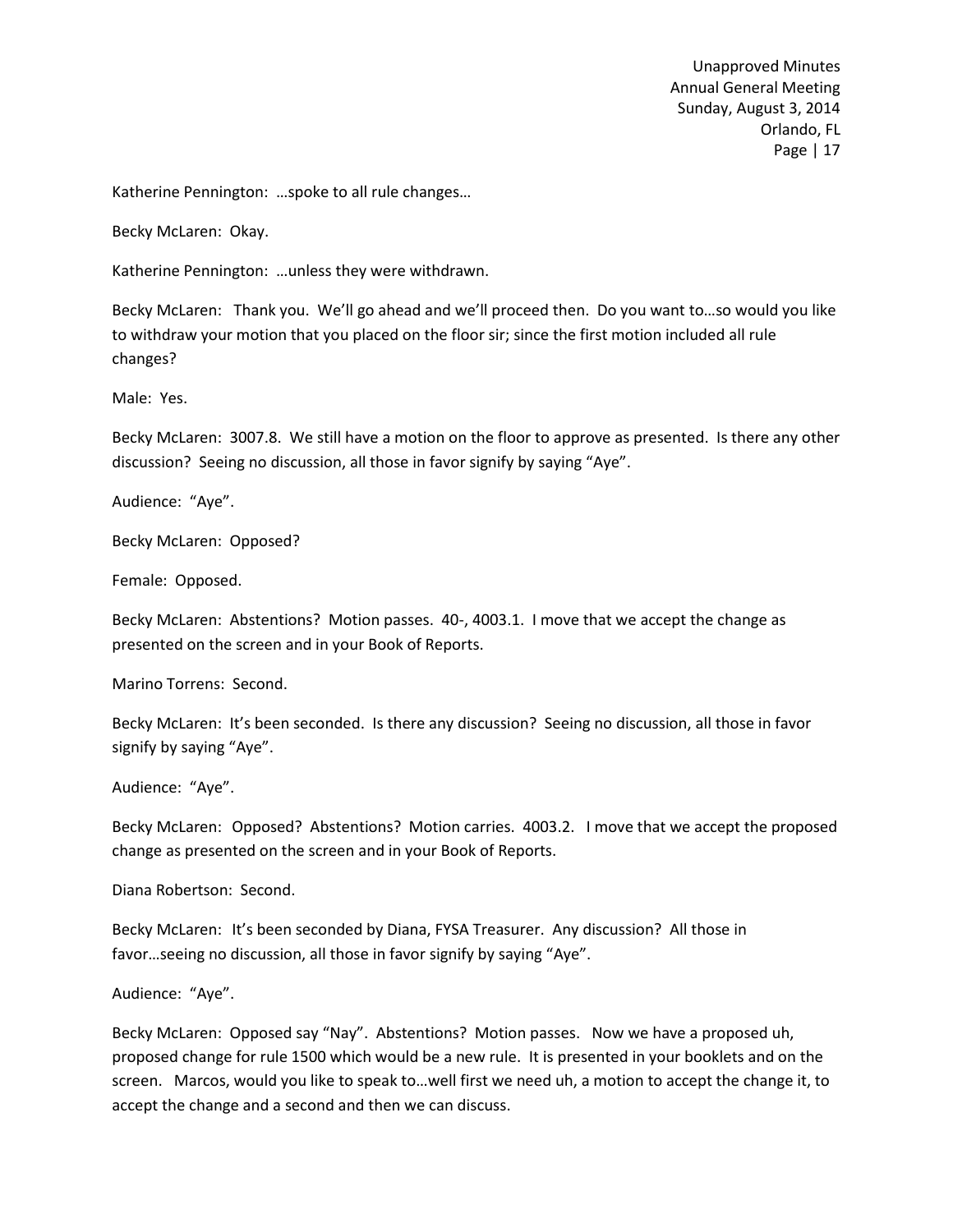Male: (Inaudible).

Becky McLaren: John Stacy made the motion to accept the proposed change as presented on the screen…

Marino Torrens: I second.

Becky McLaren: Marino seconds. Marcos would like to speak to your proposed change?

Marcos Fernandez: Marcos Fernan-, Fernandez, Kindle Soccer. Um, I brought this proposed uh, rule here because the way uh, well, several of the members I, I, I noticed that when the President of USYS questioned how many people were here brand new or within the last five (5) years they may not have the history of what happened several years ago; so I'd like to explain what happened a couple years ago when the formation of FSPO happened. Two (2) years ago in 2012, the Executive Committee of FYSA established a league. It's my understanding, my opinion af-, after investigating the bit-, the minutes, Bylaws, the rules, BOD Minutes, everything that this league has not been approved by the membership. The EC will make you to believe that it was approved, okay? But the only thing that it states in the minutes in January of 2012, is that there was a motion to approve, approve the rules not establish the league, okay? Approving the rules is one thing the, the FYSA is treating the entire league as if this were one (1) rule, okay? Um, there have been numerous inconsistencies or things that have happened uh, for example: the DC meeting in December of uh, 2012, changing Rules of Competition for a State Cup to require teams that play three (3) games…changing it from three (3) games to five (5) games. And that was not established or approved by the membership. It's a Rule of Competition, but this makes me wonder what has happening with things like that? Last year, the Executive Committee wanted to remove your District Commissioners, which have the voting power which represent us as the affiliates. This is your only…removing them from having voting rights essentially and they're the ones that represent us at these meetings. Um, luckily for us it was defeated. Um, Lew, if you can correct me if I'm wrong, you've been here 25 years or so. The minutes or the meetings…I've been coming here for over 10 years, probably more than a dozen years…we've always started out with, "These are your minutes", "These are your rules", I'm sorry. "These are your rules", okay? Um, I didn't hear that today, but uh, that doesn't matter. But usually that's how we start out these, these minutes. Um, this is just a way of formalizing a league that is opera-, operating already, okay? And providing some sort of structure by which it was con-, uh, accepted back then. And I say accepted, not really accepted and brought on, before the membership here, okay? It was said we are going to do this and, excuse me (clears throat), we're going to do this and by virtue that a proposed rule against it was put on the floor by the CDL. Well after a lot of discussion and a lot of debate, okay you can see in last years' minutes, approved minutes, okay that the, the, the purpose of the league was to just be confined under the top 16 teams that qualified for State Cup. Okay? It was not to compete with the affiliates. Two (2) years ago numerous leagues stood up here and fought it and after…like again, after a lot of debate and after the, the input or the response we had from the Executive Committee, particularly Tommy Thompson, stated that these,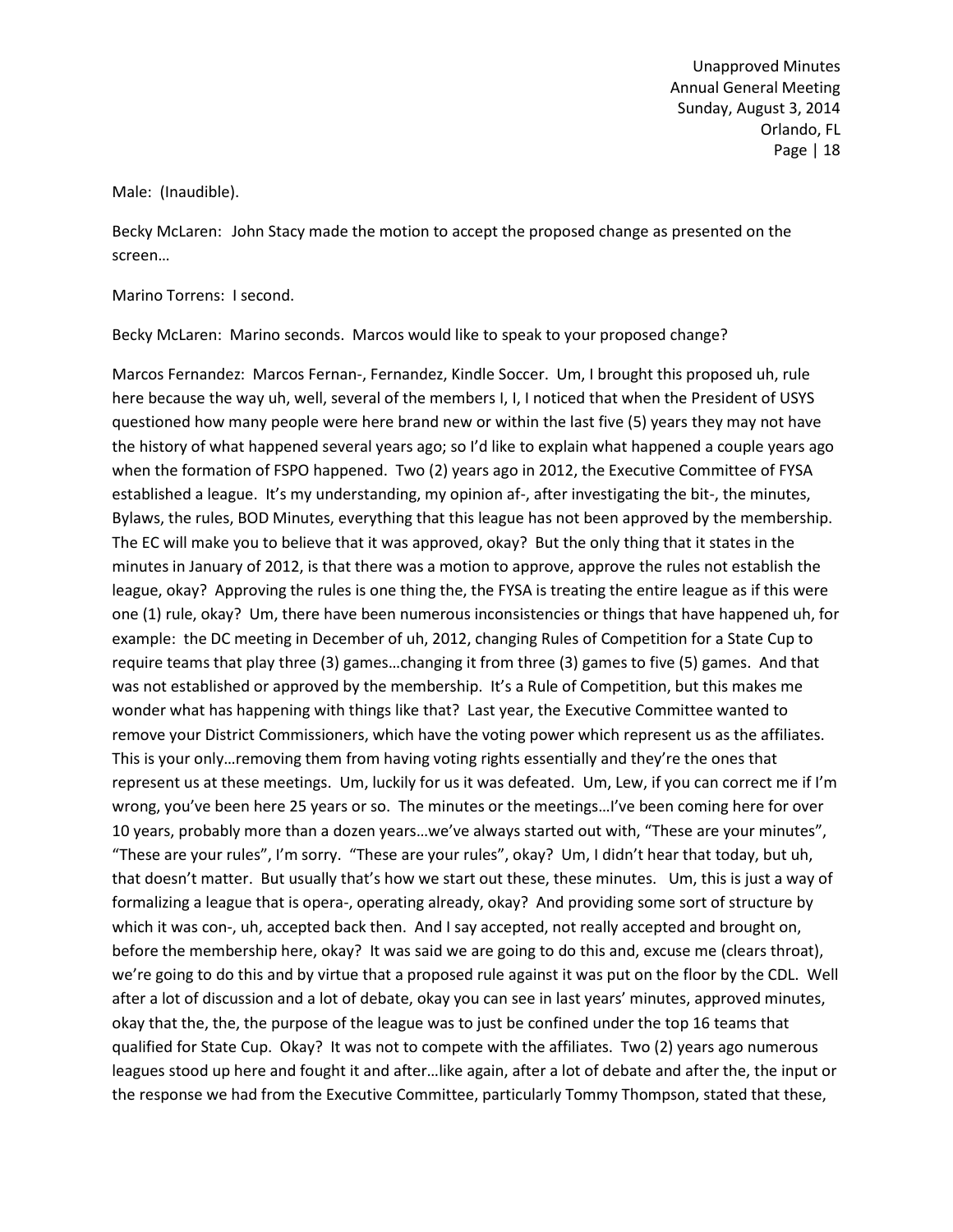that it was only going to be confined to the top 16 teams, okay? It was not going to be compete with the leagues. So what happens? This year there was a movement to initiate a second tier within State Cup. And even a survey was conducted in May while the movement that justifies the fact that was uh, basically um, justifying the fact that they wanted the members, wanted this to expand more. Well what happened was the survey wasn't sent out to everybody. The survey was sent out only to those members that are in the league. So you're basically preaching to the choir. This is…I want to remind you that this SPL(sp) is not any other league. Okay. This is an FYSA sponsored program. Okay. What's the difference between sponsored? All leagues, all tournaments are sanctioned by FYSA, this is a league run by FYSA, which is a sponsors program. So it needs to be in our rules just like ODP(sp), just like A- uh, the AGM and if there are other pro-, if there are other programs that are not...that are sponsored, they should be. This caught my attention because this is something that happened late in May while they are…in other words we have the carrot before the horse. Um, that's pretty much all I have to say 'cause I've said enough in the other uh, min-, minutes, I mean meeting.

Becky McLaren: Thank you Marcos.

Marino Torrens: Okay Marcos I, I was writing down 'cause I gotta ask like five (5) or six (6) of the things you said. Marino Torrens, President…

Becky McLaren: (Inaudible).

Marino Torrens: …Florida Youth Soccer. Okay, the first thing you said is that it wasn't voted by the membership. There's nothing in our rules that says leagues have be voted by our membership. None. Okay? Number of games, number of teams, I'm sorry. The number of teams originated when we brought it up as a board we said that it would first, for the first year we have to restrict it to the run of 16, because when we were starting the league and that was a guideline how we were gonna start it. The second part about the DC. The DC's position is in the rules. That's why we have to bring it in front of you and you guys voted on it. So that's a difference between the league and the DC position. And the survey, the survey was sent to all the clubs that are participated in the league, because we wanted to see the, what they wanted to change. We talked about not only expanding, we talked about having centralized games. Anything else that we needed to do with the refereeing and a whole bunch of other things, and those results were posted on the website from the moment we received them. And they've been posted on there for months now, okay? And there's nothing in the rules that says any sponsored events that we offer is in our rules. There's nothing in there State Cup, Region Cup, President's Cup, there's nothing in there. Why should we put something for the league?

Jeff Kurzer: Jeff Kurzer, South Florida United. Uh, just to address that one point Marino, ODP is in your rules, Section 1000, and that's a sponsored program.

Male: (Inaudible).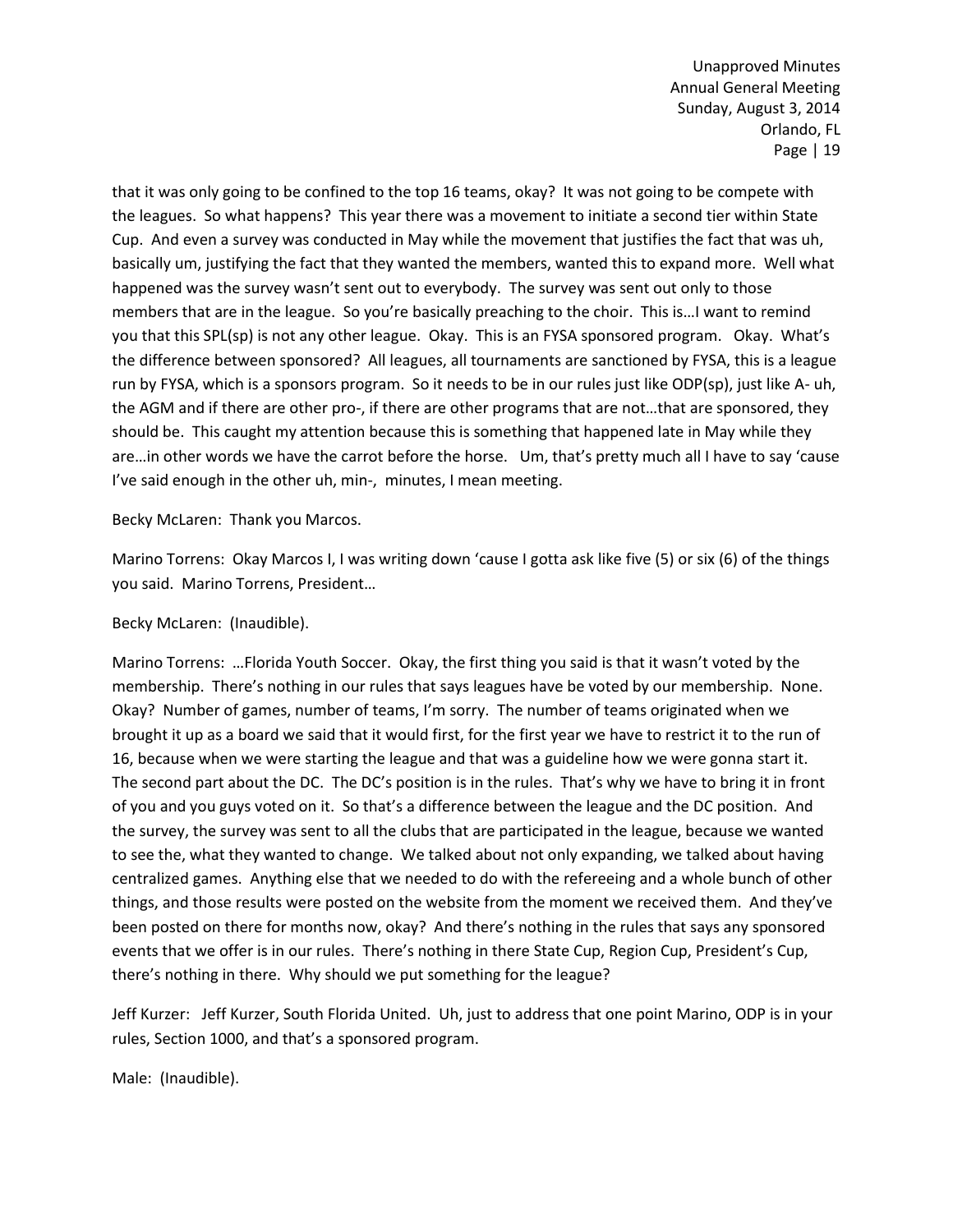Marino Torrens: Marino Torrens again. Because that counts all the way from the Federation, that's not our…

Jeff Kurzer: It doesn't matter. It's in your rules.

Marino Torrens: …event. That's not our event.

Jeff Kurzer: It doesn't matter. It's in your rules. You just said that that, that you don't have a sponsored program in the rules. That's a sponsored program in the rules. In addition, according to the minutes approved for the 2012 AGM by Tommy Thompson, this league, speaking about FSPL is restricted to the top 16 teams from the round of 16. So it does have that limit. I am in favor or the proposal. Uh, as a League President uh, the big problem that we have with the Florida State Premiere League is the fact that FYSA is competing with its own affiliates. While we don't think that there is necessarily a reason to have the FSPL, we wouldn't uh, oppose it in the form that's been provi-, provided by Marcos Fernandez. Um, the concerns that we have over the second tier are related to watering down competition at the local level, as well as potentially watering down the competition for the FSPL. There are many clubs and teams that can't afford to provide to play in the FSPL, and yet they might…they're one big tournament a year that they participate in could be the uh, State Cup Tournament. So they're gonna work in their local leagues to try and get as good as they can and then go try and compete at, at State Cup. But yet they're not able to go play in some of these premiere events and they're not able to go and play in FSPL. So what happens in that circumstance where you're gonna have three (3) or four (4) teams out of the league's top division go to the FSPL and then you're gonna have a couple of teams that were in State Cup Final sixteen that are gonna be stuck in their local league with less competition. So then FSPL's gonna go pluck more teams that really aren't elite teams into the FSPL and water down FSPL. The mission when they created this was to be an elite place. An elite league where the best teams in the State could compete, while those best teams have already been proved before in the Sweet 16, and that's where the limitations should come from. It surely should be a privilege for teams to participate in FSPL and not to water down the competition. Thank you.

(Applause)

Becky McLaren: Are you, are you for or against?

Jeff Kurzer: I'm for. With that um…

Becky McLaren: Unfortunately I have to have somebody that speaks against before I can have you according to the, the procedures. I'm sorry. A point of order?

Jeff Kurzer: Yeah, I, I want to have an amend-, uh, there's, there's an effective date. There was a concern in the discussions that if this motion's pass that those in the second tier would not be able to participate in the upcoming league year.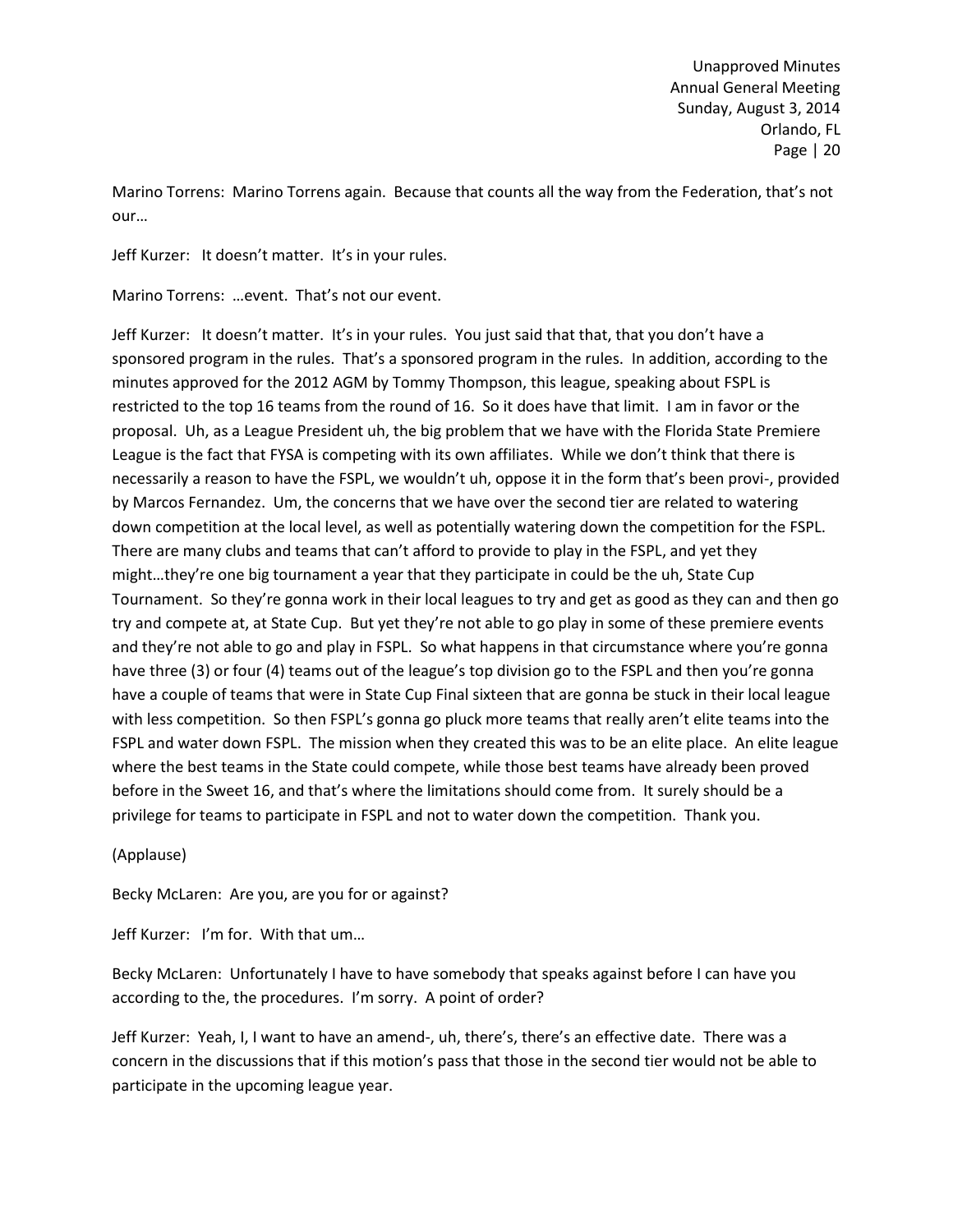Becky McLaren: Okay.

Jeff Kurzer: So uh, I would like to propose that we amend the 1500.2, Levels of Competition, to have an effective date of May 1, 2015. That way all those teams that are already expecting to play next week or whatever um, they can continue on, but effective at May 1, 2015, the league is then at that point limited to 16 per age group. So however I need to do that Point of Order or whatever I'm not...

Becky McLaren: Well you need…

Jeff Kurzer: …I don't wanna…

Becky McLaren: You need to make an amendment the…what's presented on the floor.

Jeff Kurzer: That is correct.

Becky McLaren: You need a…and is there a second to that amendment?

Male: (Inaudible).

Becky McLaren: I need you to come to the microphone to second it please.

Gregor Gamlich: Gregor Gamlich with Florida Celtic.

Becky McLaren: It's been moved and seconded to amend 1500.2. You can correct me if I'm wrong guys, to say to become effective with the 2015/2016 Season?

Male: May 1, 2015.

Becky McLaren: Effective May 1, 2015, which would in effect be the following season.

Marcos Fernandez: Becky?

Becky McLaren: Yes.

Marcos Fernandez: Marcos Fernandez, Kindle Soccer.

Becky McLaren: Yes.

Marcos Fernandez: I will accept that friendly amendment.

Becky McLaren: Okay. So he has accepted the amendment so now the motion on the floor will become what is presented on the screen with the addition in 1500.2 to become effective May 1, 2015. Is there any other discussion?

Male: No.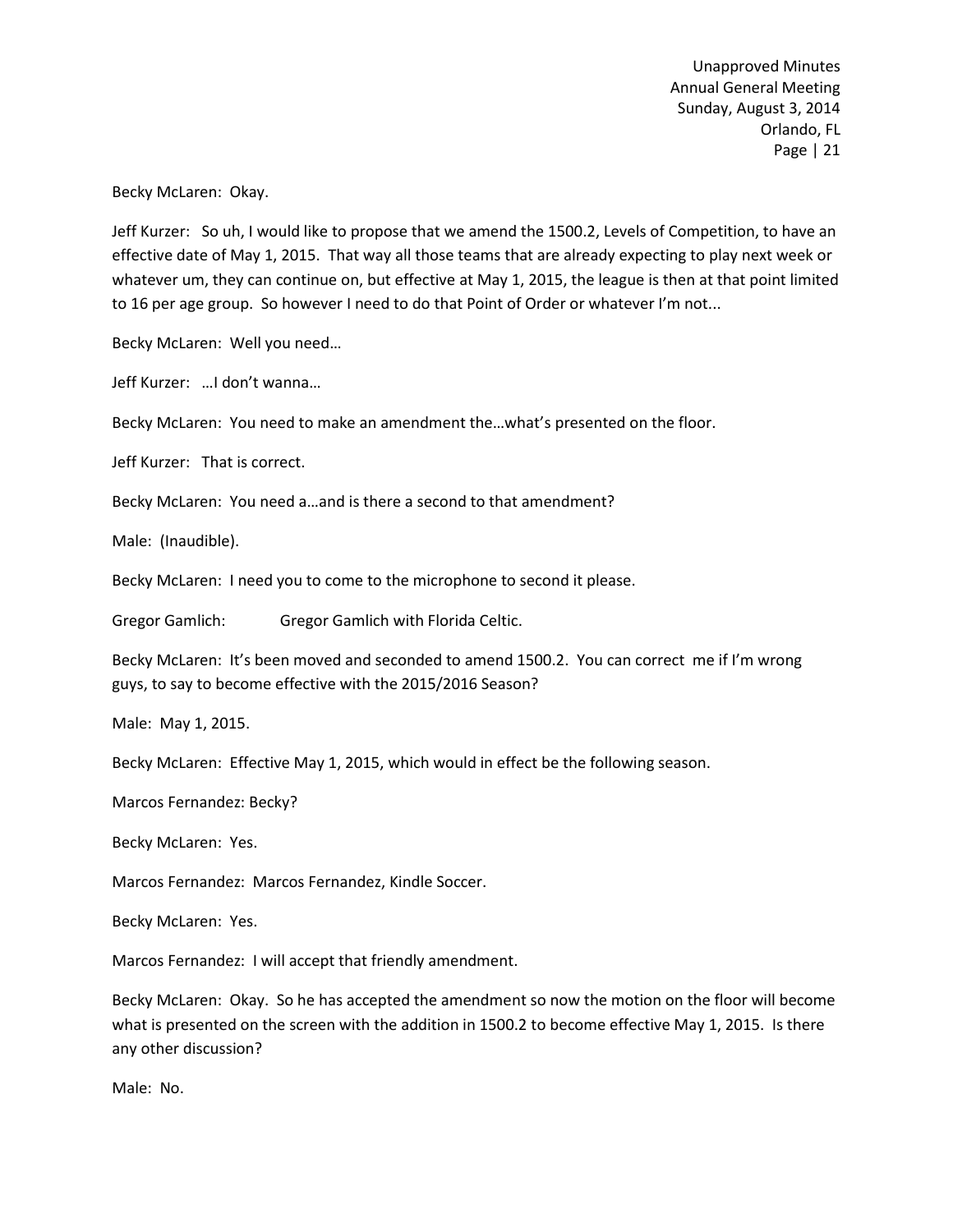Becky McLaren: Yeah. We're gonna vote on the…yes Bryan.

Bryan Bachelder: Uh, Bryan Bachelder FYSA State Office. Uh, specifically I serve as the Commissioner of the uh, State League as well. Um, and in looking at these changes uh, while I understand that, that two (2) years ago there was a lot of discussion (inaudible), the Executive Committee's put something forward, uh not necessarily gotten something from the membership in beginning the league uh, to start with. I do think it's necessary. One (1) obviously we, we've had the discussion about putting the league itself in the programs into FYSA's Bylaws. I would recommend that you guys absolutely look at making that a uniform project where the FYSA Bucks Program that is run out of the office also be put in there. If that is the case, if you guys, the membership decide that our programs need to be in our Bylaws then that needs to be consistent across the board. Okay? With that said, I-, my personal recommendation would be to split uh, those individual rule changes uh, simply because in, in 1500.4 you mention the concept that the commission uh, establishes the rules of competition. My opinion, the levels of competition as far as 1500.2, is a rule of competition, should be a rule of competition. I believe also that the qualification which currently is set as far as the, the top tier being uh, limited to the round of 16 teams uh, as well as whatever gaps are filled from there. Uh, that also is a rule of competition. And from my stand point with the commission that is put in place uh, which actually already replicates what is in 1500.4, that those six (6) individuals should have the authority to determine, based on the feedback from the clubs that we get to participate in a league that they have the ability to go an address those levels of competition because it's not necessarily set that uh, say your State Cup competition…when we say it's our duty to make the most elite league to bring the best teams in Florida, I'm not necessarily sure that State Cup round of 16 is the best determination of our teams abilities. And that's something we need to take a look at.

# (Applause)

Bryan Bachelder: And by putting something within the membership, how many, how many uh, recreational players do we have uh, this year?

# Marino Torrens: Over 62,000.

Bryan Bachelder: 62,000. So we're looking at 106,000 total registered players. You're saying that 60 percent of the votes that will come from this group of individuals is going to now determine competitive rules. The rules of competition or at least subsets of them whichever ones that the membership want to. Sixty percent of the votes that will go to decide, those rules of competition are going to come from clubs not, not necessarily that have recreational programs. That's not an issue. But rather the num-, the amount of votes is skewed toward clubs who have no interest either in participating in our league or running competitive programs in the first place.

Marino Torrens: Thank you.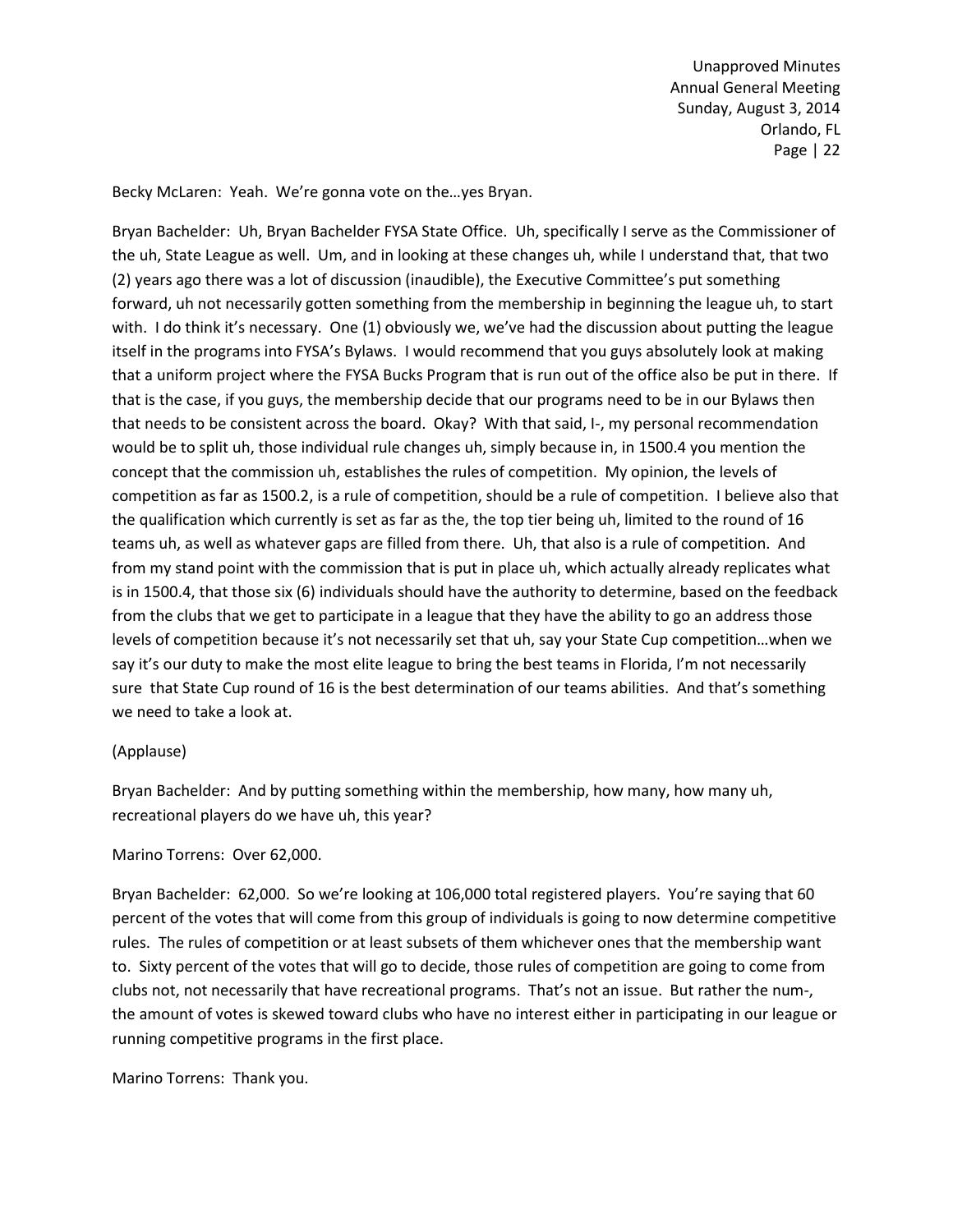Jeff Kurzer: Jeff Kurzer again, South Florida United. I can appreciate Bryan's position, but the whole reason we're having to bring these things to rules right now is because a lot of stuffs been done behind the scenes to the point where whatever's been promised has not re-, really been brought to the membership. The key is that by having it in rules it gives the affiliates that are here the opportunity to decide whether it should be State Cup. Next year if you decide you want to add some other parameters you can do that as affiliates as opposed to putting all that power in the hand of a committee. Uh, that's where I have an issue because that committee is also the one that started Tier 2 without any input from any of the affiliates that are here.

# (Applause)

Becky McLaren: Alright. Um, before we have any further discussion um, we did have the amen-, motion for the amendment on the floor. Um, I know Marcos accepted the friendly amendment, but we do need…because it was a motion on the floor to vote on that with the addition of the…to become effective May 1, 2015, and that would be only to vote on the addition of that to amend, amend this motion that was originally posted on the floor. Yes?

Male: Just to clarify. Marcos Fernandez. The amendment hasn't been voted upon…

Becky McLaren: That is correct.

Marcos Fernandez: …but that amendment allows the teams that are currently registered for State Cup…I mean uh…

Becky McLaren: We're only…we would only be voting to add, "to become effective May 1, 2015". If that passes then we go back to the original motion with that addition.

Marcos Fernandez: Okay.

Becky McLaren: We just have to vote on to add, "to become effective May 1, 2015".

Male: (Inaudible).

Becky McLaren: Yeah.

Male: (Inaudible).

Becky McLaren: Okay. Yeah.

John Stacy: John Stacy uh, Vice President of Coaching and Player Development. Uh, Marcos, I just want to clarify. I think what you're trying to make sure that the effect of this amendment, if accepted, would be to allow for the plans that are in place now for all the teams that were accepted into both the first and second division to exist for this year so those teams are not left out and, and that's, and that so the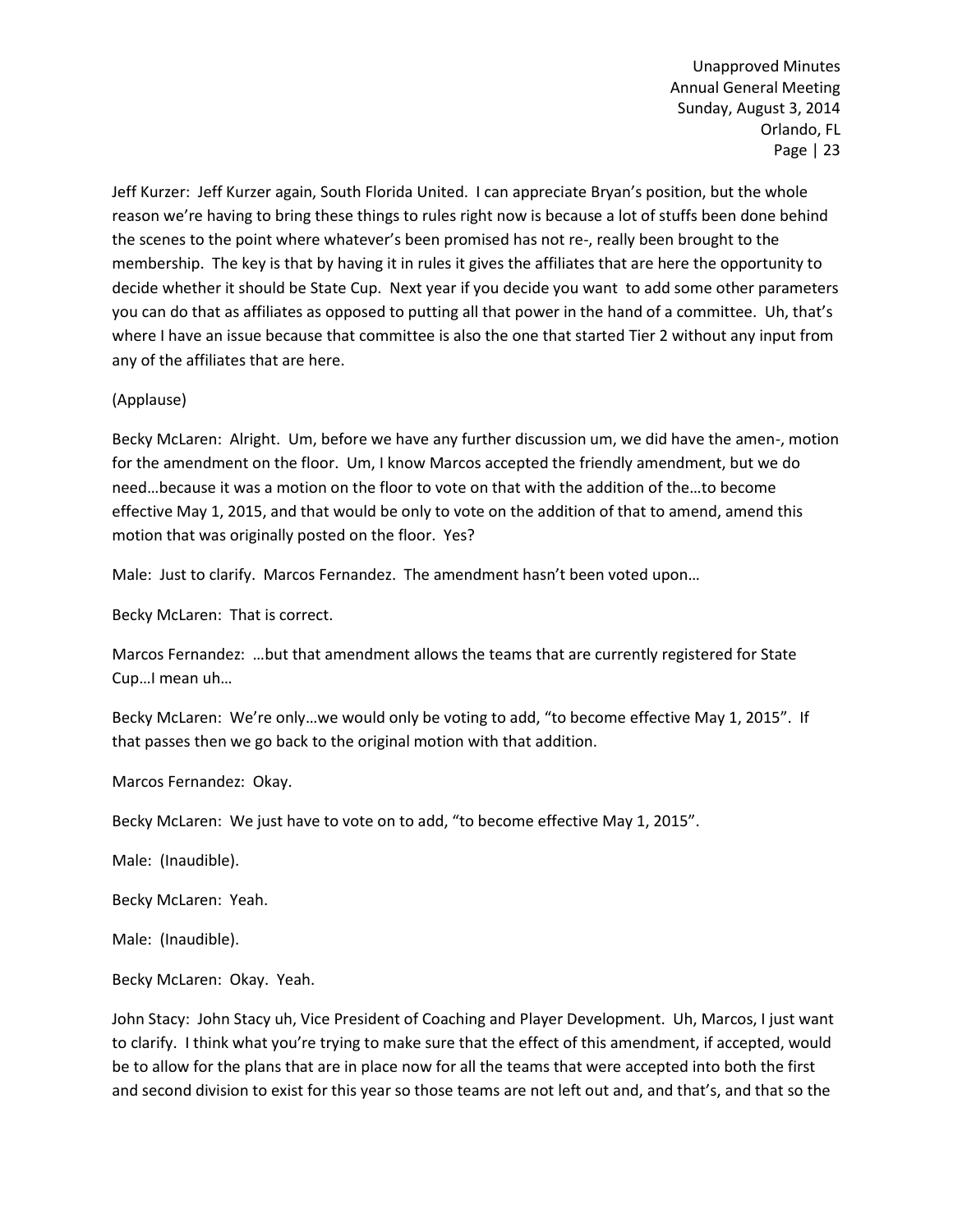amendment if, when if passed would have that effect. We would still have to accept uh, the entire rule. Okay? Just to make sure.

Becky McLaren: Right. So to vote on the amendment…yes.

Male: I just have a question about the amendment. Uh…

Becky McLaren: Okay.

Male: So that would pre-, the…essentially the amendment, would that preclude a second division from next year as well; because we wouldn't be able to vote on adding a second division if we wanted to?

Becky McLaren: That is correct.

Male: Okay.

Becky McLaren: Can you identify yourself please?

Larry Reisman: I'm Larry Reisman from Indian Rivers Soccer Association.

Becky McLaren: Yes.

Larry Reisman: Sorry.

Becky McLaren: What it would do is if we pass the amendment to become effective May 1, 2015, what it would do is would let the second division that has already been applied for, go through this year, but would be…at next year at May 1st, it would only be limited to one (1) division to the round of…to the teams in the rounds of 16.

Male: (Inaudible).

Becky McLaren: Sixteen teams, but where they would come from would be…first would be the round of 16, and then additional teams to even out brackets until they got to 16.

Larry Reisman: But it, but there would only be 16 teams at all. There would be…we have…

Becky McLaren: (Inaudible).

Larry Reisman: The membership would have no chance for 15/16 I guess would be to have a second division if we wanted to have one.

Male: Right.

Becky McLaren: That is correct.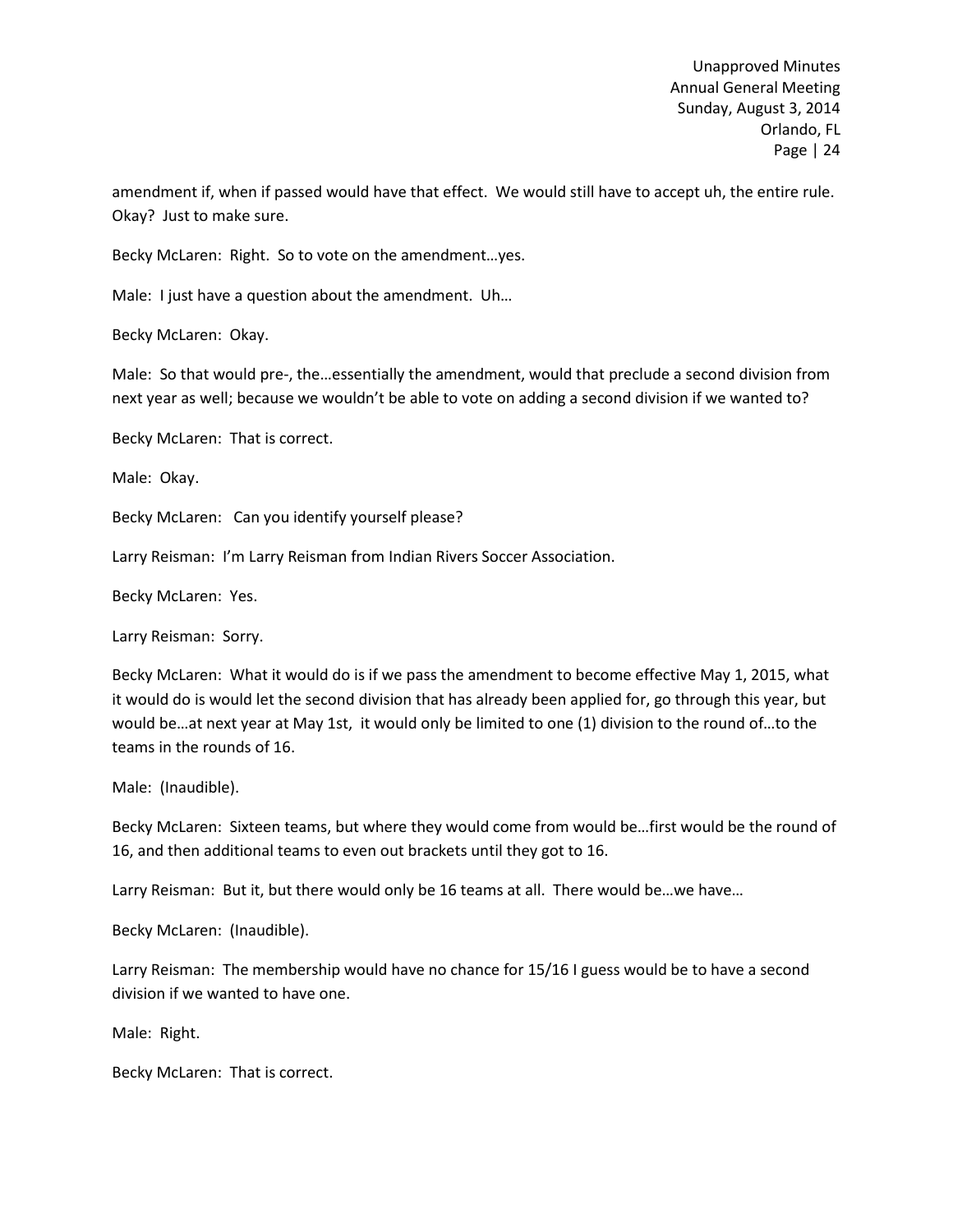Larry Reisman: So…

Male: (Inaudible).

Larry Reisman: Right. So I, I, I don't, I guess I'll make and amen-, I'll make a, a friendly amendment to, to change, to push the date back a year to give us the option to have a second division in the future.

Becky McLaren: So push the date back to?

Larry Reisman: Just push it back one (1) year, that would be my friendly amendment.

Becky McLaren: To become effective May 1, 2016?

Larry Reisman: Right.

Becky McLaren: Is, is there a second? Seeing no second we go back to, to become effective May 1, 2015. Is there any other discussion on the amendment to the original motion? Seeing no discussion…

Marino Torrens: Wait there's somebody…

Becky McLaren: Wait, are you getting up to go to the microphone? So many people moving around back there, you never know.

Louie Torres: Um, my name is Louie Torres, Clay County Soccer Club. Um, you know in the best interest of uh, you know the competition in the State I, I think that what Bryan and uh, what the Board have done with the, with the FSPL is, is, is definitely in the best interest for our improving State Cup and competition. Um…

Male: Point of Order, Point of Order.

Becky McLaren: Point of Order. We're eh, we're only discussing the amendment for the effective date.

Louie Torres: Right. It's uh, I'm trying to get to the amendment.

Becky McLaren: Okay.

Louie Torres: Oh, you're talking about the amendment?

Becky McLaren: Yes…

Louie Torres: Oh, I'm sorry.

Becky McLaren: …to make the effective date.

Louie Torres: I'm out of order for that.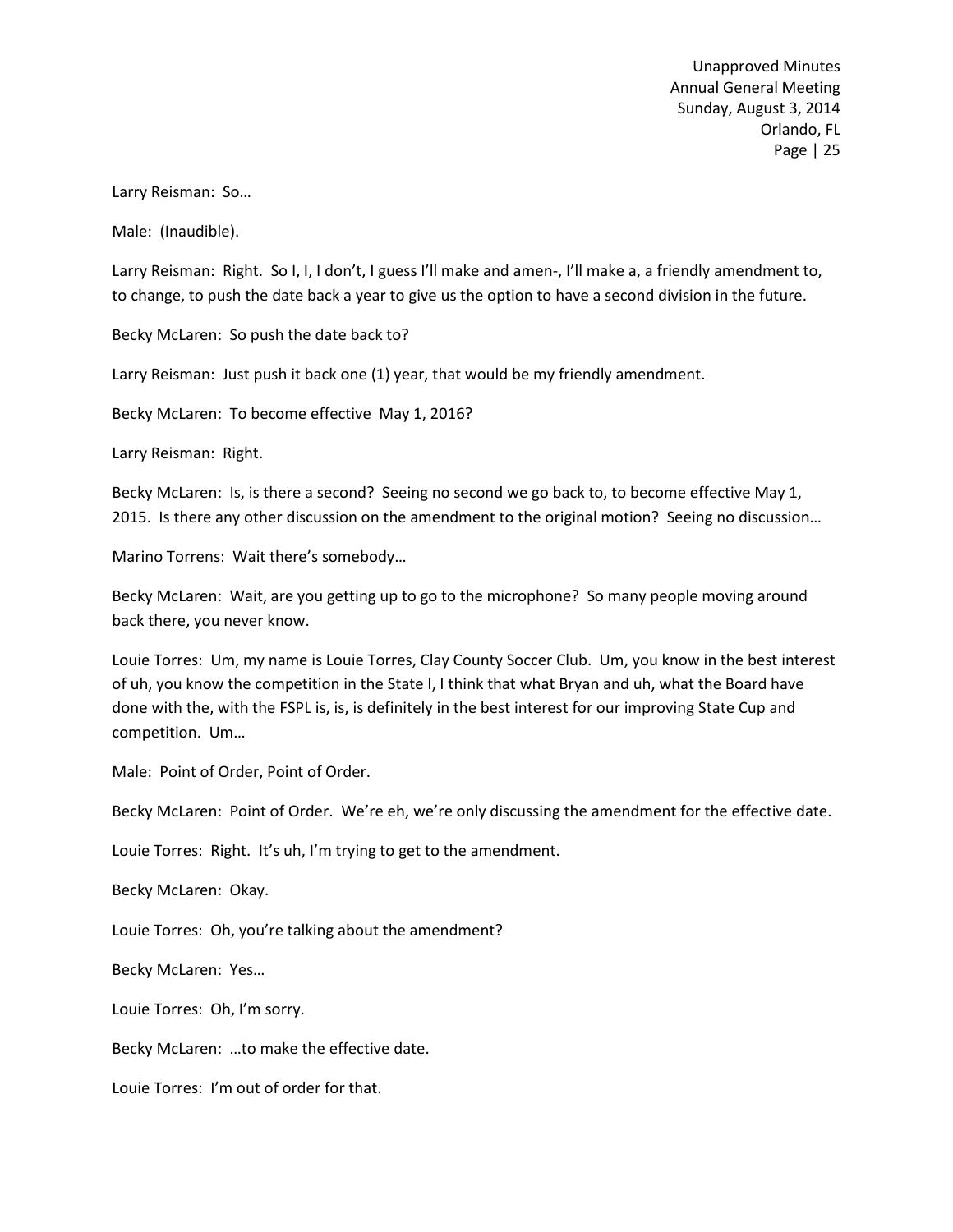Becky McLaren: Okay then let's go…we'll vote on that, just hang tight. Seeing no discussion of any other discussion about the amendment…

Marino Torrens: Can I just say here please instead of walking all the way over there? Thank you. Marino Torrens. I just wanted to clarify that everybody's aware that what the gentleman said is correct. If you add May 1, 2015, there's no second tier next year at all. There's…you can't vote on it again before next season starts, the 2015 season.

Male: Point of Order.

Becky McLaren: Okay.

Marino Torrens: I can't hear you.

Becky McLaren: Point of Order. That's fine, just go ahead.

Marino Torrens: What?

Becky McLaren: He's just trying…

Marino Torrens: Wha-, what. Why would…when would you vote again.

Becky McLaren: Alright. The amendment is to become effective May 1, 2015. All those in favor signify by saying "Aye".

Audience: "Aye".

Becky McLaren: Oppose say "Nay".

Audience: "Nay".

Becky McLaren: Abstentions? I need you to pull out Ballot #B. Remember, if you are voting "Yes", you are voting for to become effective date; if you vote "No", you are voting against. It's Ballot #B.

(Multiple discussions going on in audience)

Female: …yeah you can't do it.

Marino Torrens: So I wasn't out of order.

(Multiple discussions going on)

Marino Torrens: Okay. Has everybody turned in their ballot please to the center area. If not, raise your hands so they can be picked up. Okay. While they're doing that um, first I would like to thank the st-, the FYSA Staff for what I consider a very nice weekend, very nice reception last night, especially the after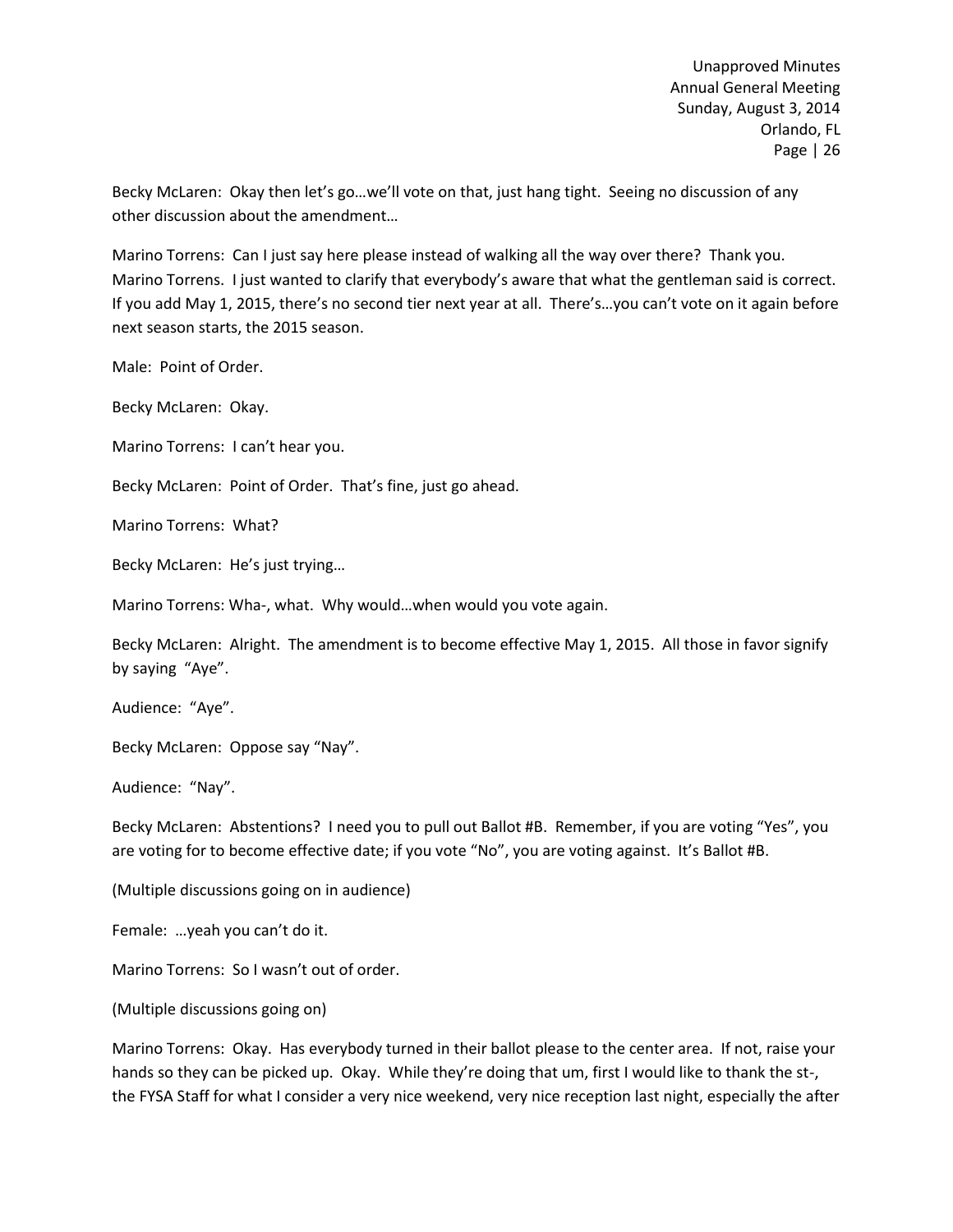party. They put that together and I want to give them a hand an applause please because they did a great job. Thank you.

(Applause)

Marino Torrens: Second, we're gonna do more raffle in the meantime so we can get that out of the way. Rhonda?

Rhonda: Red, white and blue.

Marino Torrens: Okay. Red, white and blue. There you go.

Male: That will be it.

Marino Torrens: Oh, did I say one. Oh, Patty Wilson.

Female: Patty's not here.

Marino Torrens: Patty's not here so I'm keeping it.

Female: That's funny.

Marino Torrens: Here, you take it to her. That's Patty's. It says its black and white baby. Can we have repeat winners?

Female: Yes.

Marino Torrens: Patty Wilson again.

Female: What?

Marino Torrens: Okay she wins this one. Then we do…we definitely can't have repeat winners. Baby pink. Just to add that, yeah. Carla Kelsey? I don't know if I'm saying the last name correctly. That's Kelsey right? Carla?

Female: Yeah.

Marino Torrens: Carla Kelsey. Are they here, no? Okay. Okay. University of Florida.

Female: That's a good school.

Marino Torrens: Oh, nobody wins it because there's no name on it.

Female: (Inaudible)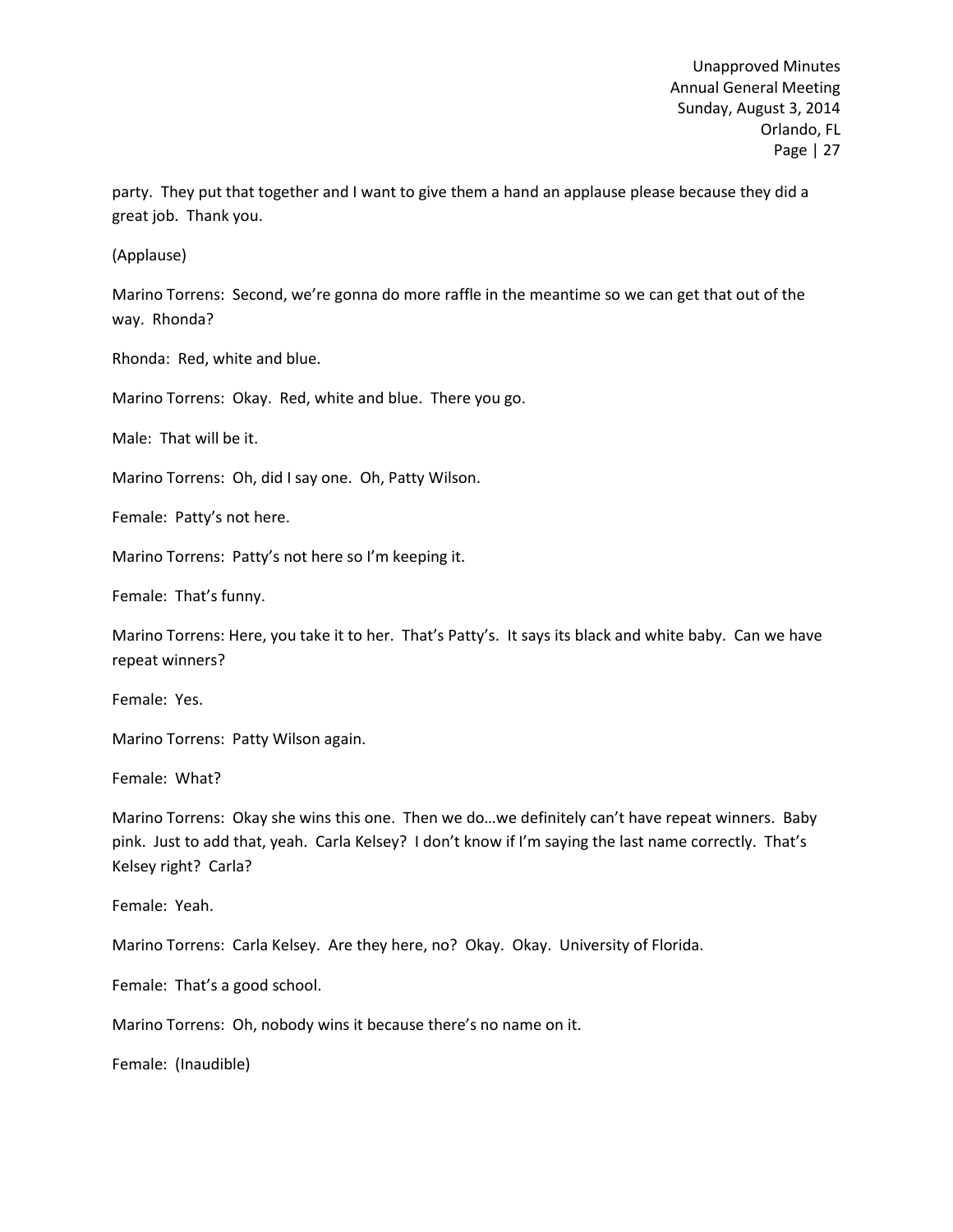Marino Torrens: 522786. If anybody has that ticket…but I don't know if, if they're not here how are we gonna notify 'em?

Female: Well we'll see if they have a ticket.

Female: Do you know the ticket.

Female: Get another ticket.

Marino Torrens: We got another ticket. Is anybody here with that ticket? Ticket number 522786?

Female: No name.

Marino Torrens: No name? Sorry.

Male: (Inaudible).

Marino Torrens: Herman Arrango(sp). That, okay, back there. Okay.

(Applause)

Female: Make sure we have there.

Marino Torrens: Hold on. What's the next one? Oh, there he is.

Female: Here, here, here.

Female: Christmas…

Marino Torrens: Congratulations. Okay. Christmas baby. That's a lot of babies huh?

Female: If you draw Diana we're gonna

Female: You better draw my name…

Marino Torrens: Carla Kelsey again.

Female: There she is.

Marino Torrens: Oh, there she is. You have two (2), I called you earlier.

Female: You got baby pink.

Marino Torrens: Baby pink. You won both of them. Congratulations. Okay. The University of Florida Baby. Another baby. Shit. What, what's that, a "C"?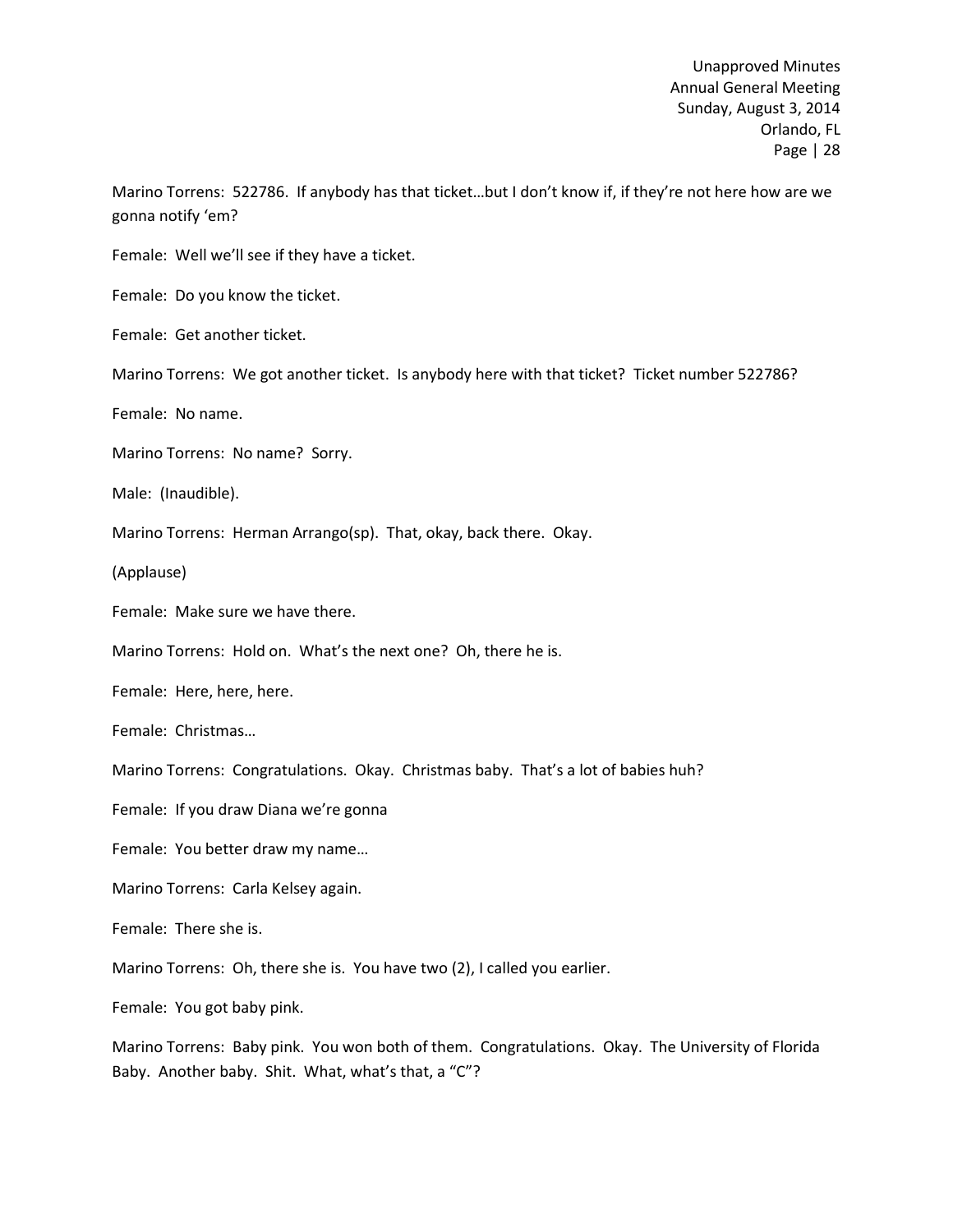Female: It looks like Goodard(sp)

Female: I have no idea. Clete?

Marino Torrens: Goodar, Goodard. Okay, the last name is Goodar. We can't tell the first name.

Female: Plete?

Marino Torrens: Plete or something? I can't, I can't tell who the first name is so.

Female: Clete Goodar.

Female: I have no idea.

Female: There's a phone number here.

Marino Torrens: There's a phone number so we'll notify him.

Female: Clete Gordar.

Marino Torrens: Where's the last one.

Female: Clete Gordar.

Marino Torrens: Are they here? No, okay. Okay, is this the last one?

Female: Yes.

Marino Torrens: Okay, this is last one. The ball signed by Abby Wambach.

(Multiple conversations)

Marino Torrens: It…are you...Clete…no, okay. The letters were like stuck together we couldn't tell. Thank you. Okay. Anne Graham. Oh. Congratsu-…

Female: Abby Wambach ball. Yeah.

Female: Just what she wants, an Abby Wambach ball.

Marino Torrens: Congratulations. Are we done?

Female: We're done. You draw too fast. Is this the one for the ball?

Marino Torrens: You got the numbers? Oh that's good. So we can talk about the budget? We gotta make some time.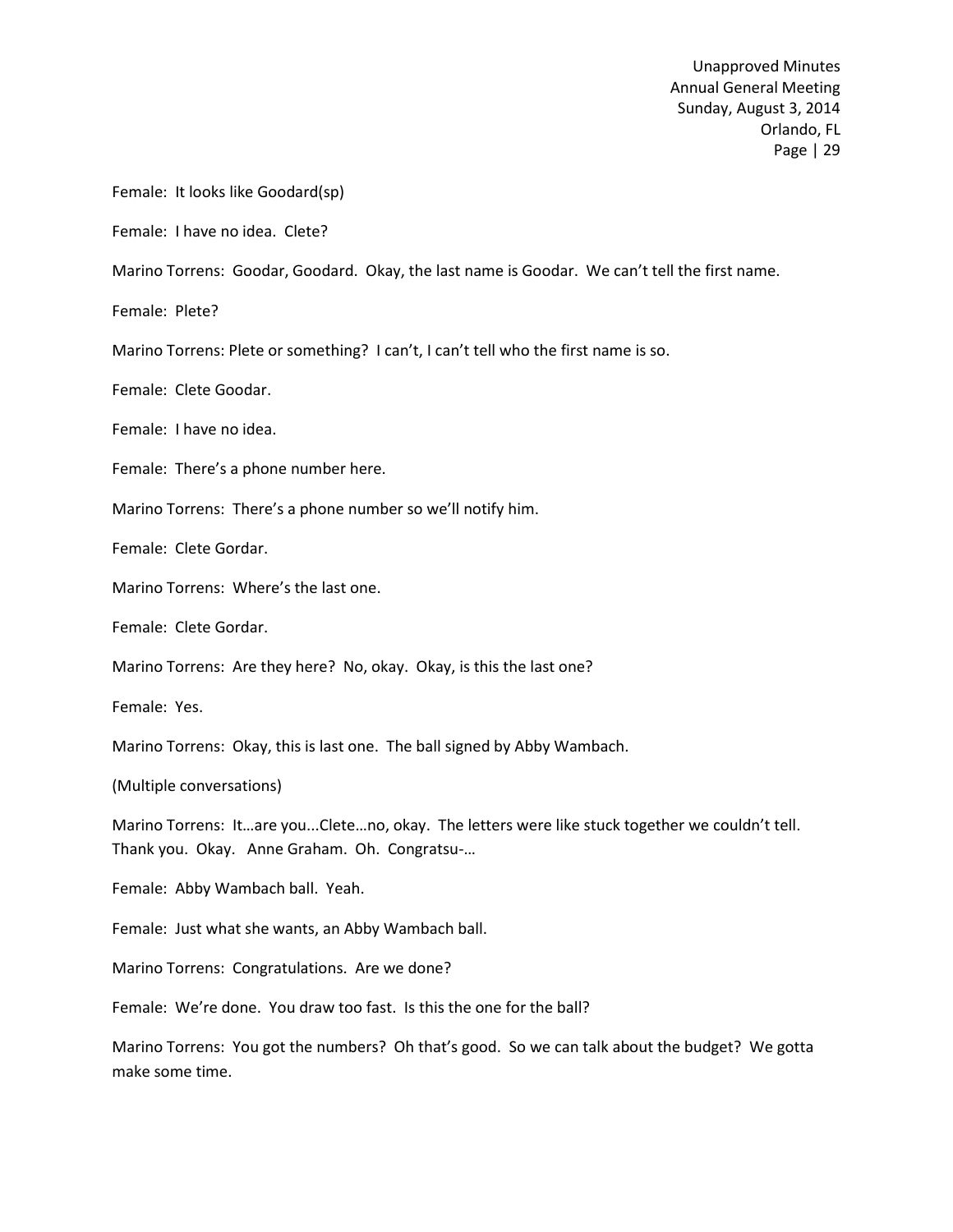Female: Budget.

Female: What's she got?

Marino Torrens: Okay. While we're doing that; while we're waiting for the numbers, the next thing on the agenda is the approval of the 2013 AGM Minutes tha-, that were in your books. Any corrections to those minutes that were there? All those in fav-, I need a motion to adopt the minutes from the 2013…

Male: (Inaudible).

Female: Second on that.

Marino Torrens: C?

Male: C-4.

Marino Torrens: C-4. (Inaudible) C-4 and second by Diana. All those in favor say "Aye".

Audience: "Aye".

Marino Torrens: Oppose?

Female: (Inaudible). What was it again?

Marino Torrens: The approval of the minutes.

Female: From the last year?

Female: Um-hum (affirmative).

Marino Torrens: Okay. After that we don't have any letters to read, so I think Carmen is coming up with the…you got the numbers?

Female: (Inaudible).

Marino Torrens: I want to do something.

Female: (Inaudible).

Marino Torrens: Make her cry.

Becky McLaren: No. Make her cry (inaudible) later.

Marino Torrens: (Inaudible).

Becky McLaren: No. 'Cause (inaudible).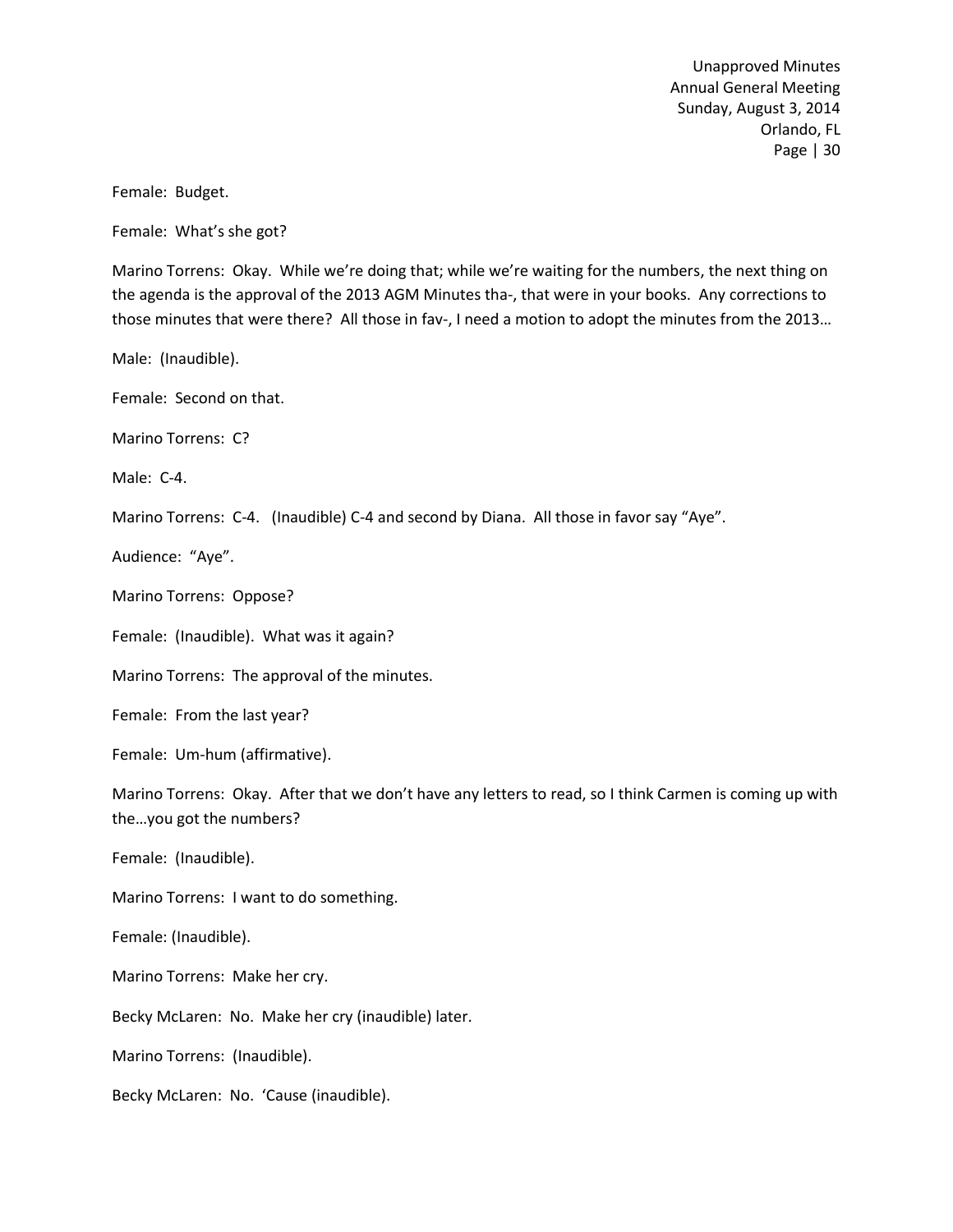(Both Becky and Marino talking in hushed voices)

Marino Torrens: …people are gonna leave.

Becky McLaren: Okay that's fine. (Inaudible).

Marino Torrens: Okay?

Becky McLaren: We'll get you a…

Marino Torrens: Don't go anywhere.

Becky McLaren: Don't go anywhere. Yeah, turn around.

Marino Torrens: Yes.

Becky McLaren: Don't…we don't…

Marino Torrens: Okay. For those of you that don't know Carmen; Carmen's been with us for 14 years, and this is her last official AGM as a staff member. She's retiring in January so I wanna…all of us to give her a nice hands of applause.

### (Applause)

Marino Torrens: We're gonna try and find something for her to do next year at the AGM so she won't miss it that much. Thank you Carmen.

Carmen Massey: I love doing it (Inaudible).

Becky McLaren: Okay. On the amendment to the…on the amendment to the motion; yes is 3,799, no's 2,391, abstained 21. The motion does pass. So the amendment to the motion does pass so now we have the original amendment with the addition of, "to become effective May 1, 2015". Yes ma'am.

Katherine Pennington: Thank you. Katherine Pennington, Top of Florida Soccer Club. I would like to make a motion to amend 1500.4 under Rules of Competition to require at least one (1) member from each Region to serve on that Commission and allow staff the flexibility toward it correctly.

Becky McLaren: Okay. Um, the (inaudible) Commission must have a minimum of three (3) Directors of Coaching as members and…

Female: From each Region.

Becky McLaren: …and at least one (1) member from each Region…

Female: Each Region.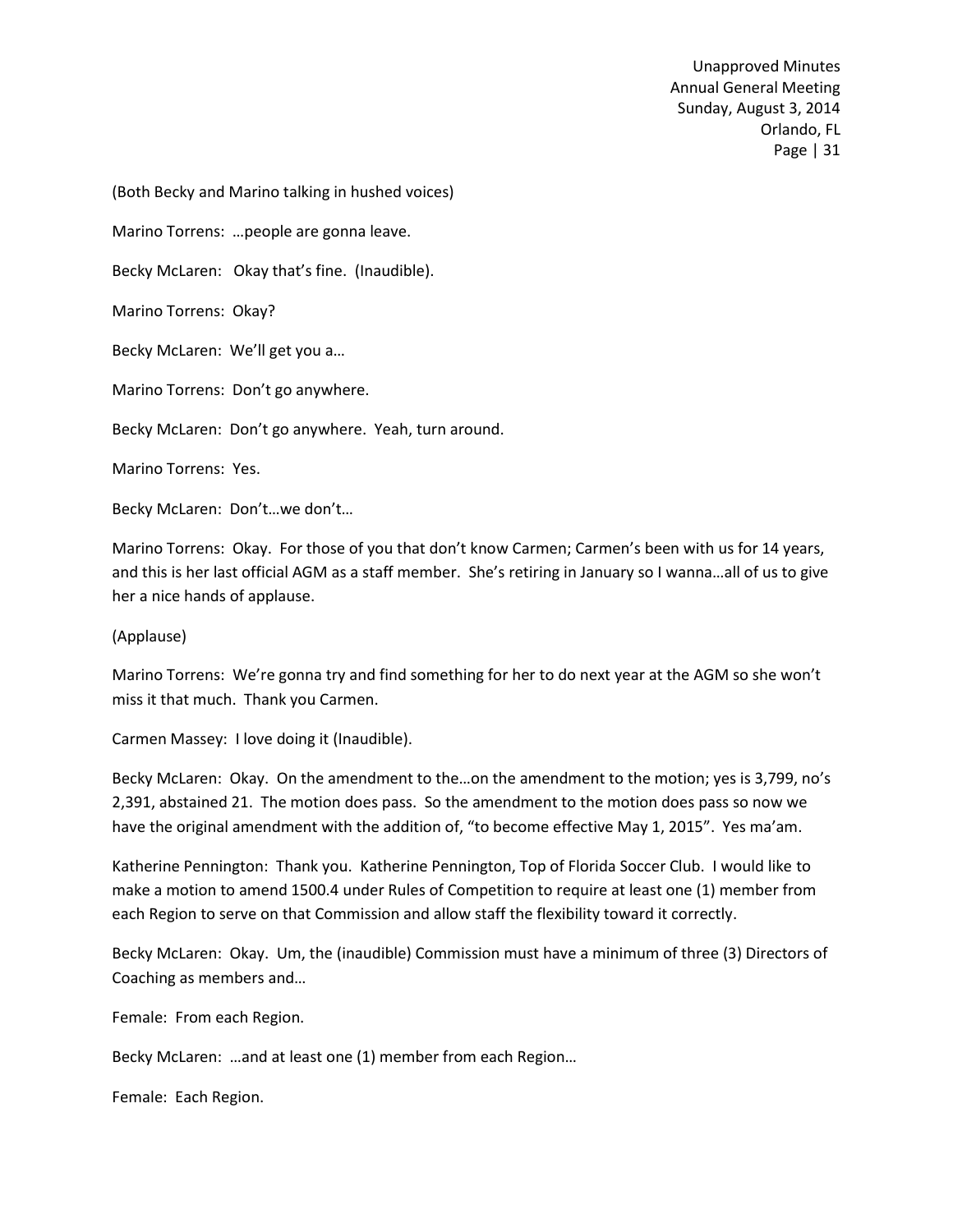### Becky McLaren: Correct?

Female: Yes ma'am.

Becky McLaren: Do we have a second to the amend-, to the amendment that was just proposed? I have a second from Mario Martinez, District Commissioner C-1. Is there any discussion?

Lew Confessore: Yes ma'am uh, discussion.

Becky McLaren: Lew Confessore.

Lew Confessore: Lew Confessore, Coral Estate Soccer Club. It's that late.

Becky McLaren: It's that late.

Lew Confessore: The uh…

Becky McLaren: He's already changed.

Lew Confessore: Yesterday we were told that there are two (2) members from each Region on that Commission.

Female: No (Inaudible).

Lew Confessore: Excuse me. I don't know whether it's true or not, we were told that at one of those meetings yesterday. So would someone tell us who's on the Commission now?

Becky McLaren: I would have to defer that to…

Female: To Bryan.

Becky McLaren: …to Bryan.

Lew Confessore: Thank you.

(Two females talking in hushed tones).

Becky McLaren: I know.

Bryan Bachelder: Okay. Uh, just to be clear. I'm not uh, I'm not entirely sure of where the two (2) from each Region came from. We do have two (2) from "A", two (2) from "B", two (2) from "C". We do not have any uh, members from Region D. But when looking at a establishing the Committee, I'll get you the names in a second. I apologize for that. Uh, when looking to establish the Commission, we did approach the Region Vice Presidents as far as uh, gathering recommendations of people who would be willing to be on the Commission. Uh, that was discussed within the May uh, EC meeting of this year.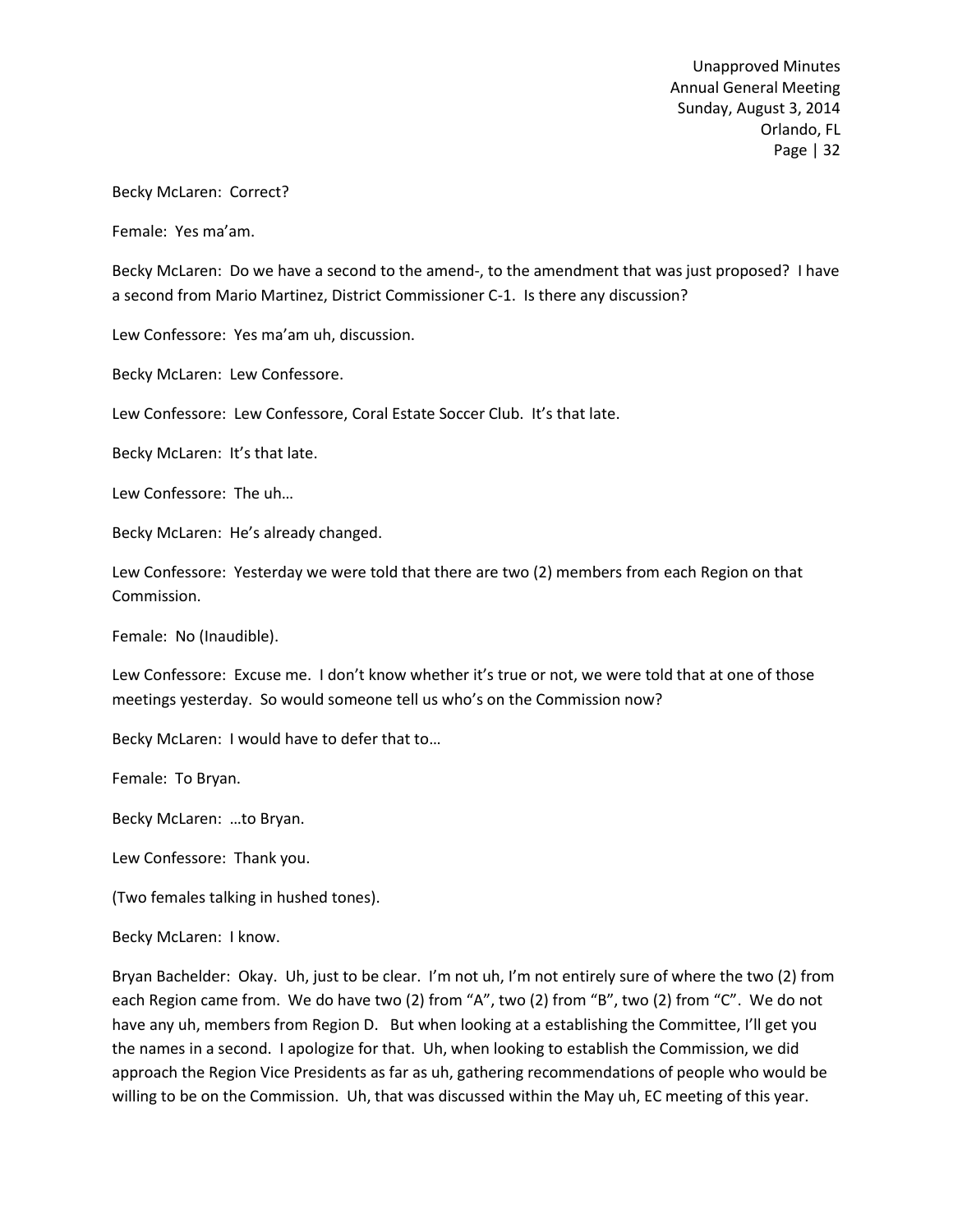Uh, the names of the Commission Members are Bill Buren, Richie Gray, Jim DiNoble, Diana Hagerman, Bruce Connors, Patrick Zoete.

Male: (Inaudible).

Becky McLaren: Yes you may.

John Stacy: Uh, John Stacy Vice President Coach, Player Development. Uh, just, just so we're clear. The, the structure is we have a Commission and we have an Oversight Committee. Uh, the Oversight Committee is myself, Sandy Parker, Del Burk and…

Marino Torrens: Mike Strickler.

John Stacy: …Mike Strickler. Um, and just so everyone's clear I, I am Region D so while I'm not on the official Commission, I am an Oversight Committee member and do work very closely with this Commission in formulating the Rules of Competition.

Tessie Goicoechea: Tessie Goicoechea, Bay United Soccer Club. Just point of clarification John, you're on the Oversight Committee, but you have no vote on that Commission.

John Stacy: That is true, yes.

Becky McLaren: Is there any other discussion on the amendment to the motion? (Inaudible - speaking under her breath).

Brendan Moriority: Brendan Moriority, Bradon River Soccer Club. By adding the word "and", you're changing the number of total Commissioners and/or you're gonna require at least one of the DOCs uh, so make sure uh, that's the word you want.

Becky McLaren: The make of the motion, did you want that "and" be three (3) Directors of Coaching and members and at least one (1) member from each Region? I need to change the sixth person at the top.

Katherine Pennington: No ma'am. I was, I was not recommending to changing the total number of people on the Commission. Um, and in, in my thought actually was that you establish a six (6) person committee comprised of at least one (1) person from each Region so that one (1) person could be a DOC, may not be a DOC um, so it was not my intention to change the total number.

Becky McLaren: So do you want it say, "to include at least one (1) member"?

Katherine Pennington: At least one (1) member from each Region.

Becky McLaren: Cody, can you change that a-, and to include at least one (1) member? Is that what, what's on the screen now what you intended?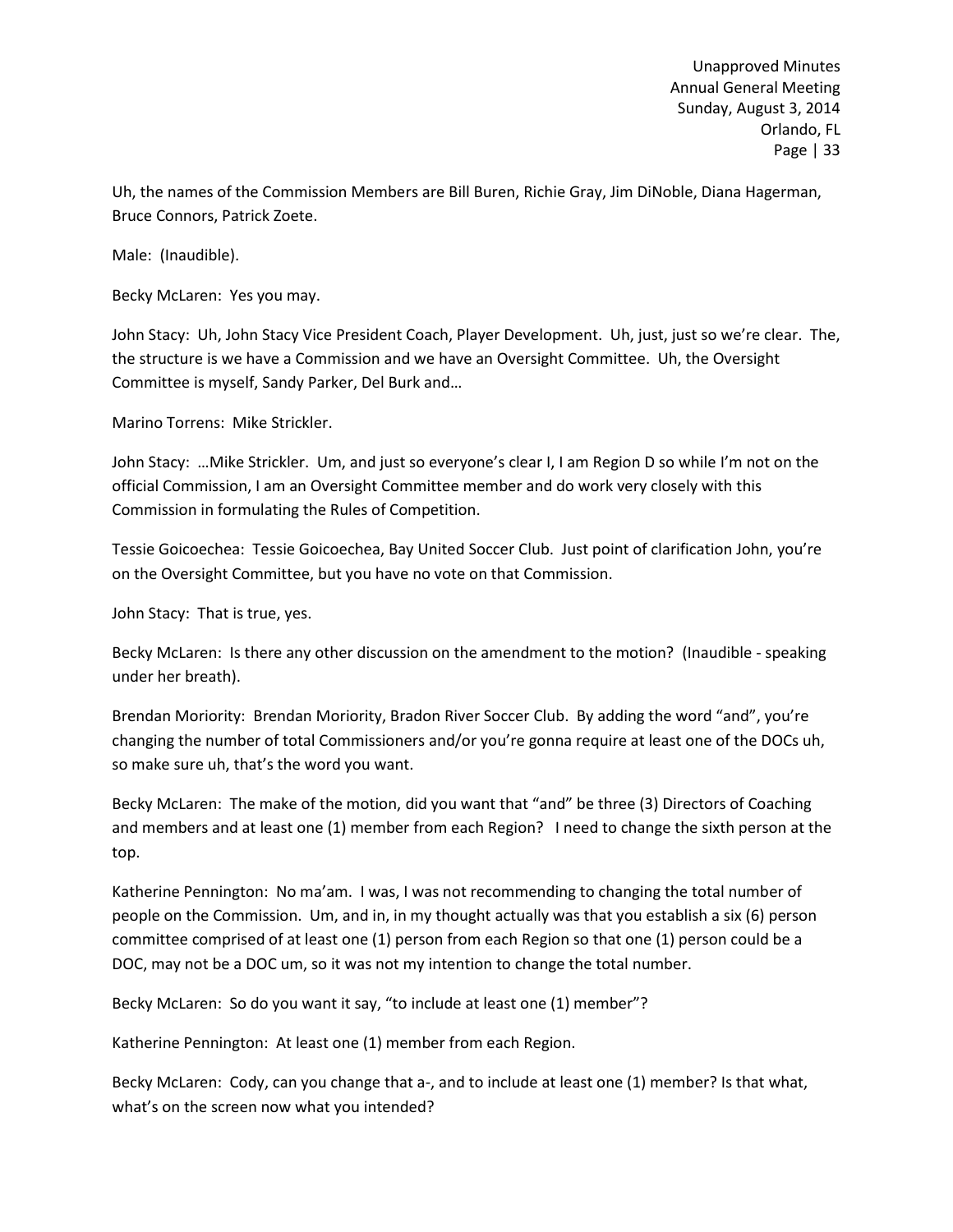Katherine Pennington: You're assuming I can see that.

Becky McLaren: I know, I'm sorry. It says um…thanks Cody. "The FSPL have a minimum of three (3) Directors of Coaching as members to include at least one (1) member from each Region." You can make it smaller Cody.

Katherine Pennington: I, I, I think as long as you understand what the intention is that we would give staff the authority to make it grammatically correct. I'm not sure that, that's completely…

Becky McLaren: That you want to have representation from each Region?

Katherine Pennington: …that each Region will have representation on this commission.

Becky McLaren: I think that's probably…what?

Katherine Pennington: And they're not mutually exclusive. Think like a Vin diagram or something.

Becky McLaren: Okay.

Marino Torrens: Go ahead sir.

Joe Moran: Joe Moran, Pinellas Park United. I'm not sure I understand that's clearly to include at least one (1) member from each Region, Is it going to be including one (1) member of each Region where we can have basically a clarification? But at least one (1) member is that gonna be more or?

Becky McLaren: It could be…it has to be at least one (1) member so if it's a six (6) person committee that's designated at the thing, you have to have at least one (1) pa-, person from each Region that's four…

Joe Moran: Yeah…

Becky McLaren: …A, B, C and D and then the two (2) others could come from…

Marino Torrens: Any one…

Becky McLaren: …any one of the four (4) Regions.

Joe Moran: Okay, so including one (1) member of each Region could be uh, would be uh, more…

Becky McLaren: We'd make sure we have each Region represented, yes.

Scott Hilton: Scott Hilton with Creek Soccer. Could we uh…in looking at it, it doesn't read quite...I don't think we're all real confused.

Becky McLaren: (Inaudible) yeah.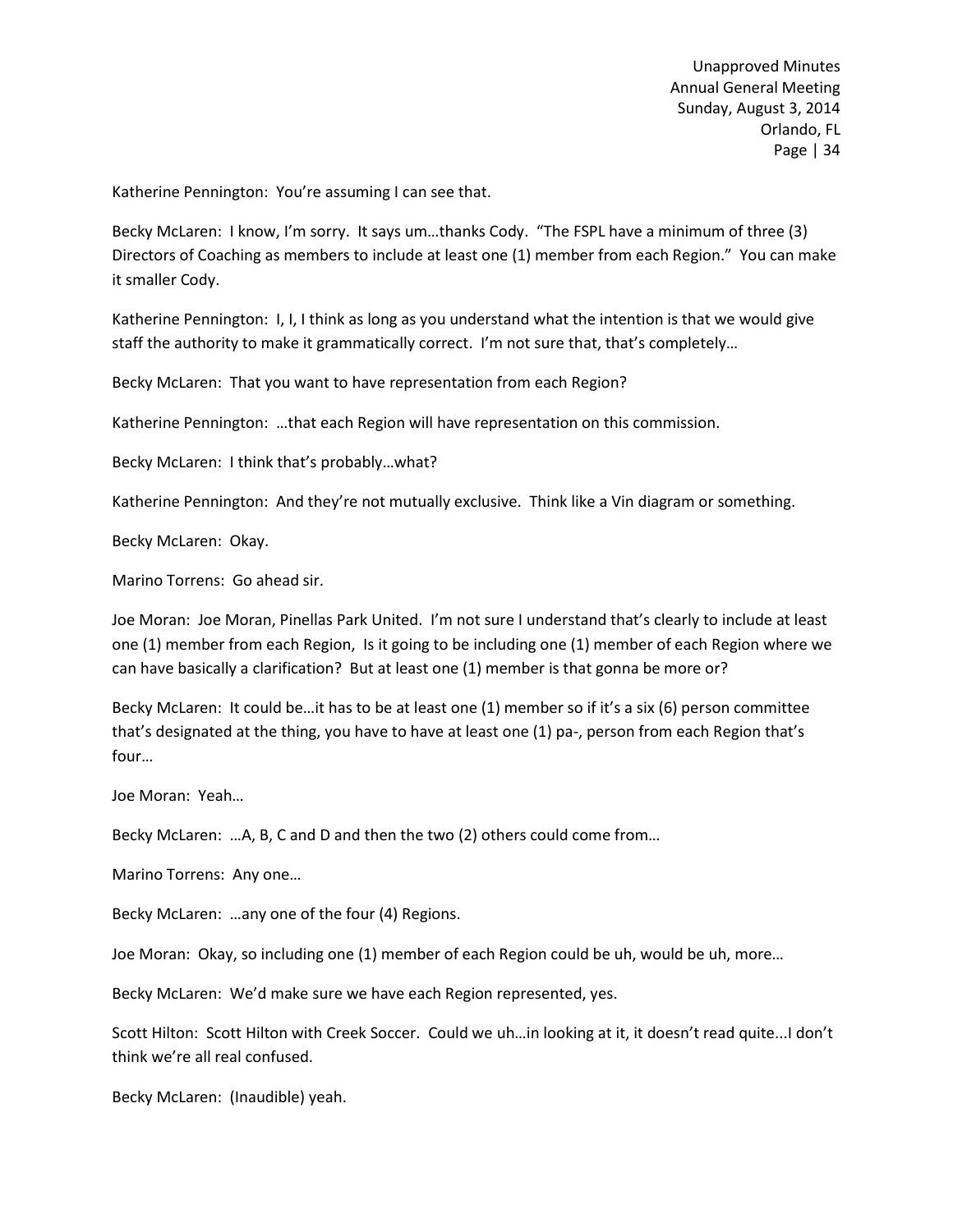Scott Hilton: I think if we were to say um, "and representation from each Region".

Becky McLaren: "And representation…

Scott Hilton: So in-, instead of, "to include at least one (1) member from each Region" to say, "and representation from each Region".

Becky McLaren: Then that would uh, add a person.

Scott Hilton: N-, no, no. Because it would say…as long as…I mean again if you're a Director of Coaching and, and you're in my Region…

(Talking over each other)

Becky McLaren: Must…

Scott Hilton: …you represent, you're representing that Region. So, if you say versus "and representation from each Region you're saying each Region…

Becky McLaren: Okay.

Scott Hilton: …must have representation on the committee.

Becky McLaren: Cody. Okay. Lew.

Lew Confessore: Okay. Lew Confessore again. I have a, I have a concern about…why do we have a committee with only six (6) on it. Uh, it makes it a little difficult to come to some sort of a decision and um, why do we have an Oversight Committee that's a part of the committee? The Board is the Board. The committee should be an entity and the…saying that you have an Oversight Committee over that Board, then they don't vote so you have a six (6) member committee with no way to break ties.

Male: (Inaudible).

Lew Confessore: The VP of Competition is…

Becky McLaren: Well the VP of Competition is…will chair and establish a six (6) person committee. So the VP of Competition is the chair so that would be the seventh person.

Lew Confessore: Okay.

Becky McLaren: 'Cause they're the chair and you'd have six (6) other members.

LW: Thank you.

Becky McLaren: You're welcome.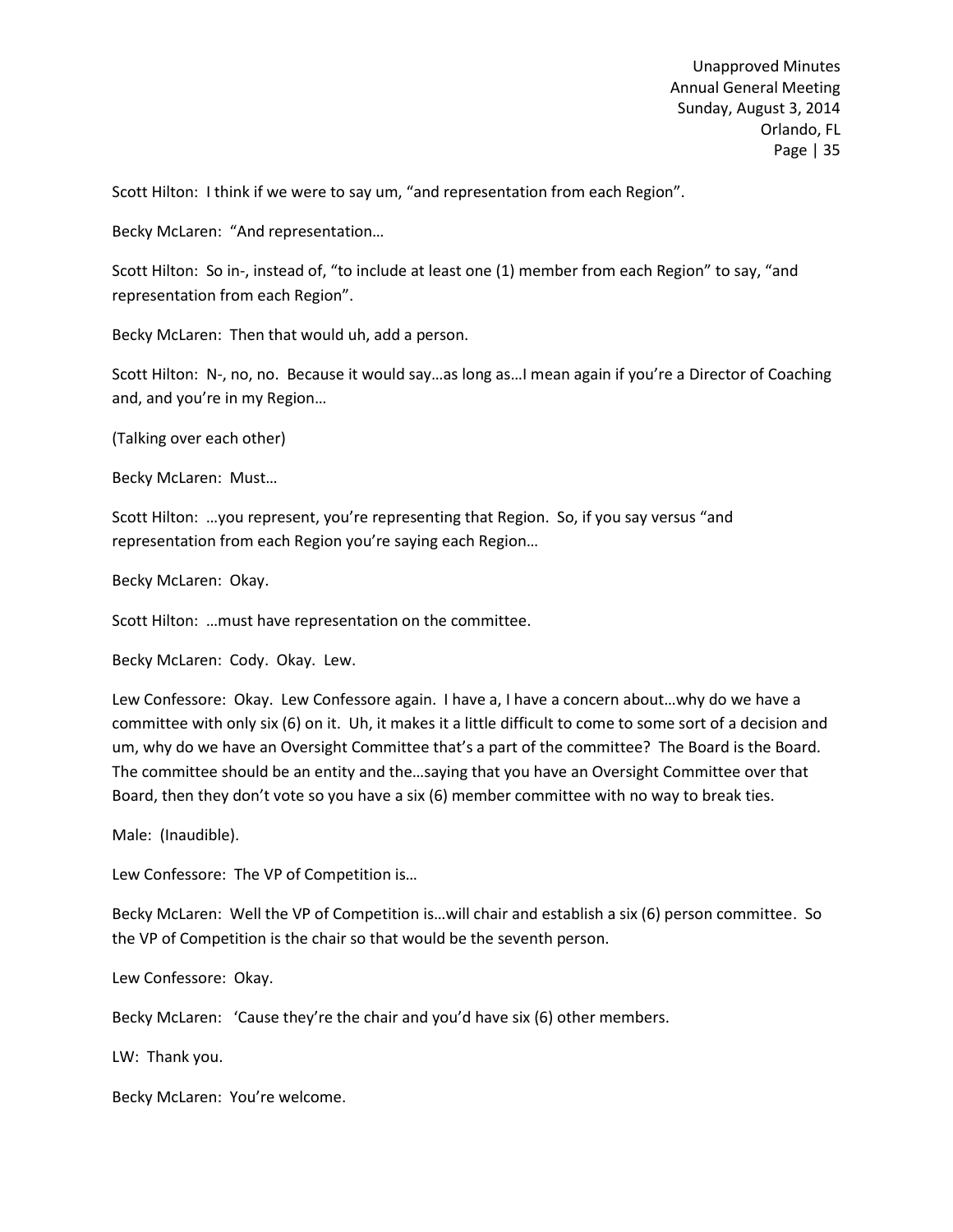Steve Sassman: Regarding…Steve Sassman, District Commissioner B5. Regarding the wording, would it be proper to move the "representation of" up after the "six (6) person committee" with representation…with at least one (1) member from each Region as the designated…in other words, the way it reads now it looks like you need four (4) representatives to fill three (3) Directors of Coaching members.

Becky McLaren: Okay. Cody change the word "and"?

Marino Torrens: (Inaudible)

Becky McLaren: Put it…where do you want to put it Steve?

Steve Sassman: I would put it up, I think after six (6)per-, establish a six (6) person committee...

Becky McLaren: Committee with at least…

Steve Sassman: Yeah.

Becky McLaren: …with at least one (1) member from each Region…

Steve Sassman: Yes.

Marino Torrens: Of whom at least (inaudible)

Becky McLaren: …to be designated as a Florida State Premiere League Commission to establish the Rules of Competition and oversee operational decisions. The FSPL Commission must have a minimum of three (3) Directors of Coaching?

Marino Torrens: Yep.

Becky McLaren: Okay? Make that yellow and take the bottom one out. Yes ma'am.

Katherine Pennington: Katherine Pennington, Top of Florida Soccer Club. Um, we were having a discussion back here and I don't think it's clear the…because I'm interpreting the VP of Competition will chair and establish a six (6) person committee. So I'm reading that to, to believe that the VP of Competition is one (1) of the six (6) members, that it's not a seven (7) member commission. So if intent is that it be a seven (7) member commission including the VP of Communication (verbatim) as the Chairman, it may need to be reworded because I don't think it says that there. So I guess I'm asking for clarification from the Chair?

Becky McLaren: Okay.

Katherine Pennington: If it's a six (6) member or seven (7) member commission.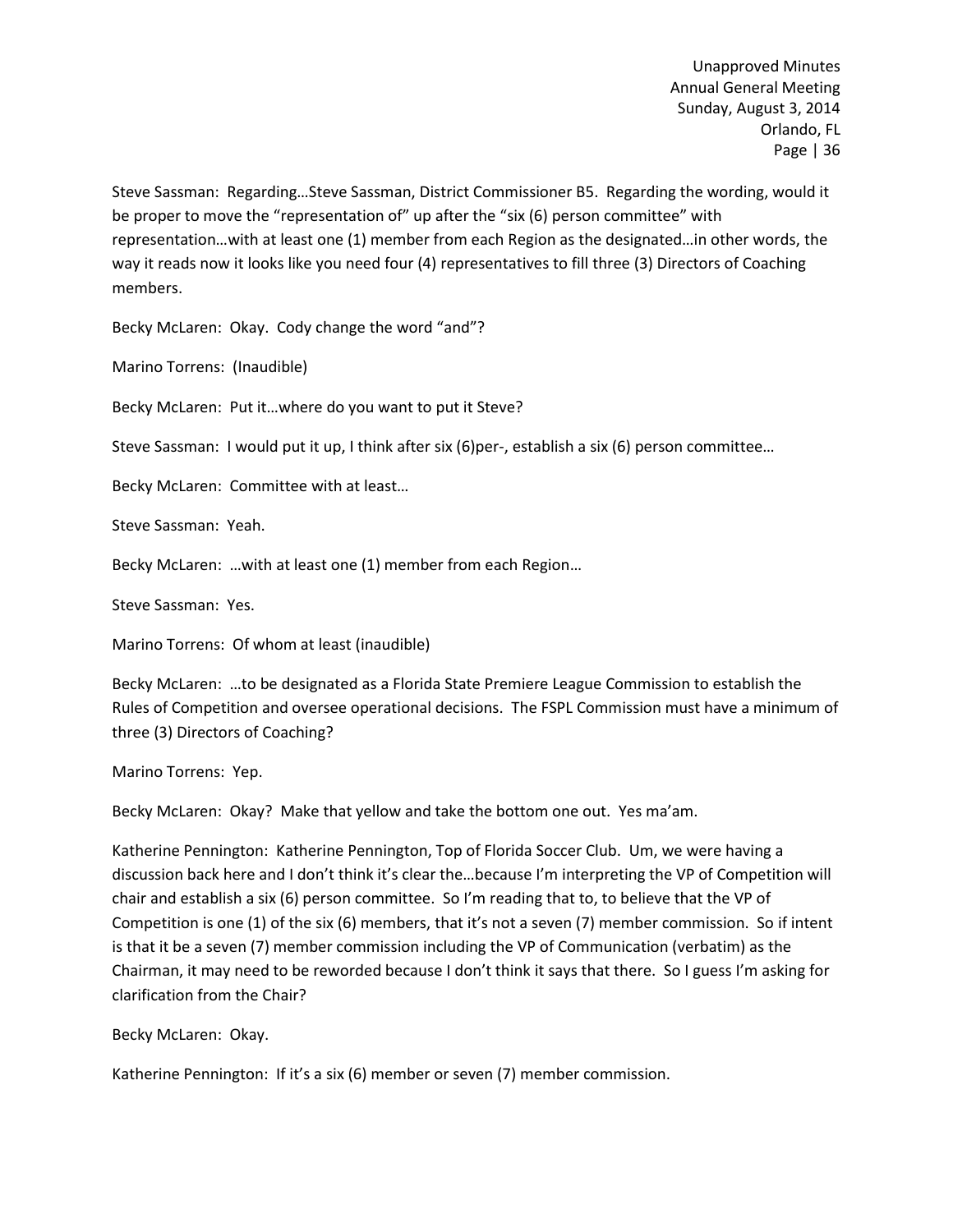Becky McLaren: The VP of Competition will chair and establish a six (6) person committee. So they're gonna chair the committee and have six (6) members.

Katherine Pennington: I, I don't think that's clear.

Becky McLaren: Okay.

Katherine Pennington: Is it six (6) additional members? It doesn't…I don't think it says that…

Becky McLaren: Okay.

Katherine Pennington: …we would ask for clarification.

Becky McLaren: Okay.

Donna Haase: Clarification, Donna Haase…

Becky McLaren: Yes Donna.

Donna Haase: …DC. Um, in regards to the Commission itself are the, are…in the, in the committee are the people that are on the committee affiliates, memberships…members of an affiliation?

Becky McLaren: I believe that all of them right now are DOCs, so yes they are.

Marino Torrens: (Inaudible).

Becky McLaren: Except for one.

Bryan Bachelder: Alright, I'll to try to clarify as much as I can. I believe that four (4) of the six (6) are affiliated with a uh, club. Currently one (1) of them previously served on the FYSA uh, Competition Committee and I believe uh, she, she ended up retiring last year. I do not believe that she's apparently attached to a club. I know there is a DOC which, I'm not entirely sure if or which affiliate he's currently registered to. As far as the six (6) person committee, this is something that we attempted to spell out within the Rules of Competition um, what our intent was as far as the Oversight Committee was simply to act as an advisory group. Uh, that, that one uh, was a part of the selection process for that commission uh, and also would ensure that those commission members who are members of affiliates uh, act in a manner with integrity um, and simply ensuring that uh, you know that we're doing our jobs. Uh, as far as the six (6) person committee goes and how you break ties; uh, within the Rules of Competition initially it was established that, that I would break the ties as the Florida State Premiere League Commissioner uh, only in the event of a tie. I do not have an active vote, but rather in the case of a tie I would be the determining uh, vote there. That's how it's been spelled out within rules of comp, however, you guys wanna do it here is fine. Obviously I would recommend doing what we tried to do.

(Inaudible – females speaking under breath)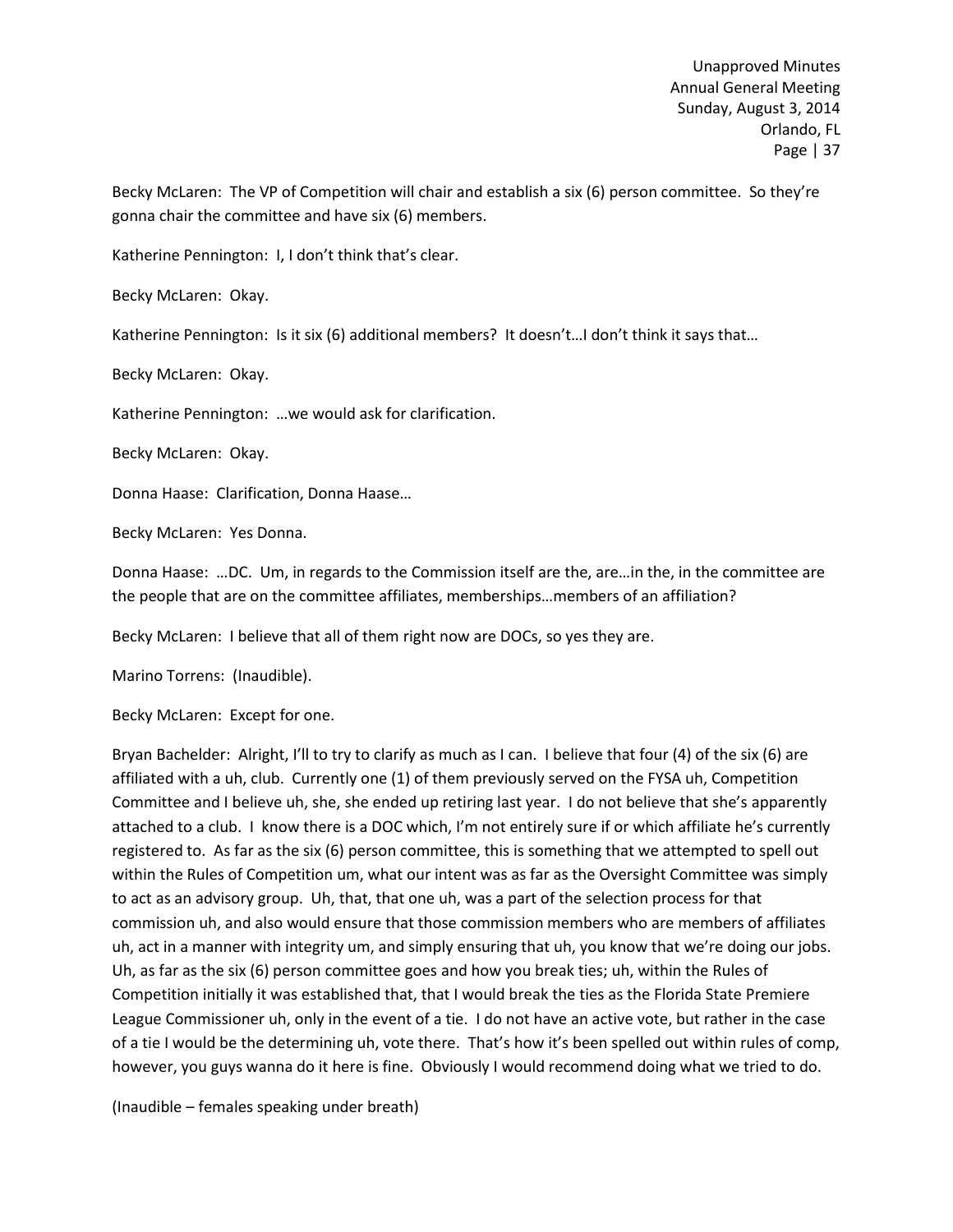Becky McLaren: Give me one second guys. I'm trying to think how to clarify this here. Go ahead.

John Stacy: I'm , I'm with this microphone way too much today um, I wanna be…I wanna make sure we're clear.

Becky McLaren: (Inaudible).

John Stacy: I'm, sorry, John Stacy, VP Coach and Player Development, all that good stuff. So this rule as outlined was not…is not being put forward by the, the Commission or the Oversight Committee. The way we've operat-, we've been operating, this rule will essentially will start over. Now the, the people who are in those roles may continue in and fill out the, the six (6) person committee uh, if the addition of the representation from each Region is required, we will have...and Bryan correct me, but there's no Region D um, person at this time so we will have to reformulate and basically comply with the terms of this. So I just wanna make sure that we're not, we're not necessarily trying to say that this is exactly how we're operating today. There is no Oversight Committee in this particularly model. And so um, the committee itself may choose to seek input from others from uh, the State staff from the other members of the…perhaps the EC, but this does not spell out an Oversight Committee at all.

John Dina: John Dina, Optimist. What's the duration for the members on that committee; how long? I mean should-, shouldn't that be established as well?

Becky McLaren: All of our…in our particular Bylaws already, all committees are established as a year.

John Dina: Would that qualify…

Becky McLaren: They serve for a year.

John Dina: …would that follow in the…

Becky McLaren: That should follow the same thing.

John Dina: Should that be designated somewhere or?

Becky McLaren: It's already designated in our Bylaws. Um, what if the FYSA VP of Competition will Chair and select a six (6) person committee? Will that clarify?

Female: No

Becky McLaren: Would Chair and select a six (6) person committee? 'Cause they're gonna Chair and then they have to select six (6) people.

Katherine Pennington: Katherine Pennington, Top of Florida. I think you need to say is, "to select six (6) additional members. And I don't, I don't…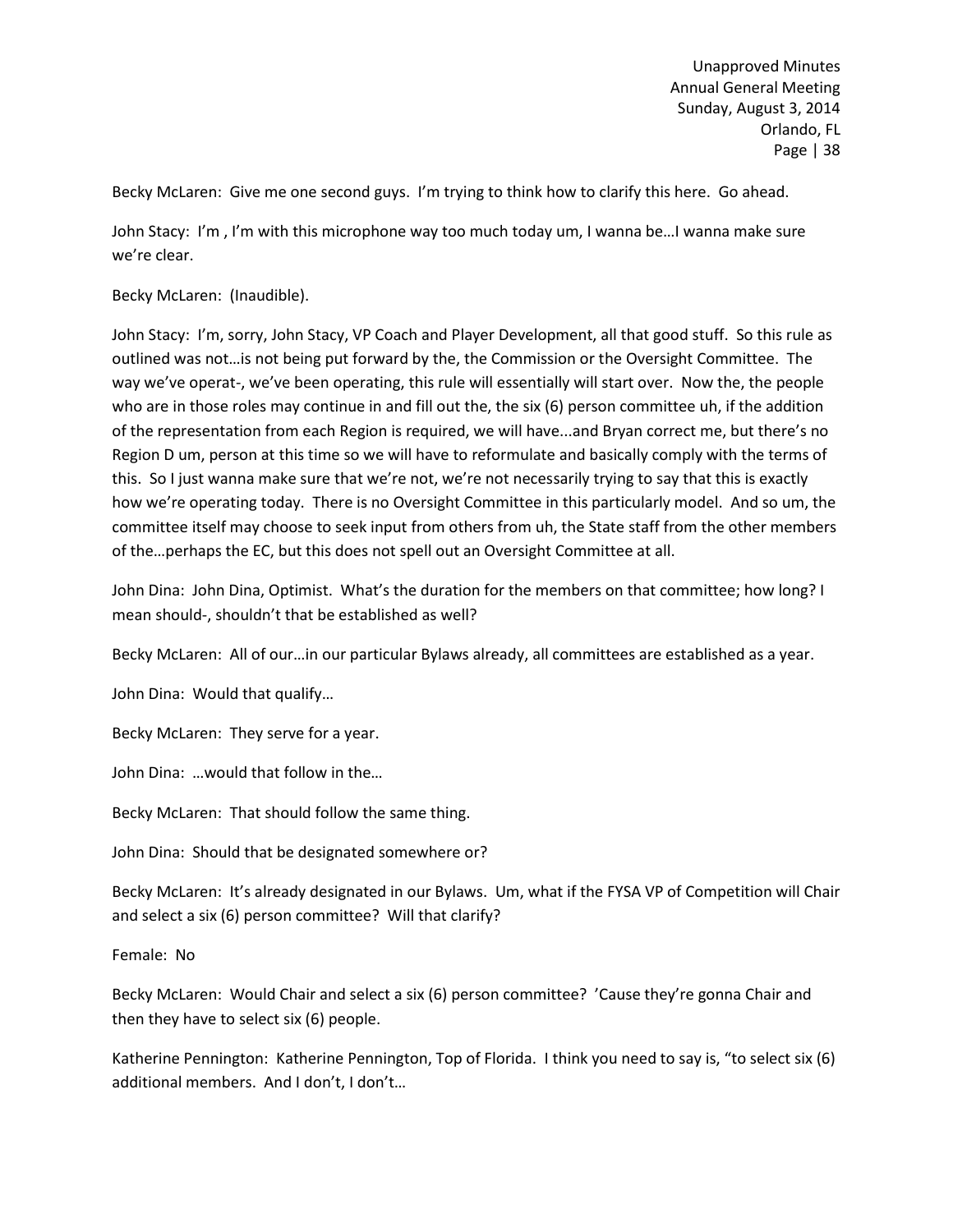Becky McLaren: Okay.

Katherine Pennington: …know who the previous speaker was back here in the black shirt. Um, but…and he talked about in, in cases where the VP of Competition would break a tie…

Becky McLaren: Okay.

Katherine Pennington: …you know those are not consistent with Robert's rules, so if you're gonna stray from Robert's rules then you need to put that in your Bylaws or something. I, I'm just…I know we're getting a stray here, but I…

Becky McLaren: Okay so..

Katherine Pennington: …I think you need to say select six (6) for a total of seven (7).

Becky McLaren: Okay.

Katherine Pennington: I think you need to clarify if its, if it's the Chair plus six (6)...

Becky McLaren: Okay.

Katherine Pennington: You need somewhere to say for a total of seven (7) members.

Becky McLaren: Um, so at the end um, at a sentence at the end this committee will consist of seven (7) members?

Female: Including…

Becky McLaren: Including the Chair?

Katherine Pennington: And establish a six (6) person committee for a total of seven (7) members.

Becky McLaren: Okay. So…

Katherine Pennington: And I would amend my motion to reflect that.

Becky McLaren: Okay. So under after committee, "establish a six (6) person committee with seven (7) members"?

Katherine Pennington: For a total of seven (7) members…

Becky McLaren: For a total of seven (7) members…

Katherine Pennington: …and at that point you need to put a comma there after seven (7) members.

Becky McLaren: And then a comma…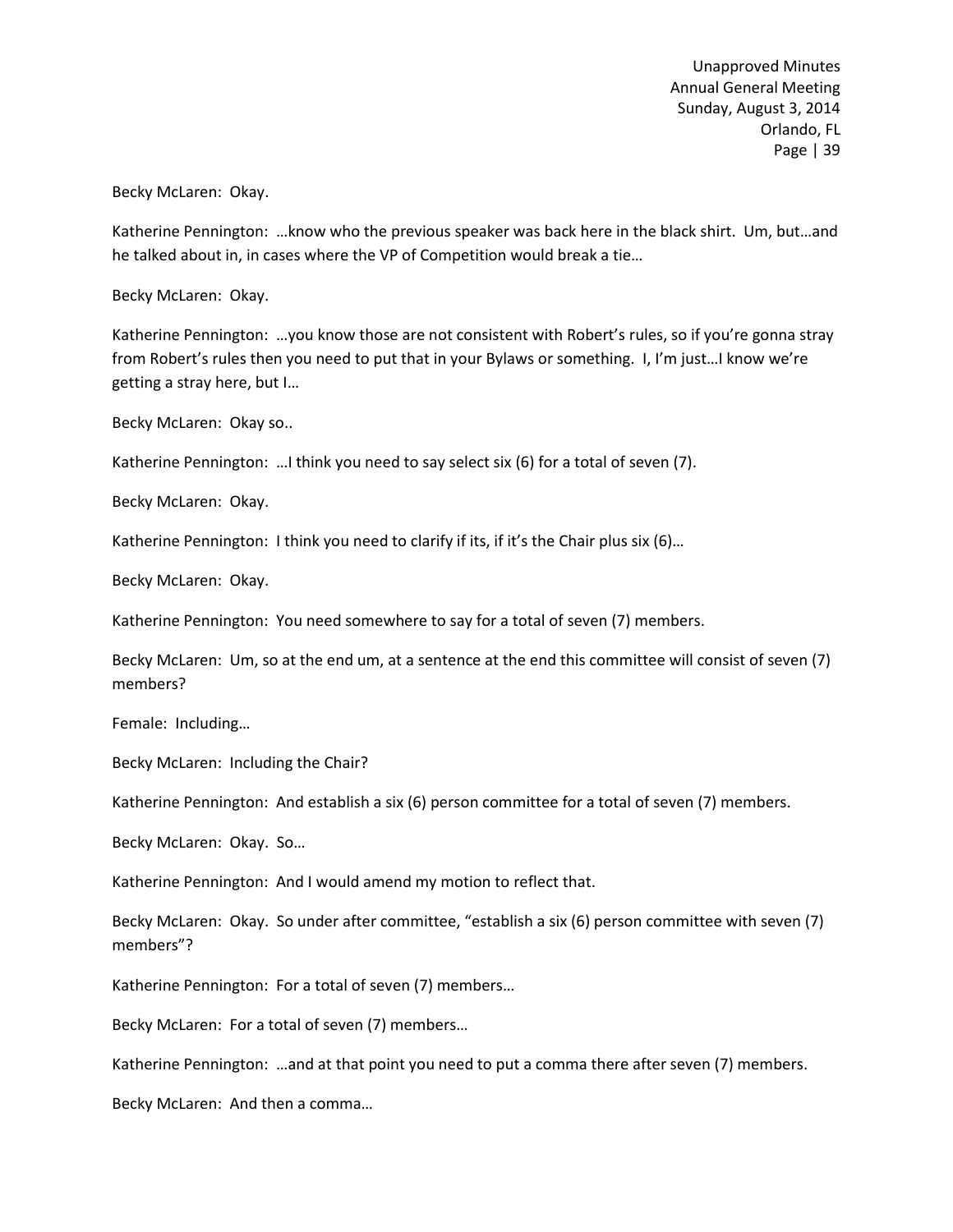Katherine Pennington: Um-hum (affirmative).

Becky McLaren: …with at least one member from each Region to be designated.

Katherine Pennington: Right.

Becky McLaren: And they…

Katherine Pennington: Well from each Region (comma), to be designated as the Florida State Premiere League Commission.

Becky McLaren: Okay Cody can you highlight the, "for a total number of seven (7)" also? Thank you. Okay.

Katherine Pennington: And I've amended my motion to reflect tha-, the change.

Becky McLaren: Okay. Does the person that second the amendment to this motion accept that? Yes? Okay.

Steve Sassman: Steve Sassman, District Commissioner D5. I just wanna make sure I'm clear. What's being proposed here is different from what Bryan is speaking to so it sounds like we're taking two (2) different committees. Bryan is speaking to what would exist if this amendment weren't passed or this motion weren't passed; and this rule uh…right now we should be focused on this rule.

Becky McLaren: That is correct.

Steve Sassman: Okay.

Becky McLaren: Okay. We have an amendment to the motion on the floor to add the highlighted section to 1500.4. Is there any other discussion on the amendment? Seeing no discussing, all those in favor of the amendment to the motion only, signify by saying "Aye"

Audience: "Aye".

Becky McLaren: Oppose?

Male: No.

Becky McLaren: Abstentions? The amendment passes. Alright. Now we will go back to the amended, amended motion that we now have on the floor. Is there any further discussion on the motion as it is presented now with the two (2) amendments that have been added?

Male: The whole motion; the whole rule change?

Becky McLaren: I'm sorry?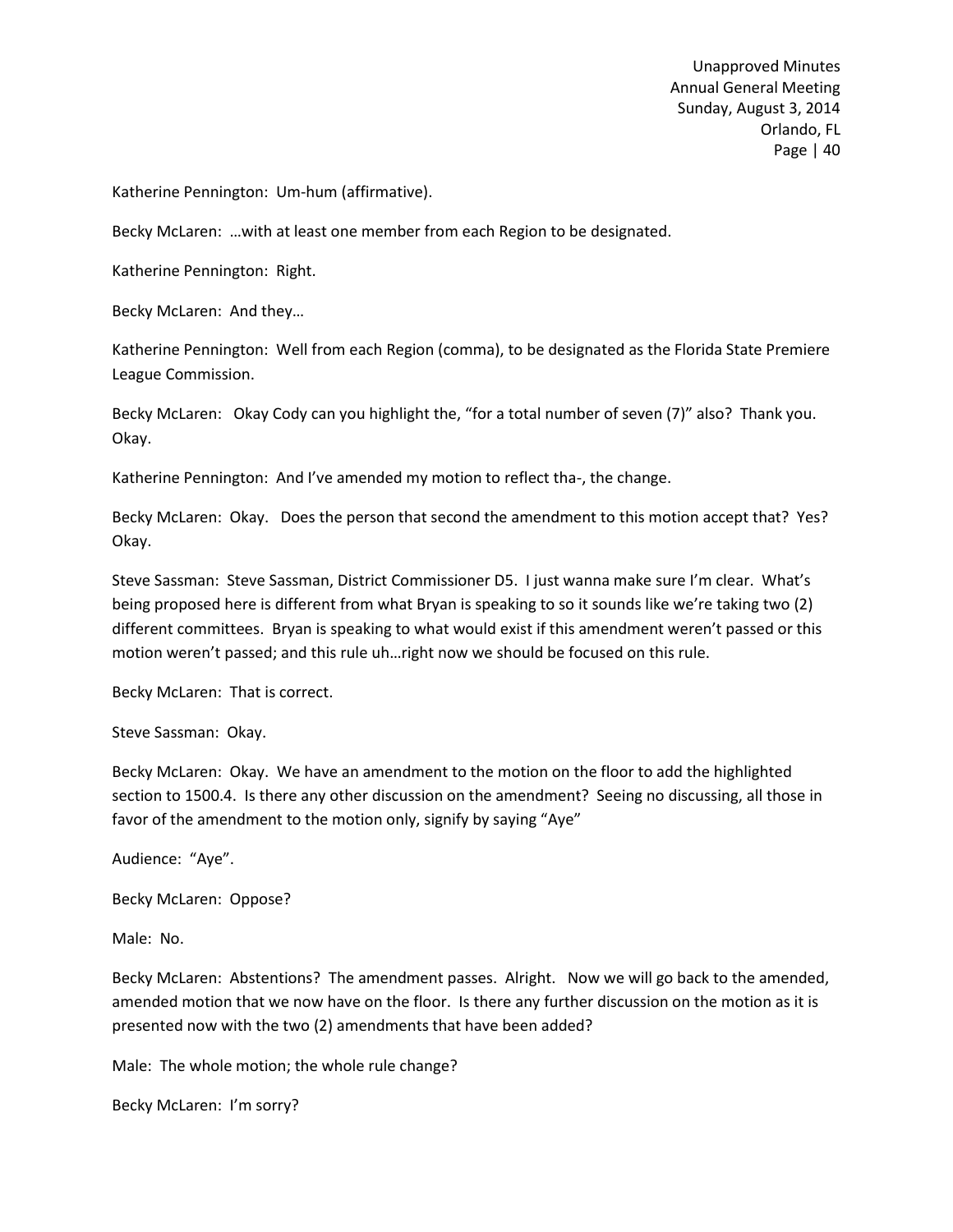Male: The whole thing.

Becky McLaren: The whole thing. The whole thing with all the amendments in it.

Marino Torrens: (Inaudible).

Becky McLaren: (Inaudible).

Marino Torrens: Okay. He was there before. I'm sorry.

Male: (Inaudible) an order.

Louie Torres: Louie Torres, Clay County Soccer. Um, I have big problem wi-, I don't have a big problem with a lot of these things. The biggest problem I have is that we're having one entity basically, and it's not just one, but it's the League Commissioners around the State, various leagues um, aren't restricted as highly as your about to restrict FYSA with their own league which to me might be the most important league. You have flexibility to change and do what you want within your own leagues at almost any given time um, and I think that this is a little backwards. I think this is important. But I think establishing the FSPL Commission to establish whatever that league is gonna be in its structure, is less restricting then um…in doing that first and let them come up with what they believe is gonna be in the best interest and what serves our State the best. Just like what you do is in the best interest of what serves your teams, your leagues um, is probably gonna work better than us voting on something that's so restrictive as of right now. So…

(Applause)

Marino Torrens: I can't speak against him.

Becky McLaren: Anybody to speak for?

Charlie Graham: Yes, that's me. Charlie Graham, Satellite Beach Soccer Club. Uh, just to let you know, we're a very small club so we will probably have you know, one (1) team in that league you know, every couple years, hopefully. That's, that's a realistic goal and what we need for an elite program is a, is a league that everybody wants to get into. If you expand then it's by definition it become deluded. Now there is no...the way this is written there is no reason why there can't be a second division the following year after May 1, 2015. If the membership…if we agree that we want that. The, the, the reason I think there's all the angst in the room is the second division was created without everyone agreeing that we wanted to create a second division. This allows what is in place to move forward so everybody gets to play. Nothing really changes until May  $1^{st}$ . And from now until May  $1^{st}$  that we can have a survey, you can have a discussion whether a second division makes sense. It doesn't, it doesn't preclude it from happening far in the future, but what it does do is all those people that are very much opposed to a second division, it allows that to be as a you know, agreed upon. 'Cause we all agree we would like to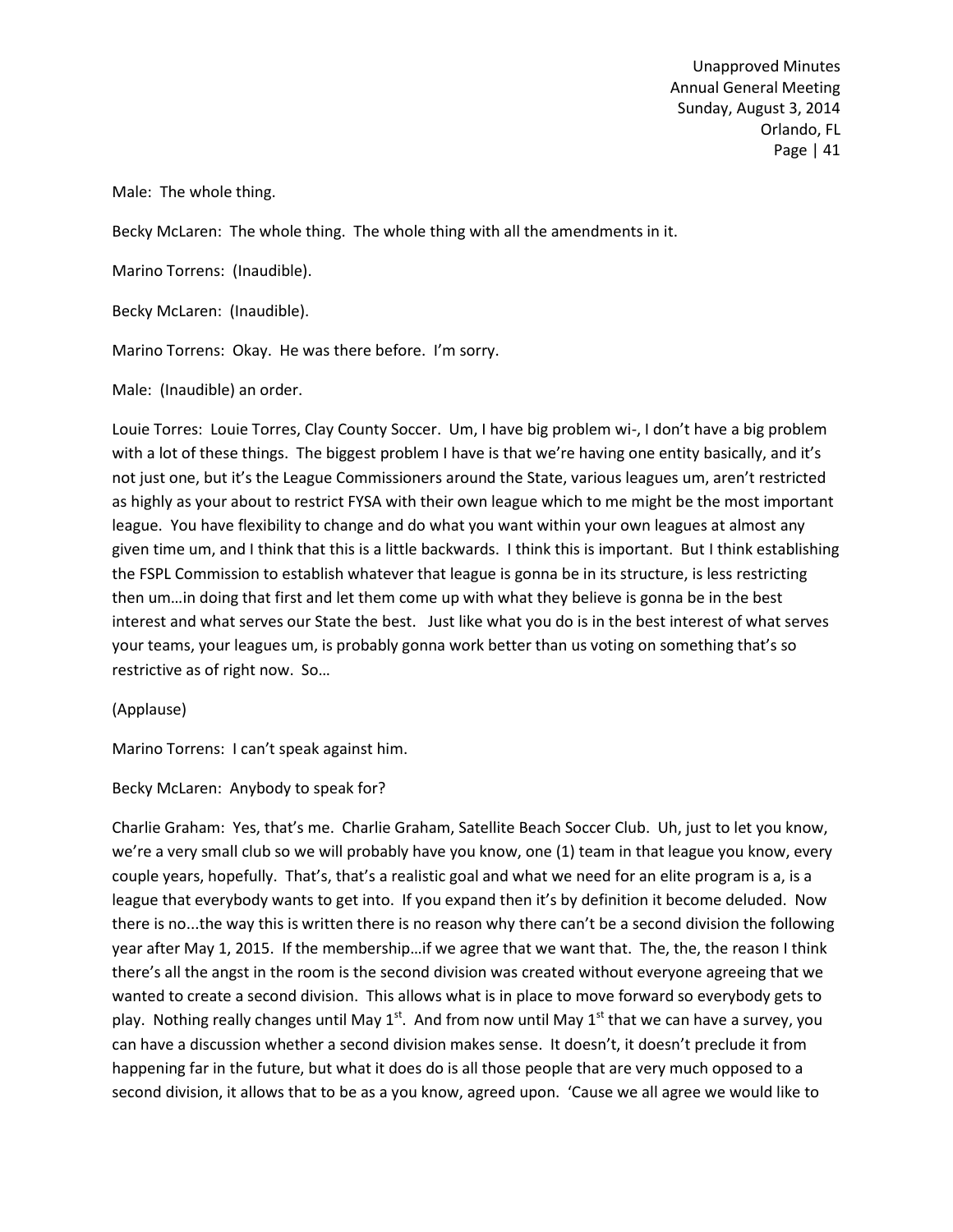have a Florida State Premiere League. What we don't all agree about is if there should be a second division, and by doing this, this gives us a year to take care of that so we have um, input from all the clubs and there's plenty of time to talk about it just doesn't come, and, and without discussion.

Becky McLaren: Okay.

(Applause)

Marino Torrens: Is that for me? No, no, no. The only…the reason why I'm opposed to this rule because I have…Marino Torrens, President FY Soccer. I have a real problem putting Rules of Competition in our Bylaws and half of these things that are proposed in here are Rules of Competition. Okay? That's my problem with this. You're restricting the people that are gonna run the rules from the…that are gonna run the league, you're telling 'em what kind of rules they can have.

Unknown: (Inaudible).

Marino Torrens: Yes.

Charlie Graham: Um, Charlie Graham uh, Satellite Beach. I disagree. I believe the only thing that is being delineated is the number of teams in league, that FYSA…

Marino Torrens: (Inaudible) Rule of Competition.

Charlie Graham: I understand that.

Marino Torrens: (Inaudible).

Becky McLaren: Identify yourself please sir.

Male: Well I was making sure I got recognized.

Male: Um, I, I. I'm, I'm against.

Becky McLaren: Um, excuse me sir, you must identify yourself even though we know who you are.

Mike Strickler: Oh, I, I'm Mike Strickler uh, FYSA Director of Coaching. I thi-, I think the biggest issue that, that we look at here is, is I don't have any problem (stammering)…you know one of the things the Commission has done and, and I've, you know, I, I've listened in on a lot of their talks. They…there is…there has been discussion about the second tier whether it's positive or negative. Okay? And that was…and that, that, that went back and forth in that Commission. So, so, so it's, it's not like we're ignoring that, that being an issue. We understand that that may be an issue and we decided to move for-, they, the commission decided to move forward. Now here, here's, here's the piece that concerns me the most is it's, it's, it's all fair to have oversight by the affiliates. You know that's what the Commission is for is to , to give your input, that's what the meeting we had yesterday was to be able to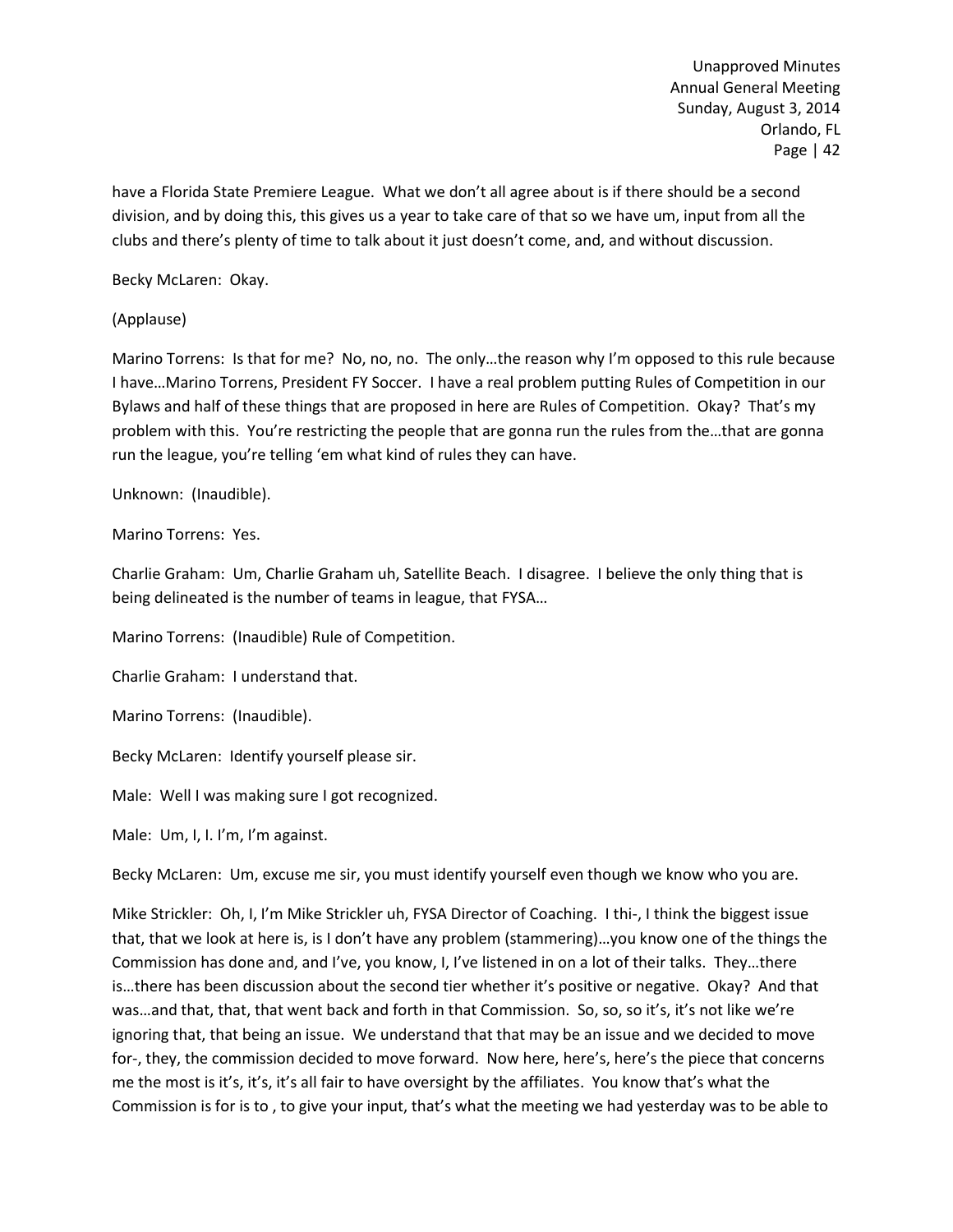give our, the input and if the overwhelming input is something that we need to change within the league that's fine. But the way that we looking at here, we're gonna have to come back here okay? We've gotta come back here every year. And when do the clubs decide where they're going to play? They typically do that in the, you know, May/June timeframe, some of the bigger clubs. And if we put this in and have to do it here, we're actually behind the, behind the curve. And that doesn't allow us to be flexible enough where you know, we're you know…and I'll go back, back to what we did two (2) years ago. We implemented something two (2) years ago that in the time that we wasted other leagues started up within our State. Okay? Non-FYSA leagues. Okay? Because we had to wait until August to throw things out. If we, if we pass this then we're gonna have to wait. Now, if there's another, another way that you can see that you can affect what, what, what I…I think the intention of this rule is. And I don't have any problem with the intention okay? That there needs to be you know, they need to have some input. But we need to have a, a, a, a, an ability to react to situations, to react to you know, what the general consensus is, is without having to wait every August to do it. 'Cause if we wait 'til August, it's too late. Thank you.

### (Applause)

Male: Um, as far as alternatives um, at that meeting we were talking about what it, the uh, um, Regional Premiere League that Region B is creating; that fulfills that mid-tier. And when we say regional it doesn't mean by our eight (8) regions, A, B, C and D, it would be geographical. That way your…one of the biggest complaints we hear is as you go up you have to travel so much further. Well if you're gonna have a tier at the top you're...it make se-, it's understanding that you're gonna have to travel a whole bunch. But if you're not in that tier and you get put in second tier and you're still having to travel all over the State, tha-, that, that isn't progression. You should have something between and that…the way this is written gives all the regions times to implement that by next year. This year would…you know everything would happen the way its scheduled this year, but that would be a better way to have uh, the competition at different levels. And, and we you know, Region 3 or what-, Region B, we're already having it this year um, in place. So hopefully most of the bugs will all be worked out and that can be modeled to all the other divisions. It gives us time. All this you know, the, the whole intention here…the only reason this…let me rephrase that. The only reason this amendment came was because there was more than 16 teams in what was implied or understood by all the clubs when the uh, Florida State Premiere League was discussed.

John Stacy: Uh, John Stacy, Vice President Coach/Player Development. Um, I'm against the uh, rule, this new rule in its current form. I, I, I agree with the maker of this rule that we should codify our, our programs. They should be part…they should come to the um, the affiliates for, for ratification. My concern is the restrictiveness of the current rule. Um, as I've said before I, I'm on the Oversight Committee uh, that reviewed the feedback that was obtained from across the State. It was obtained…it was, it was…we went to coaches, we went to administrators, we sought the opinion not…I'm not in a league, in fact, my team ap-, applied for this league, we did not get accepted. So um, and just for those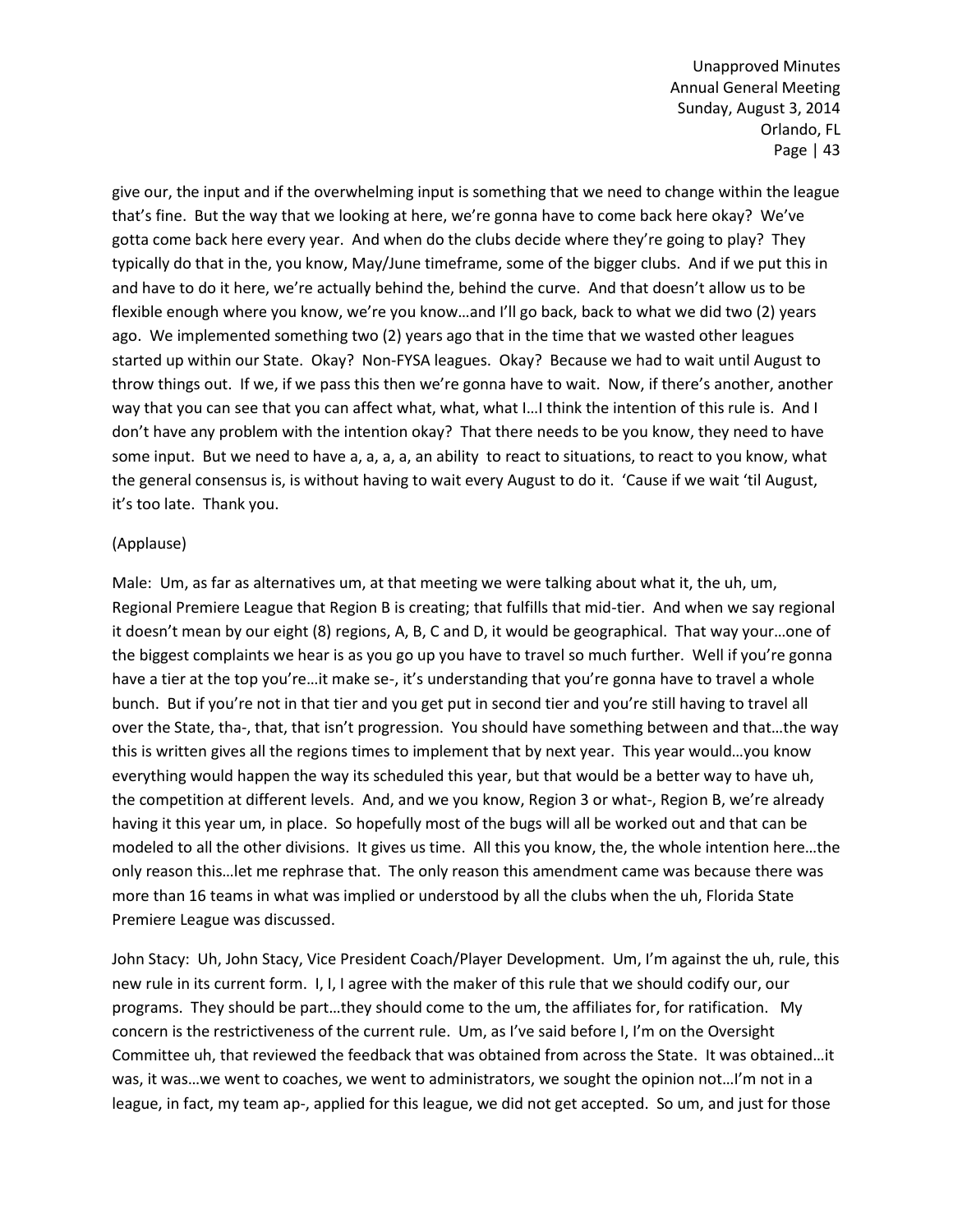that don't know, I'm from Pensacola, way up in the Panhandle um, so this is not even a viable option for my, my teams to participate in, because of the travel and the other, the other um, various entry. That said, I want to mention the reason we, we sought a statewide league is to respond; and unfortunately, once again FYSA's responding to challenges from outside entities. We are not proactively competing to grow the game of soccer in this state. Other, other organizations have come in uh, and they are run in a much different way. They see an opportunity and much as IBM found in the 80's and 90's, it became less competitive because they thought they were "it", nobody else could compete. Well FYSA's not the only league anymore, we've got competition. We, as an organization need to be able to have flexibility to meet the challenges of the market place, and there is a demand for a first, in my opinion a first and second division. Beyond second I don't see it happening, but there is a demand and I'll just quote the numbers – 282 teams applied to participate in the Florida State Premiere League this year. That's up from 90? Ryan how participated last year?

# Male: (Inaudible)

John Stacy: There were 140 last year that applied, 92 were in the League. This year, 282 teams applied, 176 have been accepted into the first and second division. Many of those teams were not part of State Cup Round of 16. Some I, I'm understanding weren't even part of State Cup at all and participated in competitive leagues, competitors leagues that are now looking at FYSA as a viable option for them to come back to. To basically come home to because all these teams that are in these other leagues, they were FSYA members to begin with and other people offered them a better option and took it. We're finally coming to the table with something that they want, and I for one want to see us bring those teams back into the fold because it will make everybody better across the board. Thanks.

# (Applause)

Becky McLaren: Ladies and Gentleman, it's 10 to 11:00. Check out time is 11:00 and I know we have more discussion on this amendment. What I'm gonna ask that we do is that we break, go check out and we reconvene here at 11:30 and we will continue this discussion.

Becky McLaren: If we could please take our seats. We need to get started. Now I can hear a pin drop.

Marino Torrens: When we broke, who was first? Anybody remember that?

Becky McLaren: I think the gentleman…John Stacy spoke last. I think the gentleman here was already coming to the microphone when I broke and my apologies. I know you needed to check out so…state your name and, and your affiliation please.

Pat Fazio: My name is Pat Fazio, I'm with Florida Keys Soccer Club. I just want a clarification. Um, I feel a little bit naïve with all that's going on this weekend. Uh, I was here two (2) years ago for the AGM just for clarification, and I was told there was going to be this elite league, 16 teams and everyone was "Oh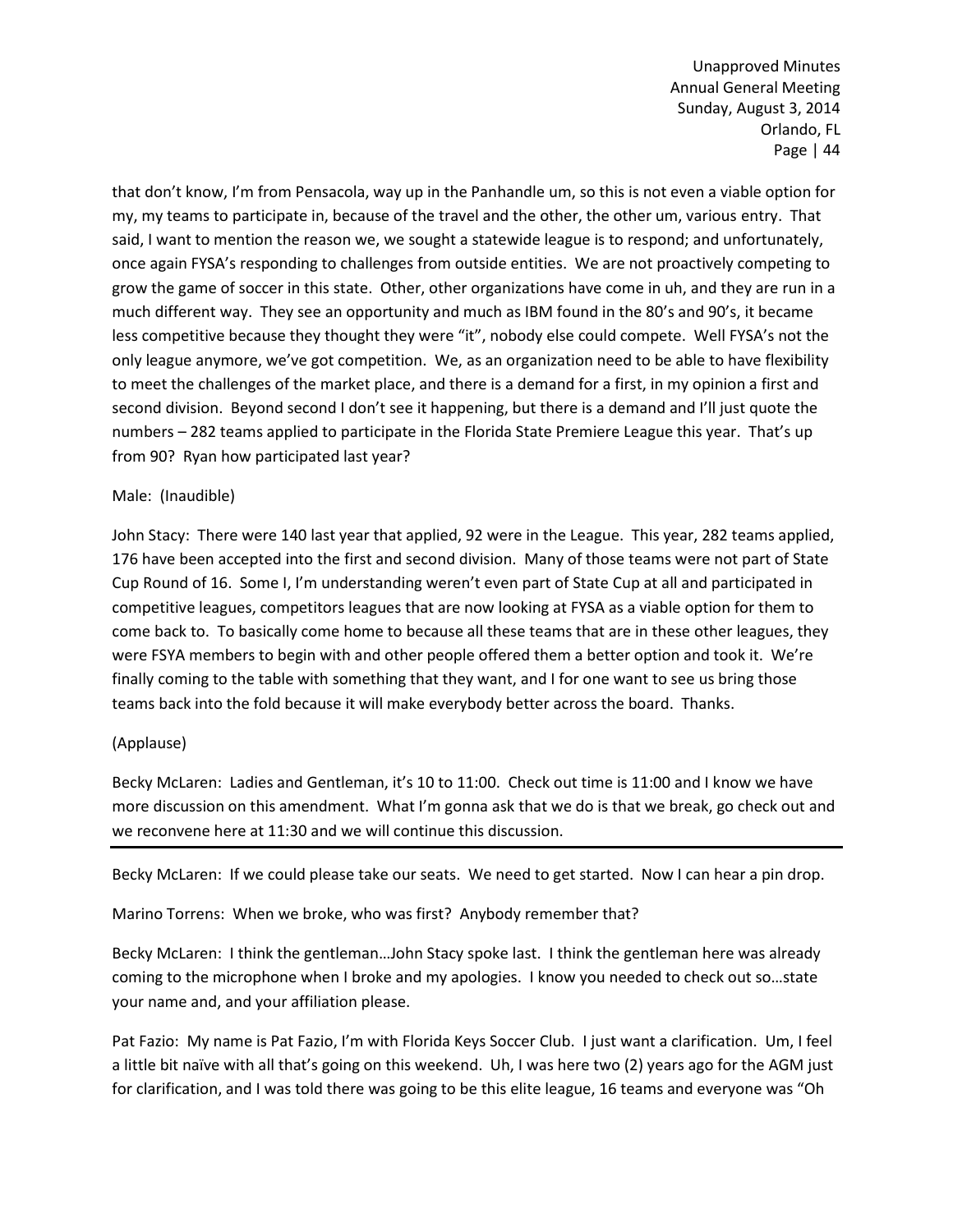that's…okay we can live with that" and so forth. Now I'm hearing about the second tier, which is fine to a point. I just don't know how many teams are in this second tier. Can you clarify how deep this is gonna go? I just want a clarification.

Becky McLaren: Bryan, I'm gonna defer to you my dear.

Bryan Bachelder: Bryan Bachelder, FYSA Staff. Currently there are 58 total teams who currently participate in what we would call the League II of our uh, Florida State Premiere League. Uh, those age groups are specifically restricted to the 14 boys thru 18 boys, and 14 girls and 15 girls. Uh, the determination of actually expanding uh, into that was determined by the Commission in evaluating the strength of teams that apply uh, and doing so looked at the competitiveness of those teams. But the answer is 58 total uh, at this time. As to where it would go from here, to be quite honest with you, I can't tell you where it would go from here, but rather that the direction would, would be determined by 1) the Commission thru the feedback from the clubs participating in the league.

Becky McLaren: Alright. Thank you.

Female: I'd like to offer an amendment.

Becky McLaren: Identify yourself please.

Catherine Pennington: Catherine Pennington, Top of Florida Soccer Club. I'm trying to get to "yes" on this amen-, no this amendment. I'm trying really hard to get to "yes". Um, my amendment in 1500.1 on the second line, I would add a period after competition; delete the rest of that sentence; delete 1500.2, delete 1500.3 and I'd like to speak to the amendment.

Becky McLaren: I need a second first please.

Marino Torrens: (Inaudible) I second.

Becky McLaren: We got a second here from the…

Marino Torrens: So we can talk about it.

Becky McLaren: …I'm sorry. The gentleman in the red.

Richard Kreba: Richard Kreba, Treasurer, Coast Soccer League.

Becky McLaren: Okay. Go ahead.

Catherine Pennington: Thank you. I, I, I'm a volunteer with Top of Florida Soccer Club and I, I do have a real job that pays my salary and I deal everyday with, with laws and regulations that get passed, that overregulate, that don't do what people want to accomplish and tie the hands of the people that you've given authority and the people that you've vested that authority in to do something. I, I believe that,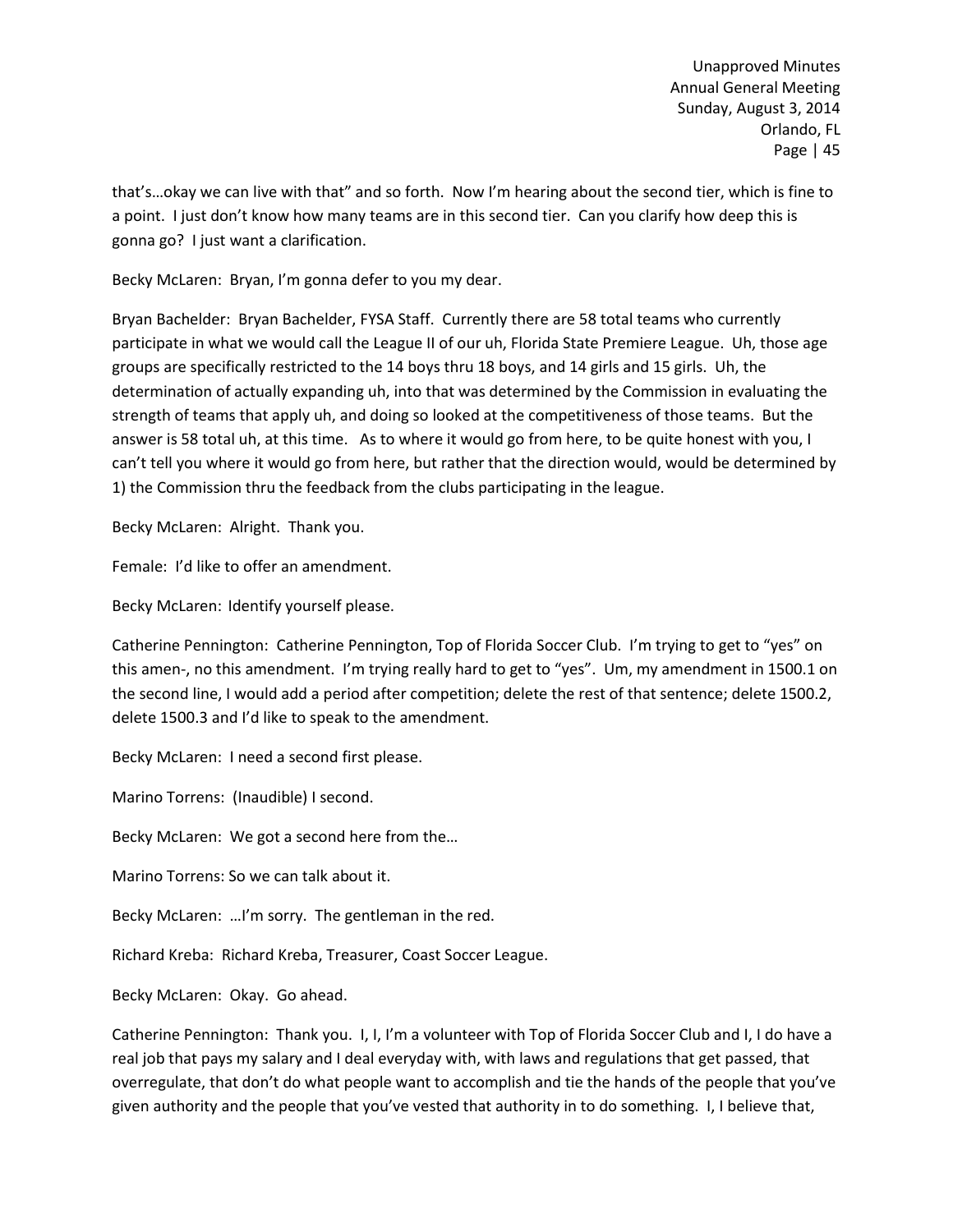that the Executive Board and the Board of Directors already has authority to do this under page 8 of the Bylaws in Section 5. But with that said I've listened to people here talk about the qual-, the good qualities of the Florida State Premiere League. But if you're going to have a Florida State Premiere League Commission, don't tie their hands.

# (Applause)

Catherine Pennington: You're overregulating that, an-, and give them the authority to establish those Rules of Competition. I specifically have some, some little issues restricting it to State Cup. Um, State Cup's an expensive proposition and there are a lot of good teams uh, maybe even better teams that go to Presidents Cup, you're automatically eliminating them. Let the Commission go to that; let the Commission deal with that; and let the Commission hear the debate that we've heard here today. I don't know that this is the appropriate forum to debate the specifics of this. Thank you.

# (Applause)

Alan Vegan: Alan Vegan, South Florida United. I would oppose that amendment because basically it takes away the whole point of the rule that was being presented. The purpose of the rule was being presented was: when this first came about we were promised, by FYSA, that they weren't competing with local leagues, that they were going to limit it only to the elite and that this would be about player development of the elite players. And that's all fine, but now exactly what we were afraid of happening when it first came up, which is this sort of bracket creep of continuing to expand it. And now we're gonna basically…the statewide organization is gonna be really directly competing with every single regional competition, with every regional leagues and that's exactly what we were trying to prevent from the , from the beginning and we were promised it would never happen. This amendment just takes away the whole thing and basically says well the Commission will just do whatever it, it wants to do. Uh, the purpose of having this new rule is to try to limit the Statewide League to what it was originally proposed to be and what it was originally promised to all of us to be.

Becky McLaren: Speaking "for" or "against".

Male: Uh, this is speaking against.

Becky McLaren: Okay. I need another "for" first.

Male: (Inaudible).

Male: Uh, no I'm…

Becky McLaren: This is…we already passed the other amendment, now were on this new amendment. And it's the…what…Cody can you highlight that in a different color? Okay. What is highlighted in yellow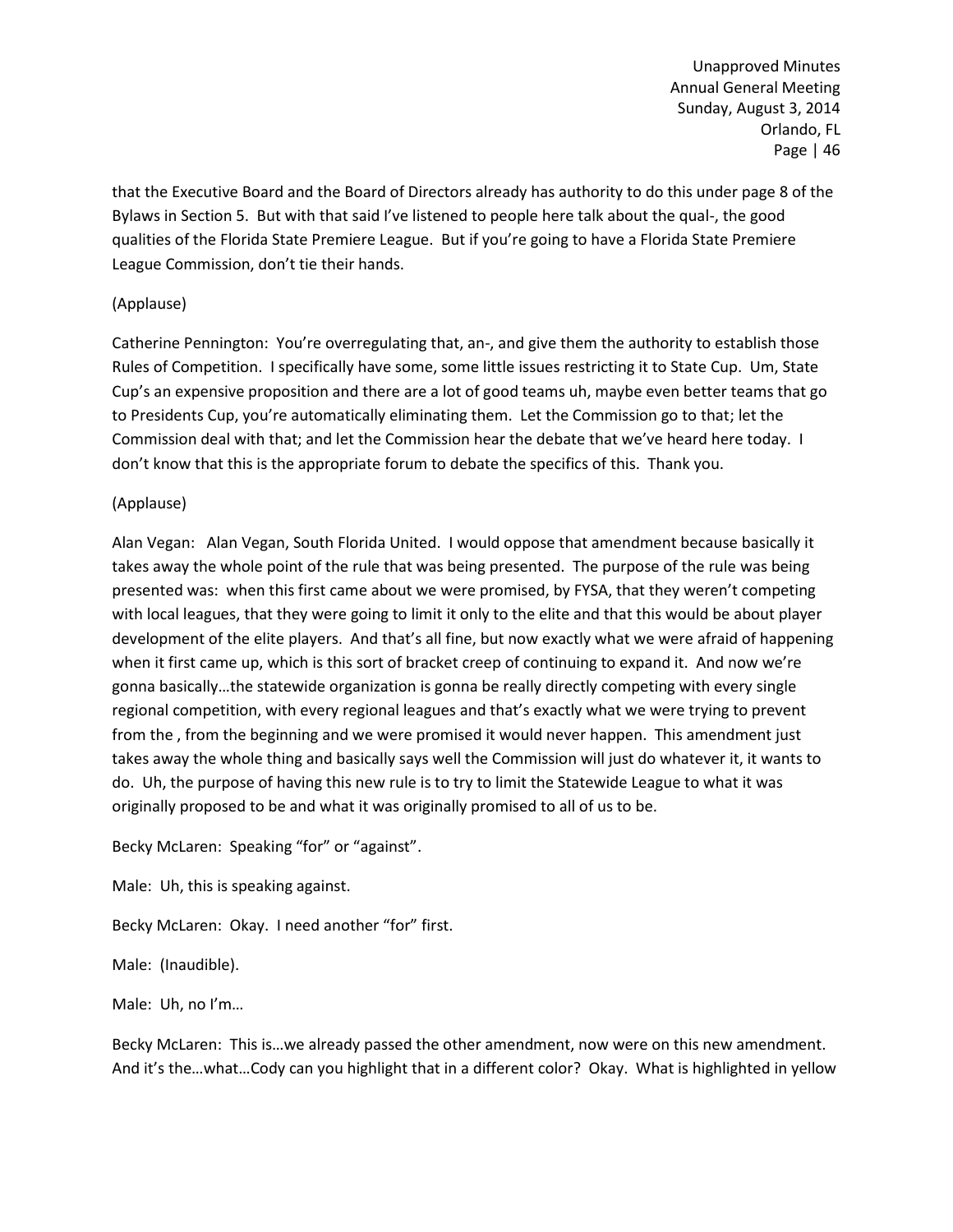is what they want…is what the new amendment is highlighted in yellow and stricken through. "For" or "against" sir?

Male: I'm, I'm aga-, against that.

Becky McLaren: Okay. I need…I have to have another "for" before we can have anybody else speak "against". Okay? Seeing no other discussion "for" then the discussion stops here because we…our standing procedures say you have to alternate. All those in favor…

Female: Wait a minute, wait a minute.

Becky McLaren: I'm sorry. Yes ma'am.

Catherine Pennington: Catherine Pennington, Top of Florida. To I get the opportunity to close on my amendment?

Becky McLaren: To what?

Catherine Pennington: To close?

Becky McLaren: Yes, you can.

Catherine Pennington: Oh, okay. Um, just, just in response to what you did here. What I heard are a lot of people wanting to codify this Premiere League. That is what the amendment would do. It would still do that, and it would vest that authority in the democratic process of that commission. And if we can't put our trus-, trust in that democratic process, then I don't know why we're here. Thank you.

Mike Hyatt: Alright. Mike Hyatt, Greater Central Florida East Soccer League...

Catherine Pennington: Closed, I closed (Inaudible).

Becky McLaren: No, but he has…because you speak "for", I have to let him speak "against".

Male: Oh, okay.

Catherine Pennington: Point of Order please.

Becky McLaren: Yes.

Catherine Pennington: I closed on the amendment. There's no more debate.

Male: No (inaudible).

Becky McLaren: But you spo-…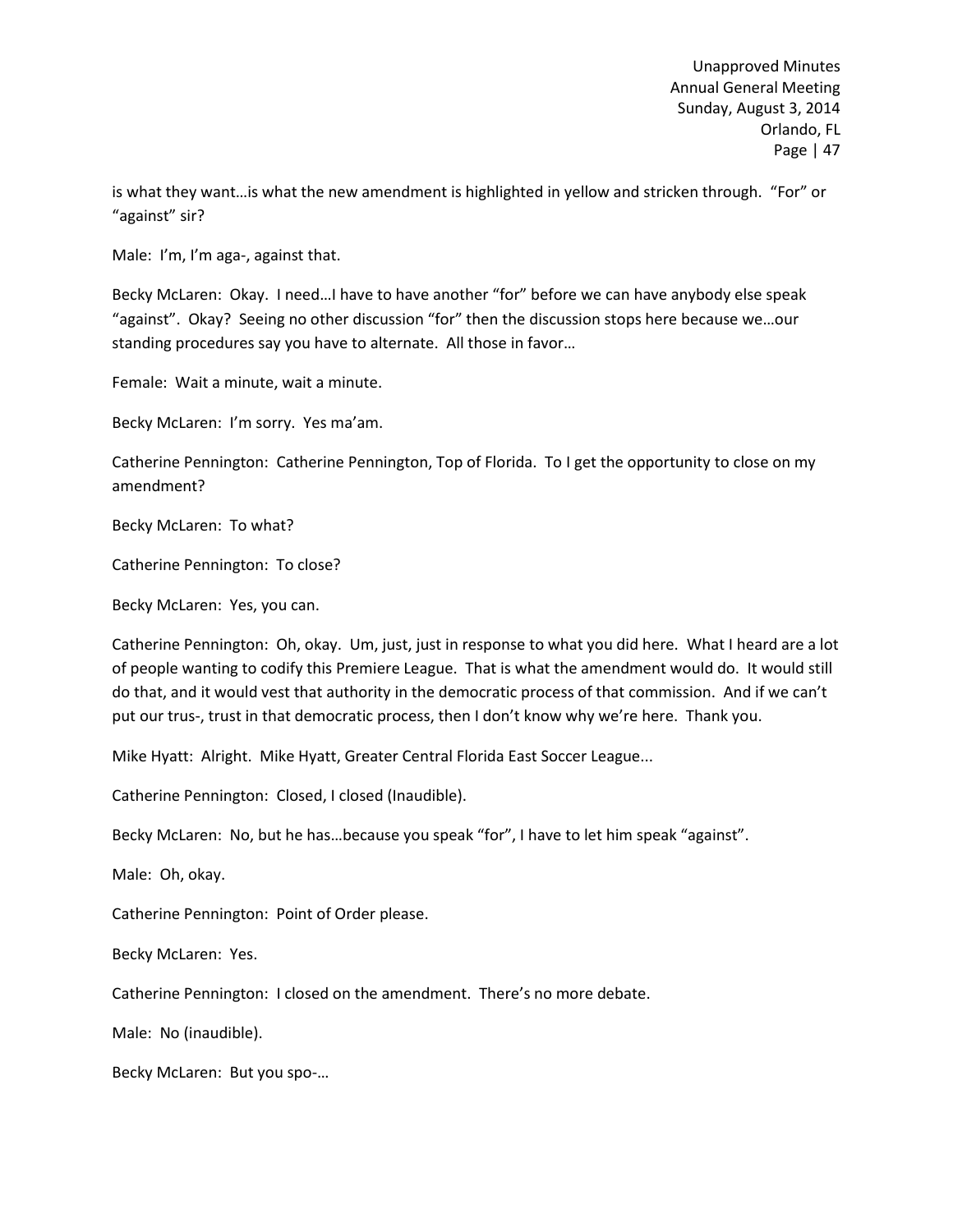Catherine Pennington: I'm the sponsor of the amendment.

Mike Hyatt: Can I speak or not or do I…

Becky McLaren: Yes, go ahead.

Mike Hyatt: Alright, thank you.

Becky McLaren: Identify yourself please.

Mike Hyatt: Mike Hyatt, Greater Central Florida Youth Soccer League. Um, actually I think that, that definitely needs to stay in there because in 2012 when this all came up um, it was kind of like the…nobody had a choice in the matter of what happened. So all they're trying to do today with the whole entire thing is to do now what should've been done back then. Uh, is to have a guideline to go by um, so it doesn't get watered down. Uh, the teams that are in the second tier still have…the-, they're there for this year, you know. And, and where does it go from there? Um, I mean we're talking at 16, now its 32, when does it go to 64; when does it, you know, the, the, the State take over everything? And I know that that's not really not a thing, but all we're talking about is, is setting some guidelines that should've been done in 2012, we're just doing it now. So thank you.

(Applause)

Lew Confessore: No, he's speaking for the motion.

Becky McLaren: Lew speaking "for" or "against"?

I'm calling to question on the amendment.

Becky McLaren: Alright. The question has been called on the amendment to the motion. If you vote "yes", you are voting to remove what is highlighted in yellow and lined through. If you vote "no", you are voting to leave it in, just so I have it clarified so that everybody understands where we are. All those in favor of the amended motion, signify by saying "Aye".

Audience: "Aye".

Becky McLaren: All those opposed say "Nay".

Audience: "Nay".

Becky McLaren: We will go…any abstentions? Seeing no abstentions, get out your ballots, it's Ballot C. "Yes" you are for the amendment to remove what's been highlighted, "no" you are against.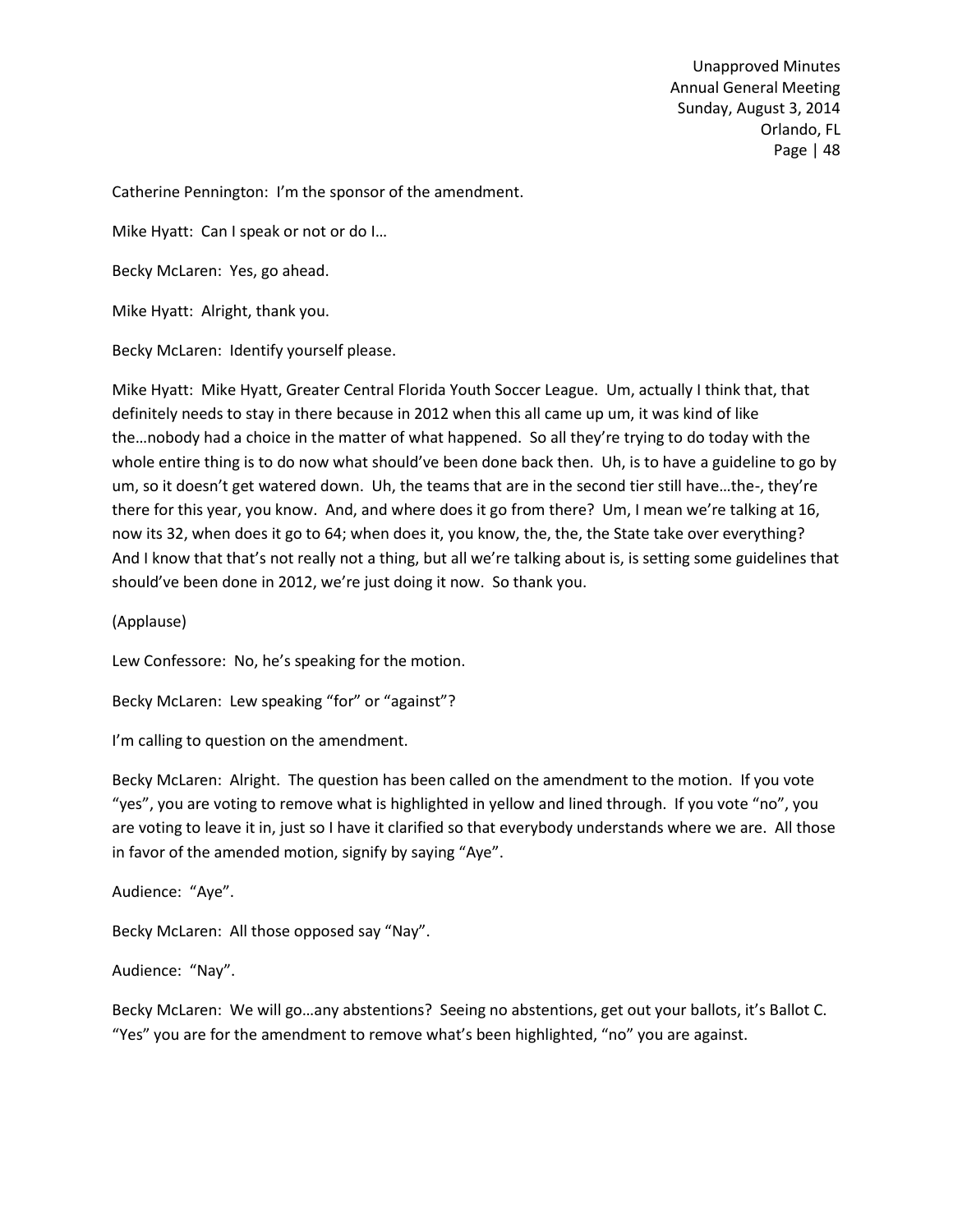Marino Torrens: Okay. Please make sure you pass 'em to the middle, all your ballots. If not raise your hand so we can pick it up if we haven't picked it up yet. Cod-, Cody's getting his (inaudible) right ready there, so that group right there.

### Male: Thank you.

Marino Torrens: Okay. Has anybody…has everybody turned it in…anybody has one raise your hand. Right here. Anybody else?

## Male: They called it?

Marino Torrens: Every one turned it in right? Whose no? We're gonna charge you for being late. (Inaudible) you ready for the Budget, Diana, you ready for the Budget? You ready for the Budget? I want (inaudible) this. Let's go. Okay. While they're doing those calculations, Diana Robertson's gonna talk about the proposed Budget, Fiscal Year 2014, just to catch up on things.

Diana Robertson: Just trying to move along while we're waiting on the votes. Okay. So the pretty pink paper in your book has the Budget. Um, the first page uh, is the current year approved Budget and the current year actuals. Um, as you can see the bottom line does show a \$600,000 positive, but that is because all of the State Cup and Regional and National expenses are still being uh, entered so that will go down, but I do feel it'll be a healthy bottom line. On the back side you will see, again the 13/14 approved Budget and the 14/15 Budget. Uh, we do show a budgeted loss of \$68,000 based on the uh, programs budget that were submitted. Um, I don't feel that that will be a problem because every year we do have a lot of expenses that don't necessarily occur or are less than we expect them to be. And I still feel we'll end up at the end of next year with a positive bottom line. Um, I'm just reading my notes, hang on a second. Because we're trying to absorb some of the increases in the cost so that your fees don't go up, that's probably why it looks like \$68,000 negative. Um, but for example FYSA Bucks, we have a budget in there, it doesn't always get used 100 percent, so that's why the actuals may change a little bit by the end of year, that's just one example. Are there any questions?

Marino Torrens: A motion.

Diana Robertson: Oh, a motion to approve?

Female: Second.

Marino Torrens: Second.

Diana Robertson: That was by Becky? She didn't say her name? Uh, those in favor please sa-…

Marino Torrens: Any comments.

Diana Robertson: Any comments?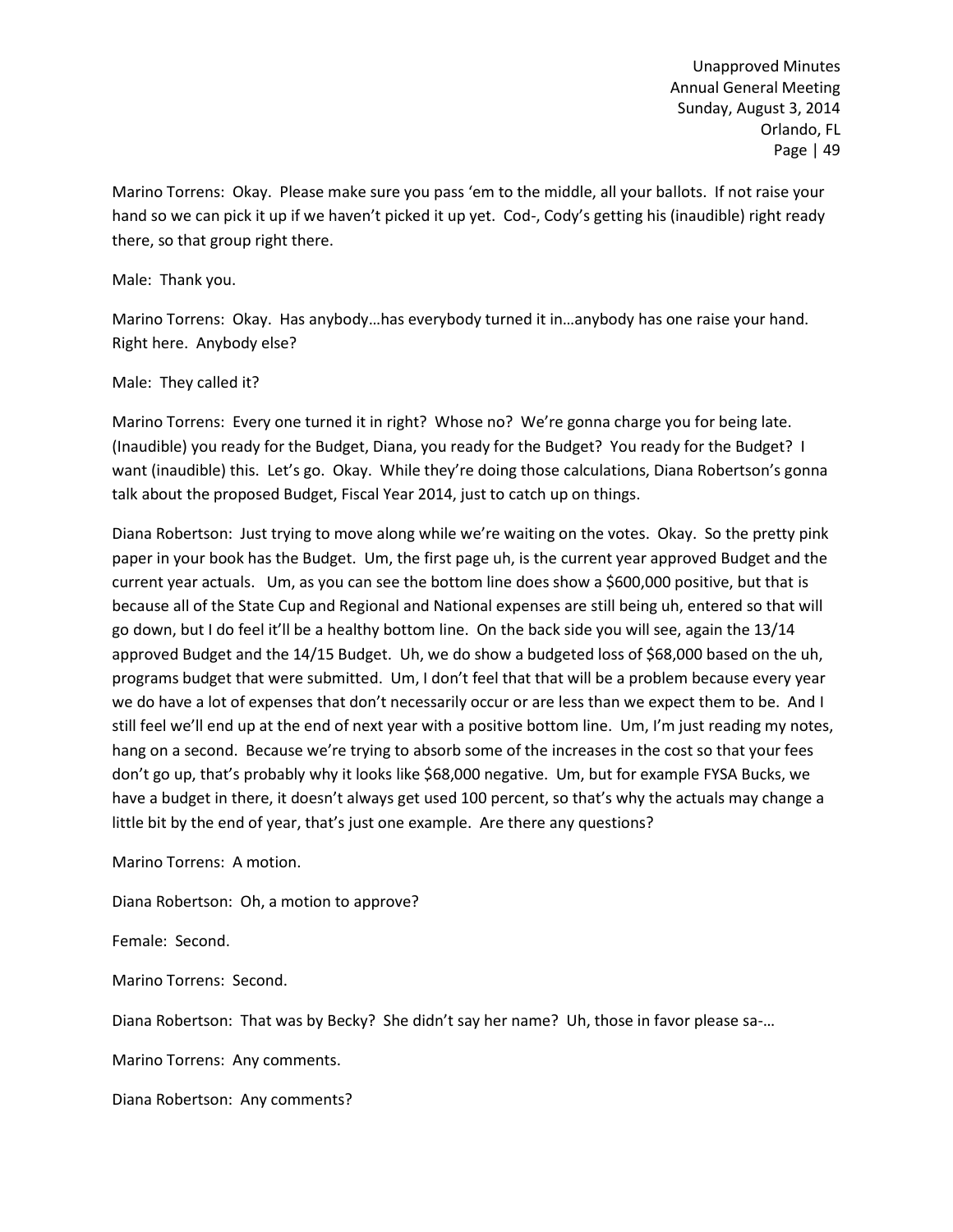Marino Torrens: (Inaudible).

Diana Robertson: Sorry. I'm not as good as Becky.

Christine McCarron: I have uh, a question. Christine McCarron with Tampa Bay United. On your actuals for 2013/2014, you had \$142,000 plus in miscellaneous expenses which was about \$90,000 over your proposed budget of \$52.2…

Diana Robertson: I know.

Christine McCarron: …what constitutes those miscellaneous expenses?

Diana Robertson: I don't have the detail, but usually miscellaneous are items that don't fall into any other category that are currently in the Chart of Accounts. I will…I can get with Carmen to get the details.

Christine McCarron: To you provide a P&L Statement?

Diana Robertson: They are normally…Actuals are posted on the Website.

Christine McCarron: Okay. And I have, I have another question for you. On the "Totaled Sponsored Tournaments", does that comprise of Region Cup, Presidents Cup, State Cup?

Diana Robertson: Yes.

Christine McCarron: And is the Florida State Premiere League also in that line item?

Diana Robertson: I be-…

Christine McCarron: 'Cause ODP has a separate line item since that is a sponsored event by FYSA. Should Florida State Premiere League also have a line item?

Diana Robertson: It is a tournament. Is that right? No, it's a league…

Christine McCarron: It's a league.

Diana Robertson: So I'm going to say at this point it may be included in there and not…

Carmen Massey: Yes it is.

Diana Robertson: It is. Carmen's counting, but she said yes it is.

Christine McCarron: Do you think going forward it should be its own line item since it's not a tournament but it is a spons-…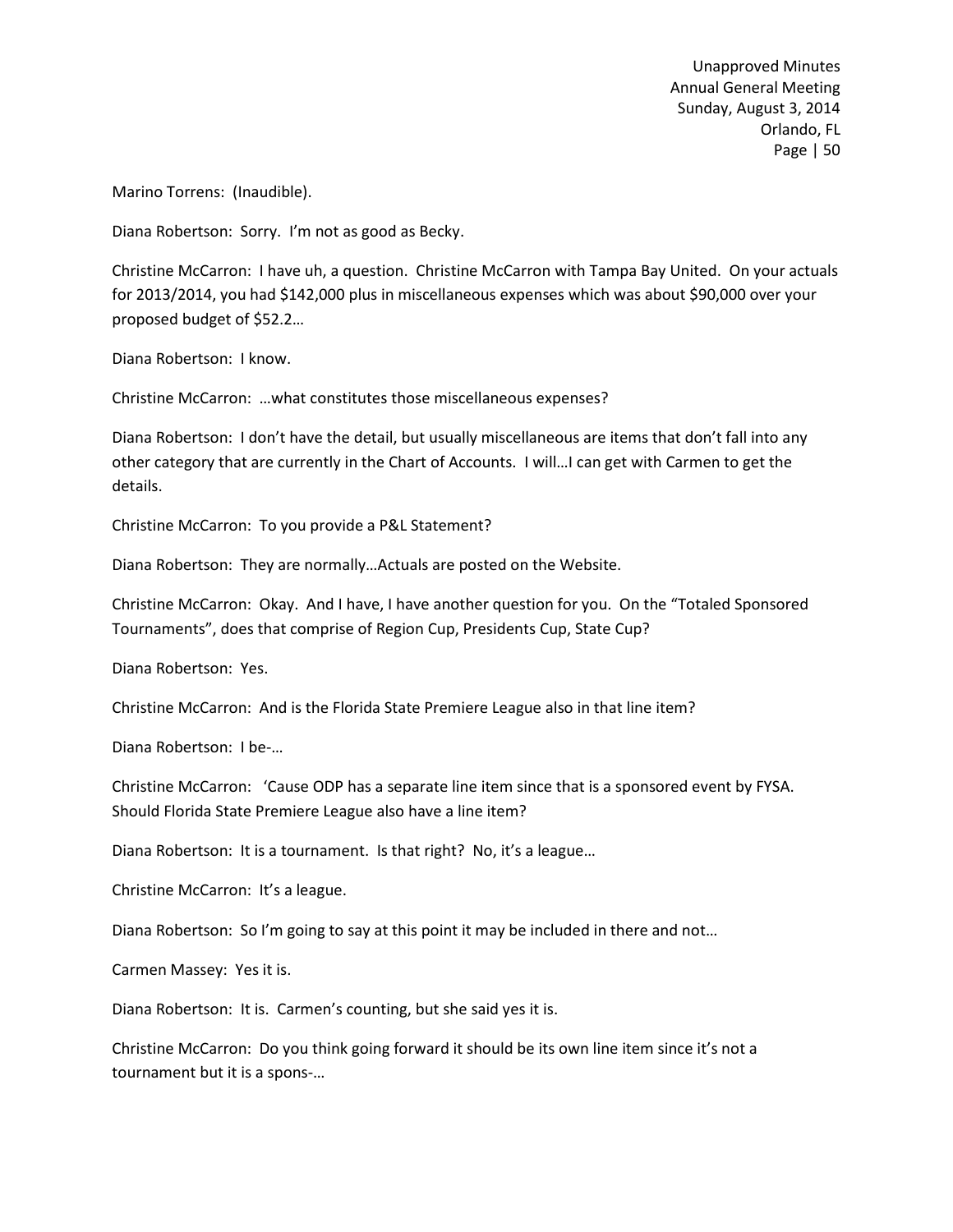Diana Robertson: We could to that…

Christine McCarron: Yeah, 'cause break-out ODP in that into their own line item. Thank you.

Diana Robertson: Um-hum (affirmative). Any other questions? I make a motion to approve next years…

Marino Torrens: No you already did.

Diana Robertson: Oh, I'm sorry, call a vote. Uh, those in favor say "Aye".

Audience: "Aye".

Diana Robertson: Those opposed? Do I have to say abstained? Those abstained? Thank you. Uh, one last thing, one quick moment? Uh, would the following clubs, if they are here, could you just stand for a moment? These clubs submitted and received uh, monies awarded through the FYSA Foundation that we did create a couple years ago. Uh, is Tarpon Springs Soccer Association, Deltona Youth Soccer Association, Arlington Football Club, and Satellite Beach Soccer Club...those clubs were awarded by the Foundation to receive some monies through…from uh, the earnings of the investment for the Foundation last year. I commend you all and uh, after the meeting if you go to the back, we have cute little checks to take you picture of to post on the Website. Thank you.

(Applause)

Marino Torrens: Carmen, are we, are we almost there?

Carmen Massey: (Inaudible).

Marino Torrens: Okay. Again, no Cuban minutes please. Okay. Any unfinished business that we need to discuss?

Female: (Inaudible).

Marino Torrens: You wanna…you brought it up.

Becky McLaren: I believe last year at this we formed a committee that Mr. Confessore was head of about the restructure of FYSA. Uh, Lew with uh, the Board of Directors…um, Lew do you wanna say anything about what your committee found or where their direction is?

Lew Confessore: The committee report uh, got lost in uh, the uh, work time of the person who volunteered to uh, put them forward. The committee did meet several times on the telephone. The State Association picked up the tab for the telephone calls and there were several recommendations, but they do not appear in your book. So uh, you're not gonna see them probably 'til next year.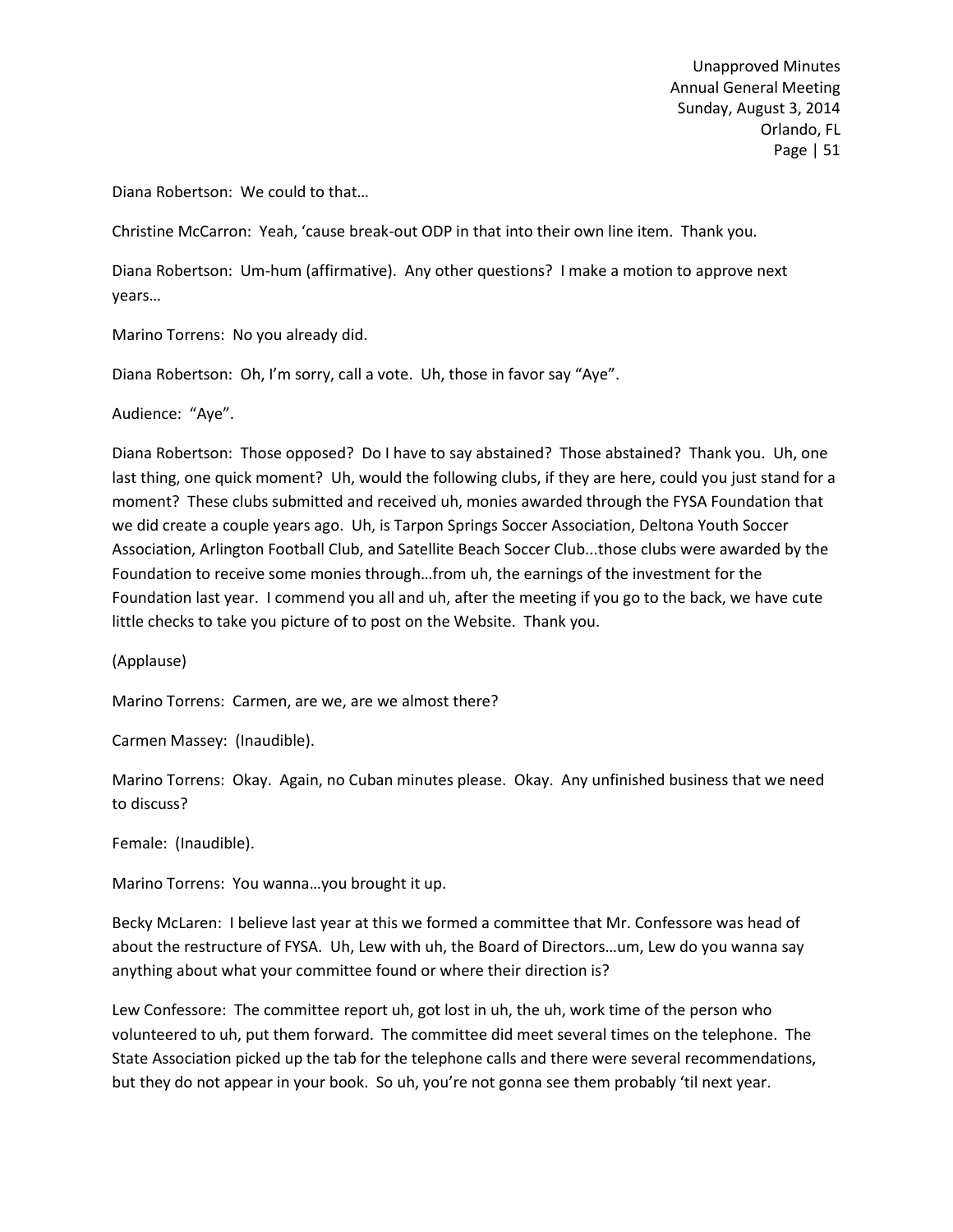Marino Torrens: Any other…you wanna talk about that…you were part of the committee?

Usha Vargas: Yes I was part of the committee…Usha Vargas, Secretary. Um, I promise you that we will get that done as soon as possible. And it, if it needs to go out to membership, we can do that as well.

Marino Torrens: Okay. Okay. Any new business? Mr. Sutter, you've been with us…listening to all this, anything you need to…you wanna discuss, talk as President of…actually the, who oversees us, so.

John Sutter: If I can um…

Marino Torrens: Yeah.

John Sutter: I was going to, to speak against and about the different amendment things and was going to ask someone to seed my, their time so I could do it. So normally I don't get involved, but I urge you to consider very carefully what it is that you're looking at doing right now. Uh, USU Soccer just spent a year and three (3) meetings of calling all of our members together to look at changing our Bylaws. And the reason that we did that is, is because I had, as President, as presidents before me, had to bring everything we were going to do before our members, which were our 55 State Associations, Florida Youth being one of them. And everything we did as USU Soccer had to have the approval of the members. So it took us years to get anything done. Club Pass took us three (3) years to get done. To change our National Comp-, National Championship Rules took us years to get them done. The market place will not allow you to take years to address what you want to do, whether it be competition that's coming in or a new idea you have cannot take you years. The market place won't let th-, they will be gone. Um, and so I, I really urge you to think about what it is you're doing when you start to restrict what it is that you do. Ha-, had this passed, I don't know whether it will or not, having the first and the fourth are fine. You set up a, uh, a league and then you go ahead and give it over to the Commission to let them run. Uh, ultimately everything that they do will come under review of the body and you can bring it up here to it. But if it all stays intact and you pass it, it's two (2) years to do anything. Because if they have to bring it here next July or next August, and even if you approve it, it's too soon to do it for the year you're just about to enter. So any change is two (2) years in the making. How can you respond to competition; how can you head off competition, if you're thinking in two (2) year moves? You cannot do that in today's market. You cannot do that in today's market place. Okay? Like I said it took USU Soccer an entire year, three (3) meetings, a quarter million dollars, that some of our members questioned whether we should spend or not. But at the end of the day we completely revised our Bylaws. We took away some of the voting that the State's went, went to vote on, and we empowered the commissions, we empowered our Competition Committees to go ahead and do what they needed to do for competition with oversight of the Board of Directors. And at some point in time, you have to put your faith in the leadership you've elected or you have to question why you elected them. And so allow them the freedom to be able to do what they need to do to make your programs better, we talked about it. Please don't handcuff them and then be mad at the results when someone comes in and you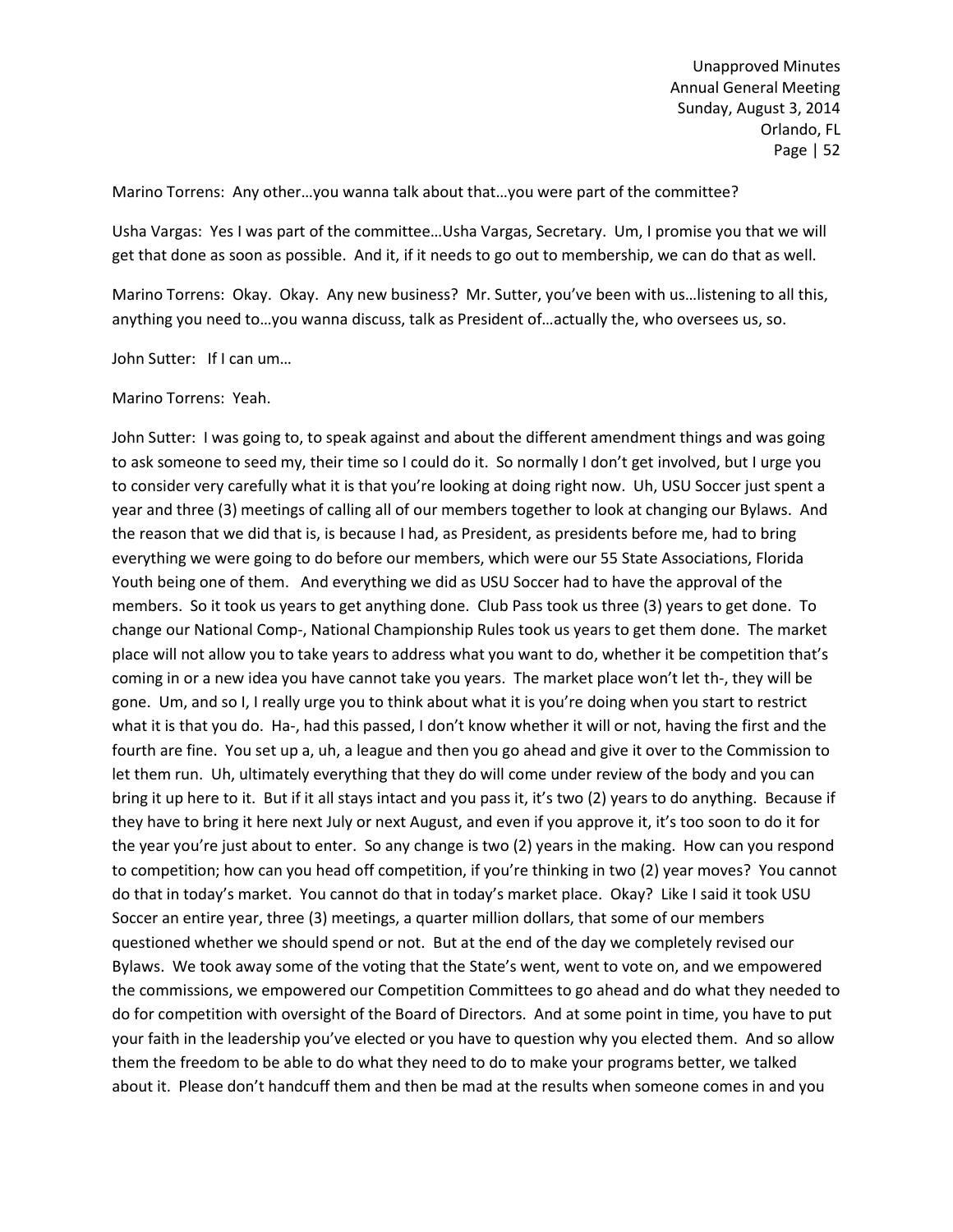lose thousands of, of members. Uh, north, northeast and Region I lost 50,000 players to the stroke of a pen, okay? Because they're not able to move fast enough, they're not able to offer what the players, what their DOCs, what the, what the teams are demanding of them. And if you handcuff yourself then, then unfortunately you can't be surprised at the result. But think about it in terms of remaining flexible, and remaining viable and uh, and uh, I urge you to do that. Thank you.

## (Applause)

Becky McLaren: Have the results of the am-, the vote for the amendment of the motion…yes - is 3,035, no - 2,915 and 56 abstentions. So the amendment to the motion would pass.

## (Applause)

Becky McLaren: (Inaudible).

Marino Torrens: (Inaudible). We go somebody coming to the microphone.

Becky McLaren: I know. So now we would be...for the amended motion would go to 1500.1 and then 1500.4 would be renumbered to 1500.2, and the ones in the center would be removed. So Cody if you could delete what you have the line through. Now we have this motion on the floor. Is there any discussion on the new motion?

Alan Mayer: Alan Mayer, Deltona Youth Soccer. And uh, and with all due respect to the last speaker, I agree with him 100 percent that in the market it has to be able to move quickly. But moving quickly doesn't necessarily mean you're moving in the right direction. And I question whether this is in the right direction. We started with the, the comment that, that we've got competitors providing more competitive environments. This proposal initially started out making allowances for 16 teams which is a drop in the bucket, it doesn't go and address the issue. The issue here is a unilateral option to expand it while only talking to the clubs involved with those 16, those 16 teams I believe. The fact is we represent a lot more teams and a lot more programs, and this problem goes much, much deeper than just 16 teams. The fact of the matter is today when you apply to, to be one of those 16 and you don't make it, you've already opened the door to say I'm looking for another option. And actually encourage people to go out and look at what else is out there. Instead of rushing down a path that really hasn't been well thought out to solve the problem, I would actually encourage that we put forth here a "sunset provision" that basically says, look we're already pregnant. Let this thing stand for a year, but it goes away in a year unless we put forth a provision that addresses the competitive situation from top to bottom and addresses all the League questions. Otherwise, what you're basically doing is you're going to run down a path and you're gonna suffer the consequences of, of unexpected consequences. And you'll create more problems than you've solved. At this point you do not have the voice of the leagues involved and you don't have the voice of, of uh, recreational soccer, you don't have the voice of the D-II soccer elements. All you have is, is clubs that had 16 teams and that isn't represented in this, in this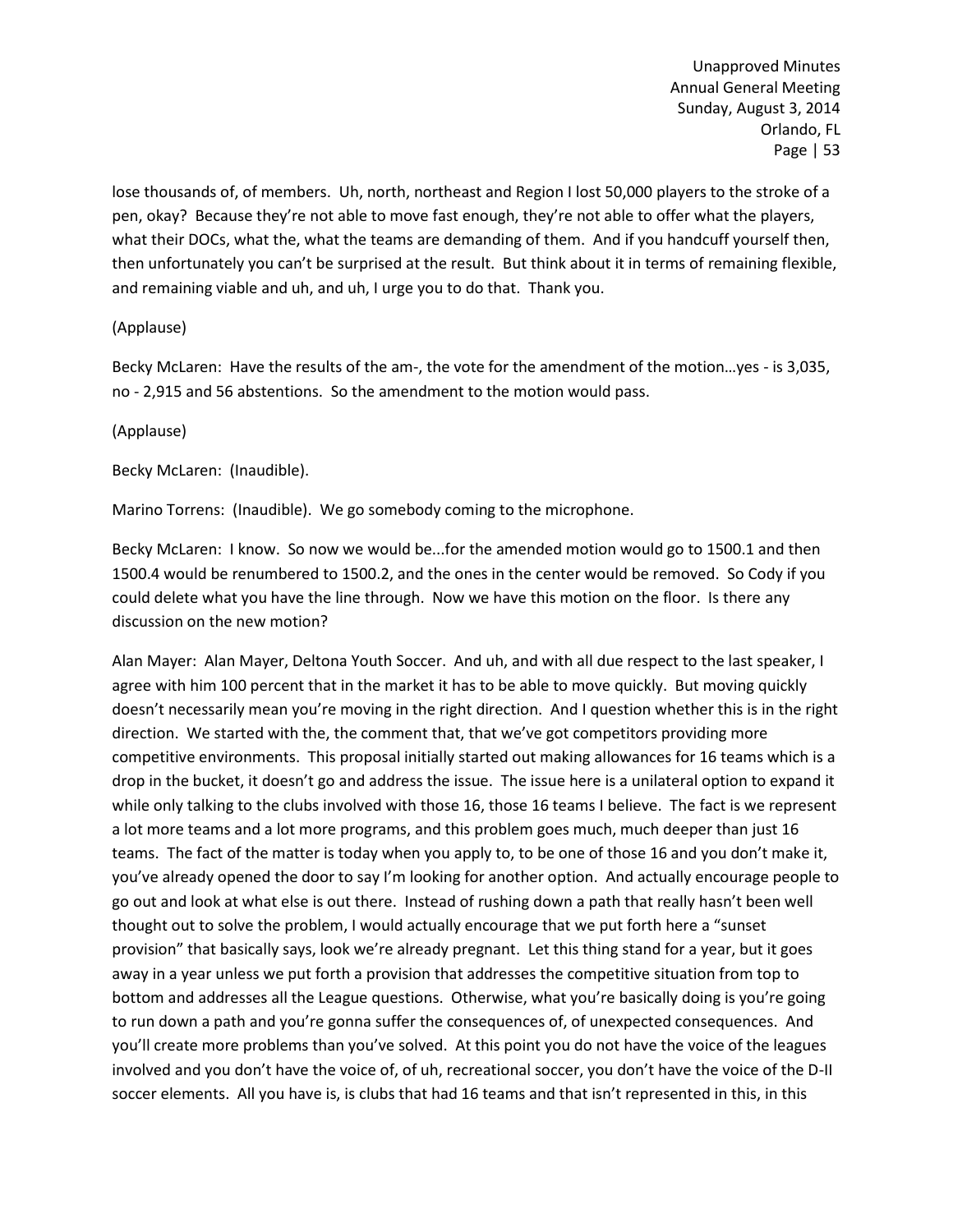room. In fact, I would even go and hazard to say that if looked at where those 16 teams came from, they probably came from the larger groups that had larger players that could pull a D-I or better team together. So the statistics are already weighed this over towards the larger clubs. And yet if we're here to develop soccer, then it's at the other end of, of the path that we have to account for as well and that's the players coming into the game. And so I would put forth here that I think you're rushing down a path that actually helps our competition and you're ignoring the very voices in the leagues alright, that are dealing with this issue today. And so I would put forth that we offer whatever verbiage is necessary, but a "sunset provision" that says, yes go forward with the plan, you've already committed to these, to these teams, but that next year, this thing goes away unless there's a better provision that's put forth that you can get the full membership here behind. And yes it may take two (2) years, but I've been in enough product roll-outs and businesses where a rush to judgment actually crea-, actually helps your competition. Speed isn't the answer, getting it the right the first time is. We didn't get it right the first time. That's all I have to say.

(Applause)

Becky McLaren: Anybody to speak "for"?

Charlie Graham: Like I said I'm not a lawyer. Charlie Graham, Satellite Beach. Um, what about entering into what has been amended, an amendment that says 15.1.3 um, that there will be 16 teams in each Division effective May 1, 2015, and that that…or what I'm looking for is a date that we're…we have time to plan either "for" or "against" that. I think that is the thinking point and whether it would make more sense to make it uh, 2015 or 2016, I'm okay. I just think we need to have that in there that um, all the clubs are gonna have their input before we've moved beyond where we should've moved in the first place. Do you have a recommendation…

Marino Torrens: Oh no, I was gonna…

Charlie Graham: …to the amendment?

Marino Torrens: …talk after you. I'm sorry. (Inaudible).

Charlie Graham: Okay.

Marino Torrens: I, I was waiting for you.

Becky McLaren: What we could possibly do is we could…what we could do is actually um, send out a survey to "all" of our affiliates and get the results from that survey and that could be done while this is going on so that it could be brought back…it could be given to the Commission so that they have…because what…in essence what this is doing is giving the Commission the ability to set the Rules of Competition, the qualifications and things. So we could send that out to all of the membership, a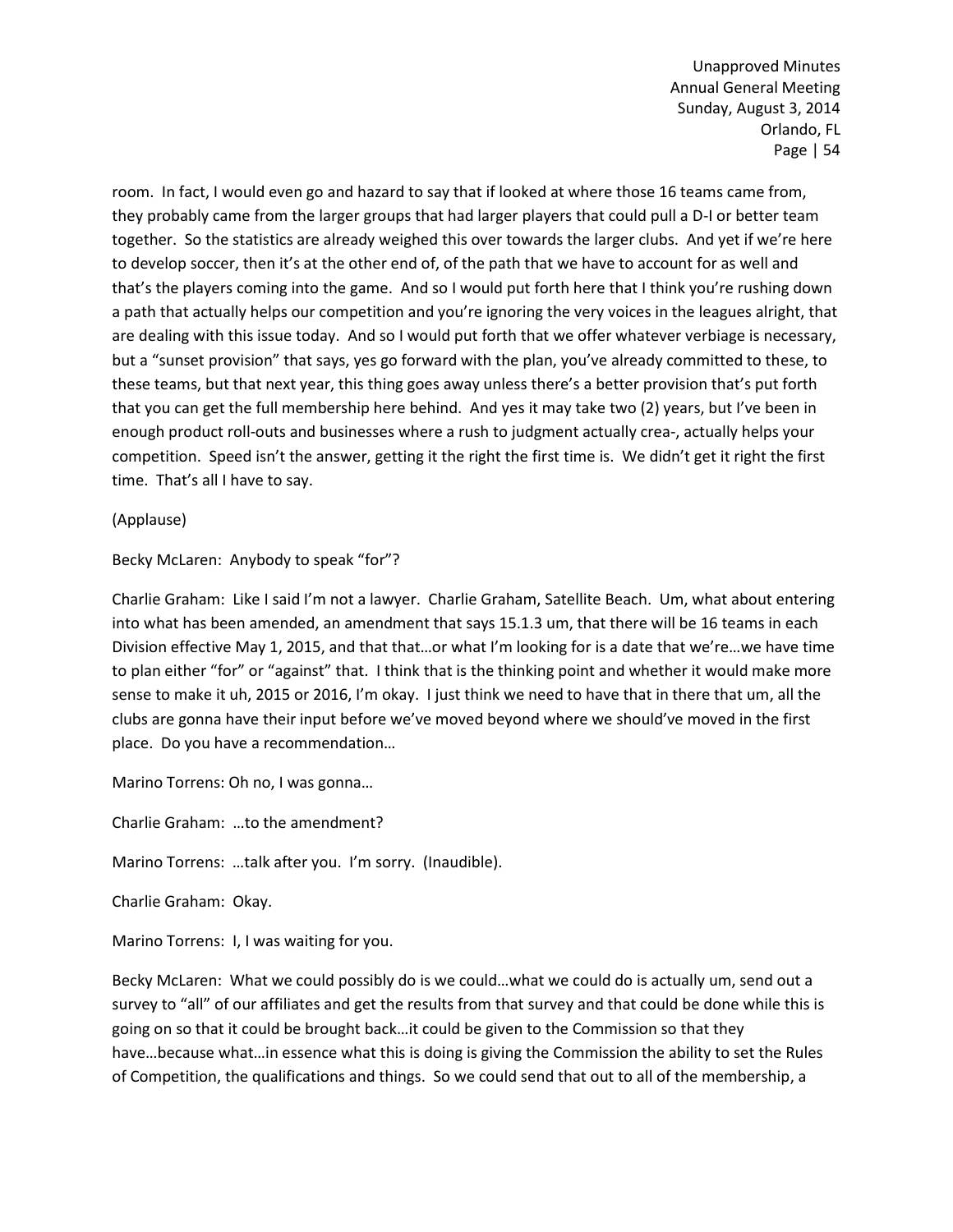survey with that so that it comes back and it's given to this seven (7) person commission so that they can use that to make decisions that would affect the whole membership.

Charlie Graham: But a, a survey is just a survey, it doesn't change anything right?

Becky McLaren: No…

Charlie Graham: So even if the survey came back 90 percent, whatever, the Commission could still say, well we don't care that the 90 percent said this, we can do something else. I know that gets into a political arena, but yo-, you understand where I'm going. I, the little guys wanna make sure our vote really counts it's not just a paper trail.

Steve Sassman: Steve Sassman, District Commissioner B-5. I, I heard a lot of good ideas and a lot of thought, but I really don't know that this is the place to try to rewrite this whole rule. So at this time I would like to make a motion to table this for further discussion and put it before the EC at their next meeting and they can put it out to membership for a vote.

Becky McLaren: For a vote or to form a committee…

Steve Sassman: Well uh, I read a little bit about the rule change process, but I'm not quite clear, but I believe the EC has the power to recommend a change that they can present at the next, at the next…

Becky McLaren: At the next…

Steve Sassman: …meeting.

Becky McLaren: …Board of Directors Meeting?

Steve Sassman: Yes. And so what I'm offering you is let's table this, let's get both sides together and, and move down that path 'cause we're not gonna solve this today, I don't believe. That's that so I'm making a motion to table.

Becky McLaren: There's a motion on the floor to table and there's been a second. Is there any discussion about the motion to table? It's been…

Marino Torrens: (Inaudible).

Becky McLaren: It's been moved and seconded to table this. All those in favor on tabling the motion, signify by saying "Aye".

Audience: "Aye".

Becky McLaren: Opposed?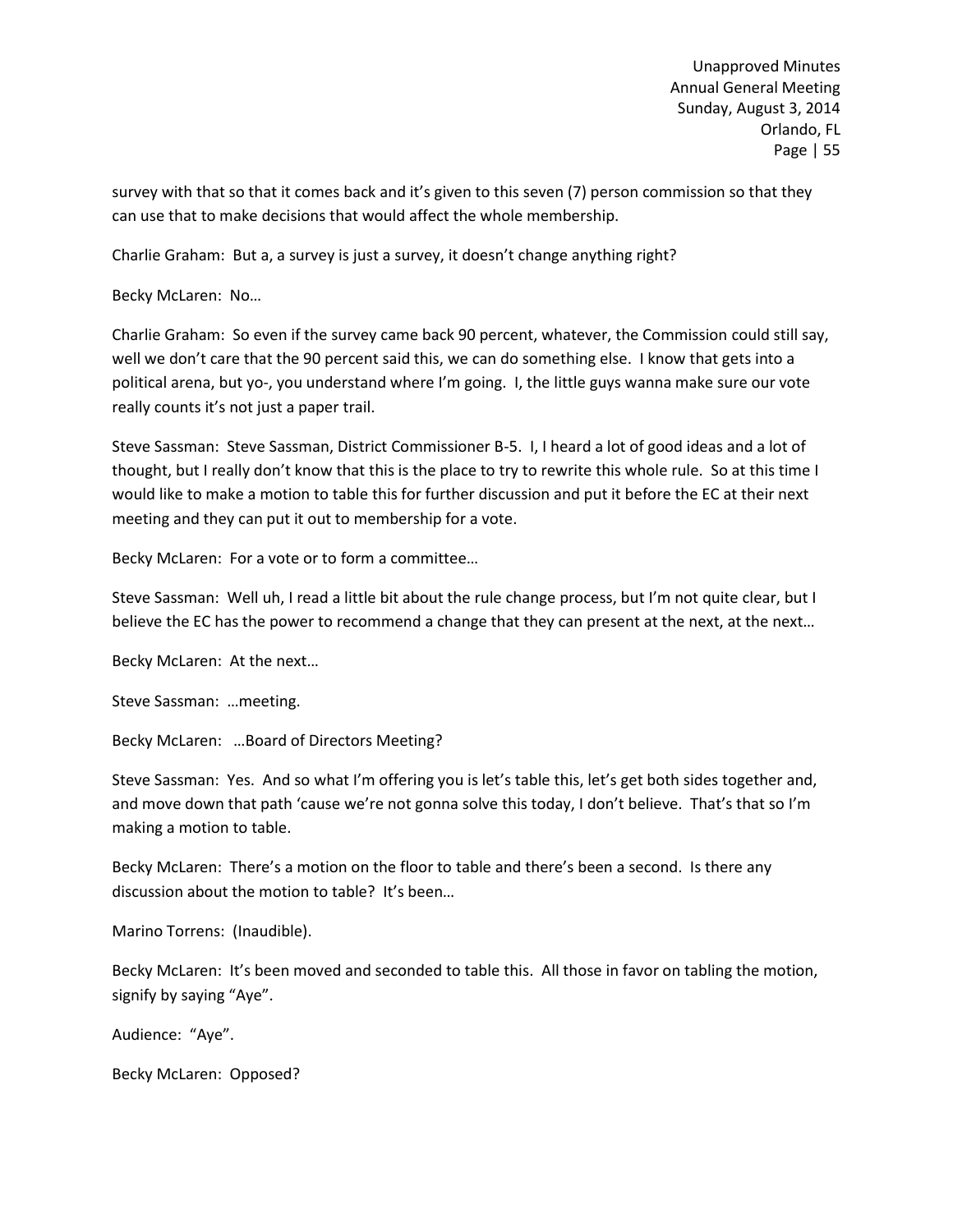Audience: "No", "Nay".

Marino Torrens: We done it, we done it for everything else. Ballot…go to…

Becky McLaren: Go to Ballot D…

Marino Torrens: (Inaudible).

Becky McLaren: …go to Ballot D. I wanna make sure that we get this one correct. So if you'll pull out Ballot D. "Yes" you are in favor of tabling the motion, "No" you do not want to.

Female: I'm sorry but (inaudible).

(Marino and Becky talking)

Marino Torrens: I like that one. I like how it is now.

Becky McLaren: I am too. I (inaudible).

Marino Torrens: I got \$20 on Nick. I put, I put my money on Nick. (Inaudible) I like that one.

Female: Yeah.

Marino Torrens: Wait uh, okay. Anybody else? Cody you…that's one up front. He's slow. Okay. Everybody turn to Alison. No, okay. Are they recording? Not up here. We don't want you. I think you, you hearing things already. No. Are they just…are they loosing…okay we collected every ballot? Every…anybody else raise your hand. No. Okay. The last thing I got on my agenda before we finish with this is approvals of the actions of the Board of Directors for 2013/2014 Seasonal Year. Do I need…do I have a motion to approve the actions of the Board of Directors for the 2013/2014 Seasonal Year?

Male: (Inaudible).

Marino Torrens: Is there a second?

Female: Second it.

Marino Torrens: Okay. Any comments on the approval of the actions of the Board of Directors for 2013/2014?

Male: (Inaudible).

Marino Torrens: That would be none. All those in favor say "Aye".

Audience: "Aye".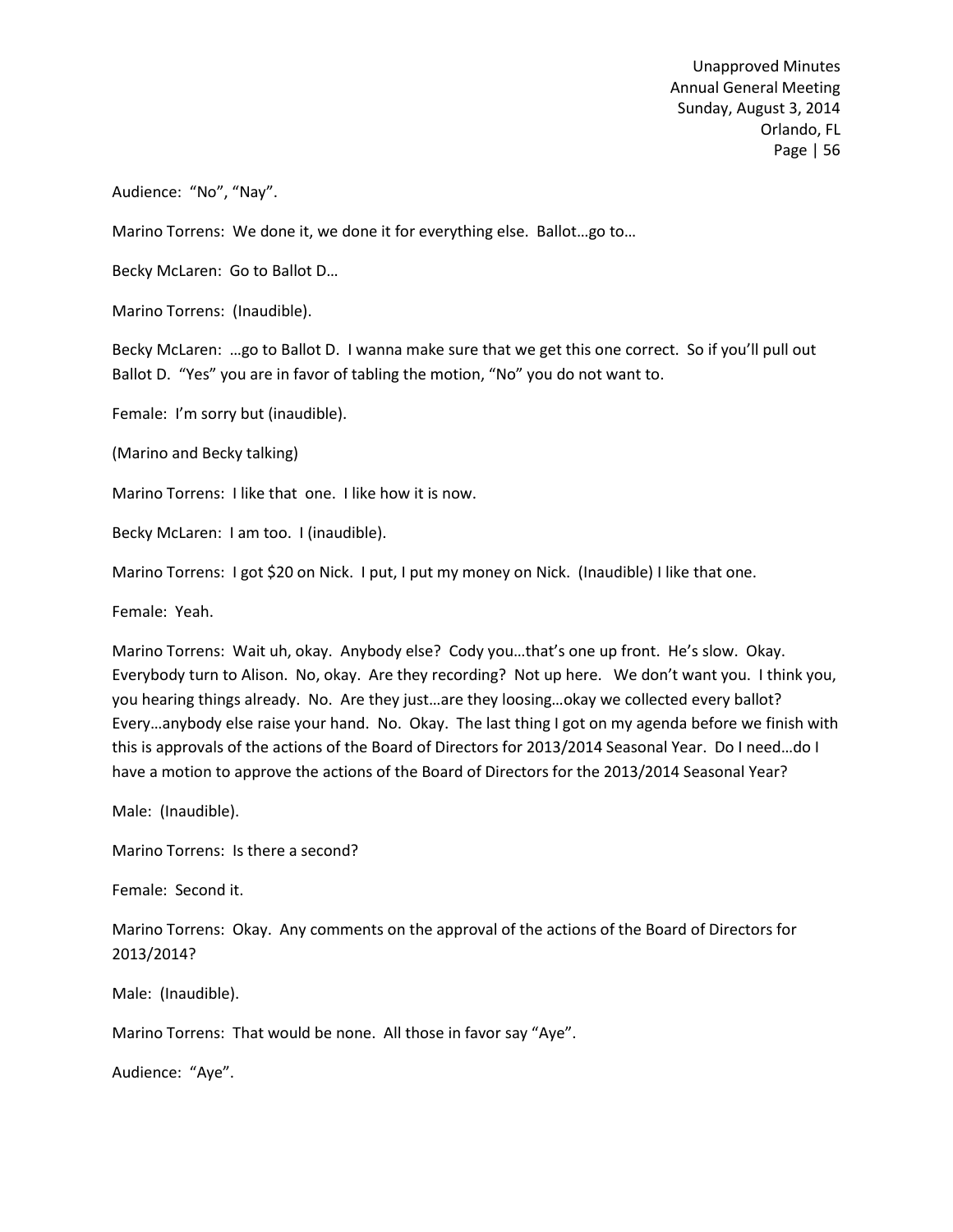Marino Torrens: Opposed?

Male: (Inaudible).

Marino Torrens: You guys wanna wait for the votes or do you wanna start elections?

Female: (Inaudible).

Marino Torrens: Abstentions, I'm sorry?

Female: (Inaudible).

Marino Torrens: Okay then. Go ahead, we'll go with the first one which is oh, uh, I gotta…I'll get out of the way.

Usha Vargas: Okay. At this time we'd like to uh, hold elections for the position of President of FYSA. May I have a nomination on floor? I'd like to open it up.

Female: I nominate Marino Torrens

Female: Second.

Female: Third.

Female: Sixth.

Usha Vargas: Are there any other nominations on the floor? Okay. The nomination is now considered closed…

Female: (Inaudible) motion.

Usha Vargas: I'd like a motion to close the nomination.

Female: I (inaudible) the nomination.

Usha Vargas: Second? Anyone second?

Male: I'll second.

Usha Vargas: Okay. Mr. Marino Torrens the re-elected President of FYSA.

Marino Torrens: Thank you.

(Applause).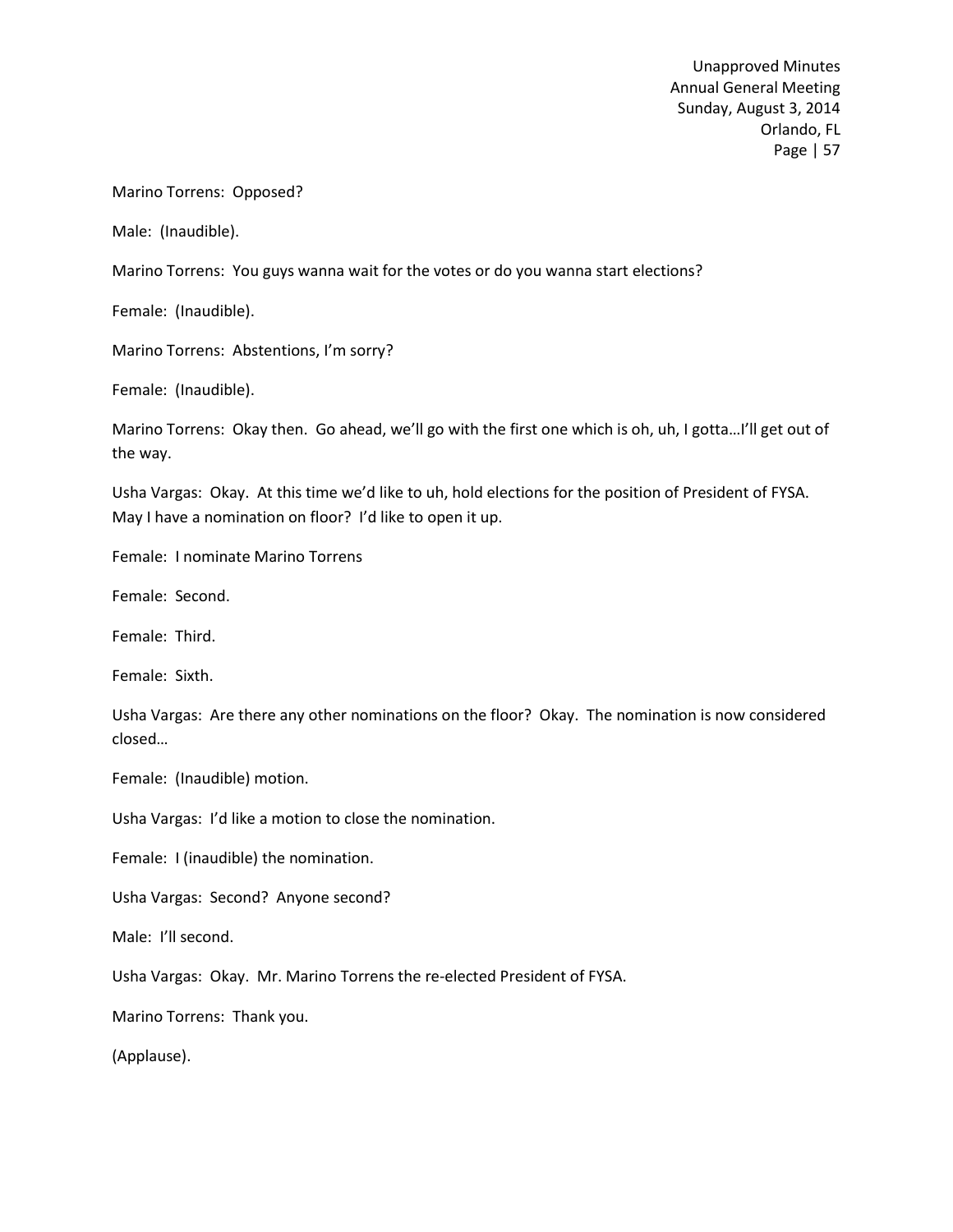Usha Vargas: Okay. We now move on to election for the position of Treasurer on the FYSA Board. We'd like to open up nominations for Treasurer.

Female: I nominate Diana Robertson.

Female: Second it.

Female: (Inaudible) nomination.

Usha Vargas: Okay.

Female: (Inaudible).

Marino Torrens: (Inaudible).

Usha Vargas: There was a nomination by Donna Haase, District Commissioner D II, and seconded by Ronda (inaudible)…

Marino Torrens: (Inaudible).

Usha Vargas: …for the position of Treasurer.

Marino Torrens: For who?

Usha Vargas: For, oh for…I am sorry, for Diana Robertson. Are there any other nominations?

Female: I move to close on the (inaudible).

Marino Torrens: Second.

Usha Vargas: Okay. Nominations are now closed. So the position of Treasurer goes to Diana Robertson.

(Applause)

Usha Vargas: Okay. We would now like to open up the nomination for Vice President of Administration and Communication on the FYSA Board.

Terri Towers: Terri Towers, DC III B. I'd like to nominate Becky McLaren for the Vice President of Administration and Communication.

Male: Second.

Usha Vargas: Seconded by who please?

Female: Jeff Kurzer.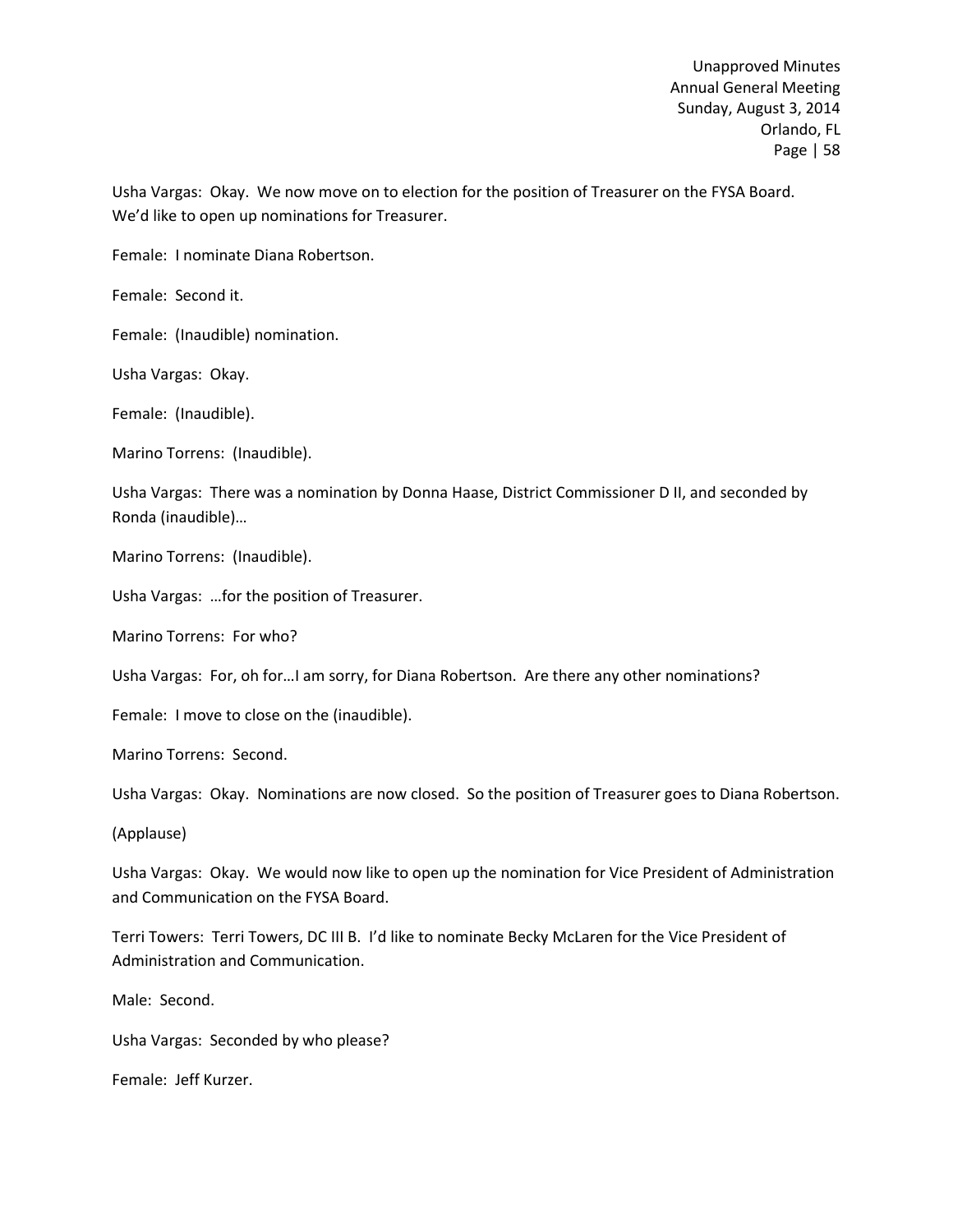Marino Torrens: Jeff Kurzer.

Usha Vargas: Jeff Kurzer, okay. Are there any other nominations?

Marino Torrens: (Inaudible).

Usha Vargas: The nominations are…motion to…

Marino Torrens: Motion to close the nomination.

Usha Vargas: Okay. Nominations are now closed. Becky McLaren you are still the Vice President of Administration and Communication.

(Applause)

Marino Torrens: Okay. Now as most of you know that Tommy Thompson retired during year and Usha Vargas has been appointed to Secretary to cover to end the year by our rules. The position is open for a one (1) year term until the original term comes up at the next AGM. So I opened the uh, the nomination for Secretary for the…to finish the term that Tommy Thompson could not finish.

Lew Confessore: I would like to nominate…

Female: Lew identify yourself.

Marino Torrens: I don't…who are you?

Lew Confessore: …for Treasurer. Oh, okay. I hope they get my name spelled right. Lew Confessore, from Coral Estate Soccer Club. I would like to nominate Usha Vargas.

Female: I second it.

Marino Torrens: Is that a second by District Commissioner B II.

Lew Confessore: Usha.

Marino Torrens: For Usha. Any other nominations for the position of Secretary?

Female: I move that we close nominations.

Marino Torrens: Congratulations.

(Applause).

Marino Torrens: Thank you. Now you gotta do that (inaudible).

Usha Vargas: I'd like to now open up nominations for the Vice President of Region B…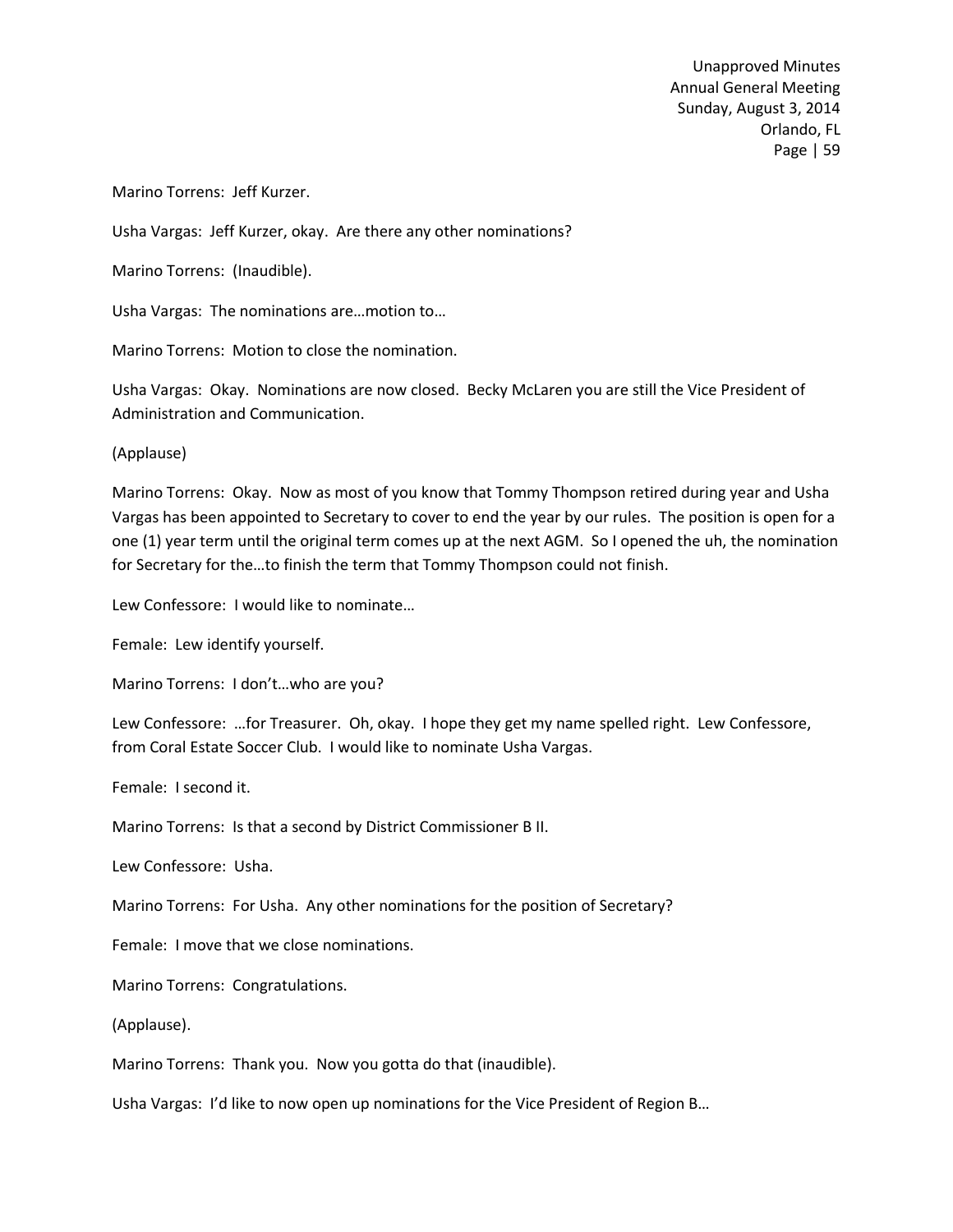Female: (Inaudible).

Usha Vargas: …so this election is only for Region B.

Steve Sassman: Steve Sassman, District Commissioner B IV. I'd like to nominate Rhonda Link-Cummings for Vice President, Region B please.

Usha Vargas: Very good. Any second? Okay.

Marino Torrens: Second (inaudible).

Usha Vargas: Okay. Any other nominations?

Mike Hyatt: Mike Hyatt, President, Greater Central Florida Youth Soccer League. Uh, I'd like to nominate the lady that made our uh, afghans and everything.

Female: (Inaudible).

Mike Hyatt: You just did?

Female: (Inaudible).

(Laughter)

Mike Hyatt: I second that nomination. Thank you very much.

(Laughter and applause)

Usha Vargas: Are there any other nominations for Vice President, Region B?

Female: (Inaudible) to close nominations…

Male: Second.

Usha Vargas: Okay. So Rhonda Link you are still the Vice President of Region B.

(Applause).

Marino Torrens: Before we, before we go to the next one. All those raffle things, she did those things through the whole year, and we collected \$423 that are gonna be used to uh, for…

Female: For scholarships.

Marino Torrens: …for scholarships in the Foundation.

(Applause)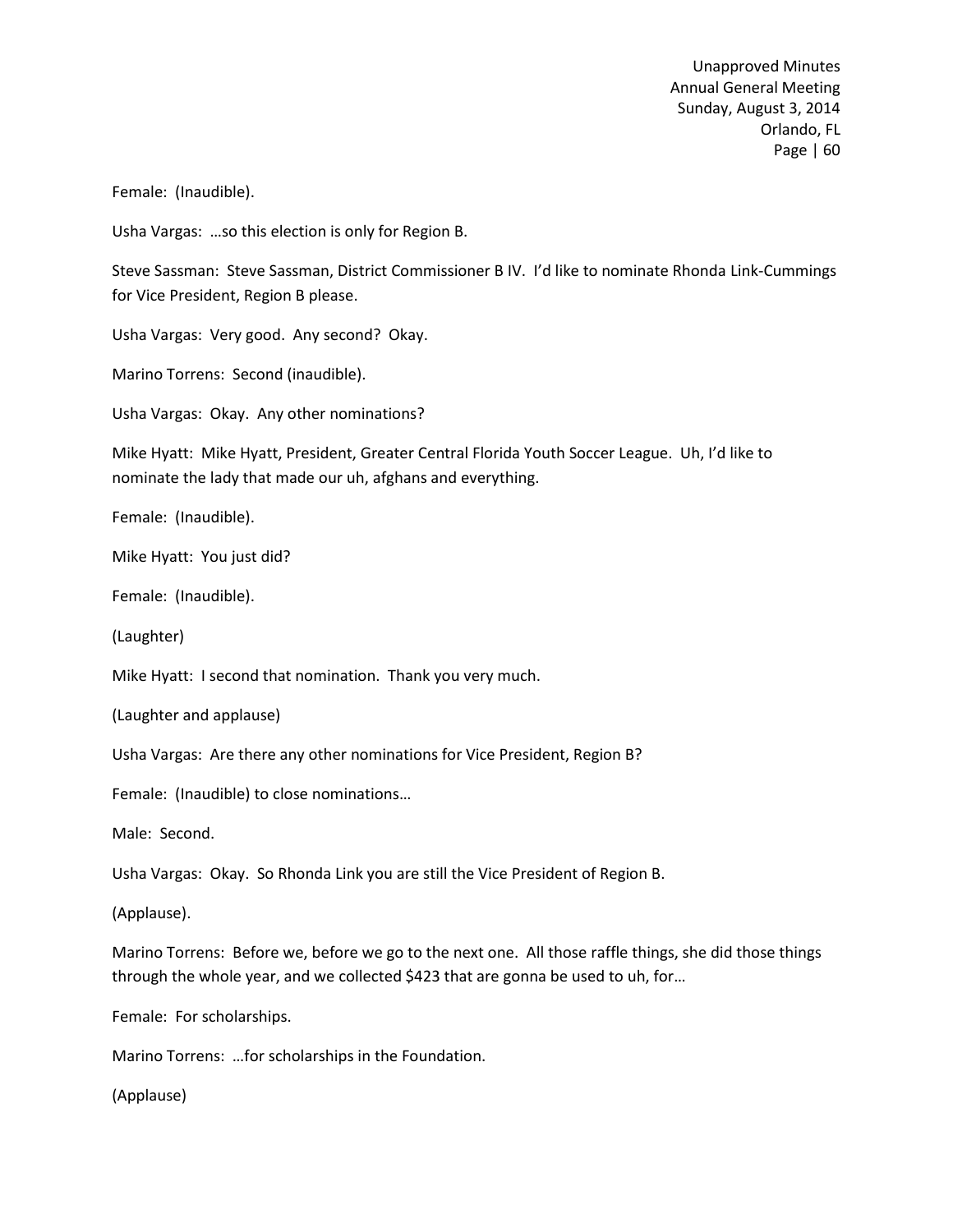Marino Torrens: (Inaudible).

Usha Vargas: Okay. Moving right along. We now have the uh, the last position, Vice President of Region D. So only folks from Region D are eligible to do this.

Tessie Goicoechea: Tessie Goicoechea, Bay United Soccer Club. I'd like to nominate Bill Modrow.

John Stacy: John Stacy, second.

Male: (Inaudible).

(Laughter)

Male: Can we get a recount?

Female: (Inaudible) move to close.

Usha Vargas: Any other nominations?

Female: (Inaudible).

Usha Vargas: I need a second on that move?

Marino Torrens: Second, I'm sorry whatever it was.

Usha Vargas: Okay. Bill Modrow, you're still the Vice President of Region D.

(Applause)

Marino Torrens: Okay. That's what I thought.

Female: (Inaudible).

Becky McLaren: I have the results from the vote to table the motion. Yes to table – 3, 799, no – 2,303; so the motion is tabled.

(Applause)

Marino Torrens: No for, for the good of the game, why couldn't you make the motion about two (2) hours ago? No, I'm only kidding

Female: (Inaudible).

Marino Torrens: Okay.

Becky McLaren: Marino (inaudible).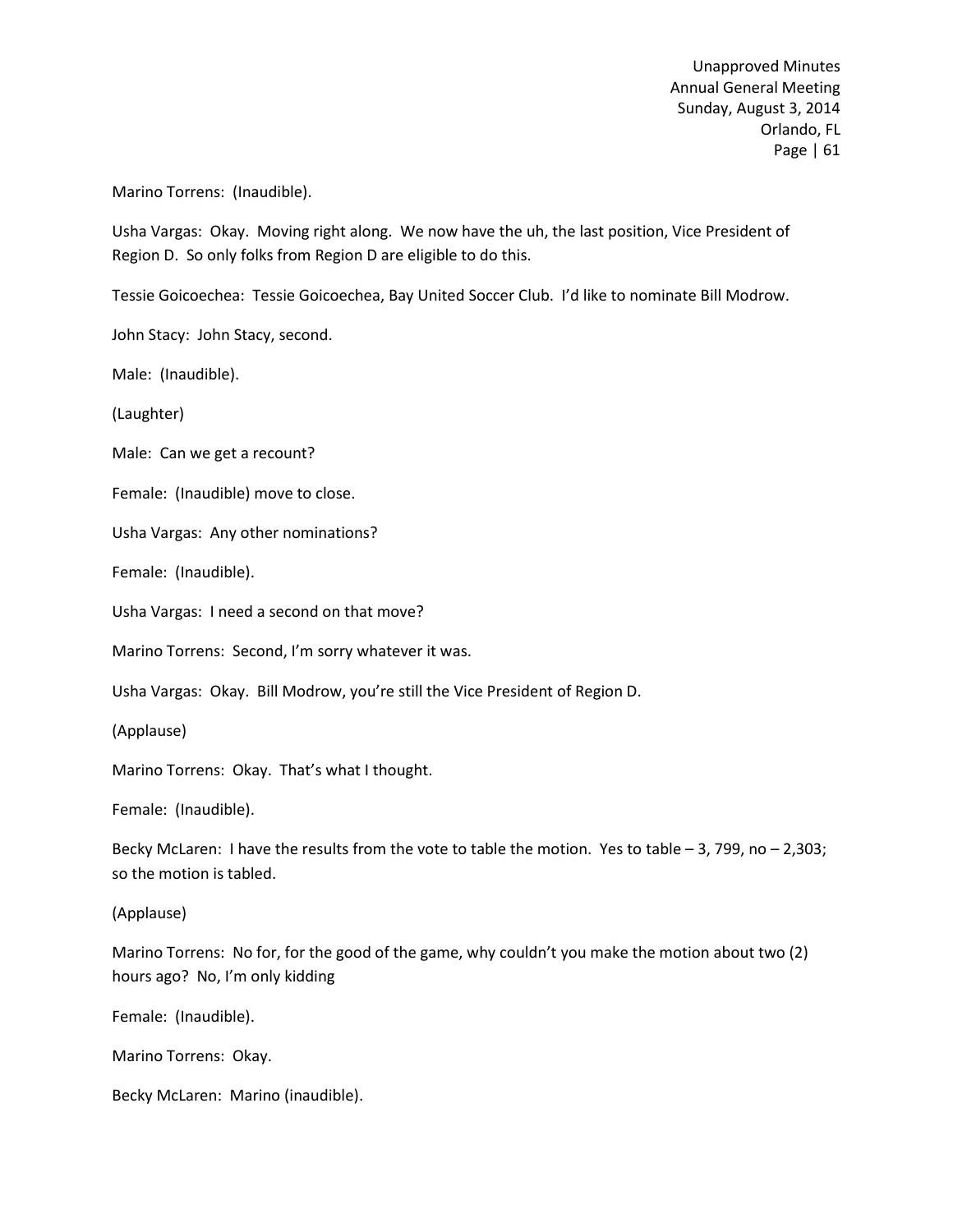Marino Torrens: No, did every…for the good of the game. There was a lot of discussion on this motion and I, I, I'm, as your I guess, re-elected President, I would like to call Marcos to get with Becky McLaren within the next month or so and try to rework something that we can bring back to the Commission to be brought up to the…I'm sorry?

Female: To the membership (inaudible).

Marino Torrens: …to the Commission to review, uh work with the Commission so that we can bring something up to this membership soo-, as soon as possible, if that's what you still would like to do.

Female: (Inaudible).

Marino Torrens: Lew?

Lew Confessore: For the good of the game. I think you guys need a Parliamentarian in this place while we have AGMs.

Becky McLaren: What?

Marino Torrens: Okay.

Female: (Inaudible).

Marino Torrens: Parliamentarian. That's what he said. Okay. Anything else for the good of the game? Yes sir.

Gregor Gramlich: Uh, Gregor Gamlich from Florida Celtic. I think that um, it's a good idea to get the original draft of the amendment and Becky…

Marino Torrens: Right, that's why I said Marcos was the original drafter, I'm sorry, I didn't clarify that.

Gregor Gramlich: Now my, my comment on that is that the uh, the, the timetable for that shouldn't necessarily be set for, "as soon as possible", although the discussion should start soon…

Marino Torrens: Right.

Gregor Gramlich: …but I think the uh, objective also would be to how this season starts to play out since this might be a good uh, litness(sp) test for going forward in different uh…different age groups have different quantities of players. You can see the results of that later on in the season as well.

Marino Torrens: Okay. Okay. Anything else for the good of the game?

Mike Hyatt: Mike Hyatt, Greater Central Florida Youth Soccer League. I'd like to nominate Rhonda, no wait a minute, wait a minute. Um, I don't know if it's...I guess it's for the good of the game when we're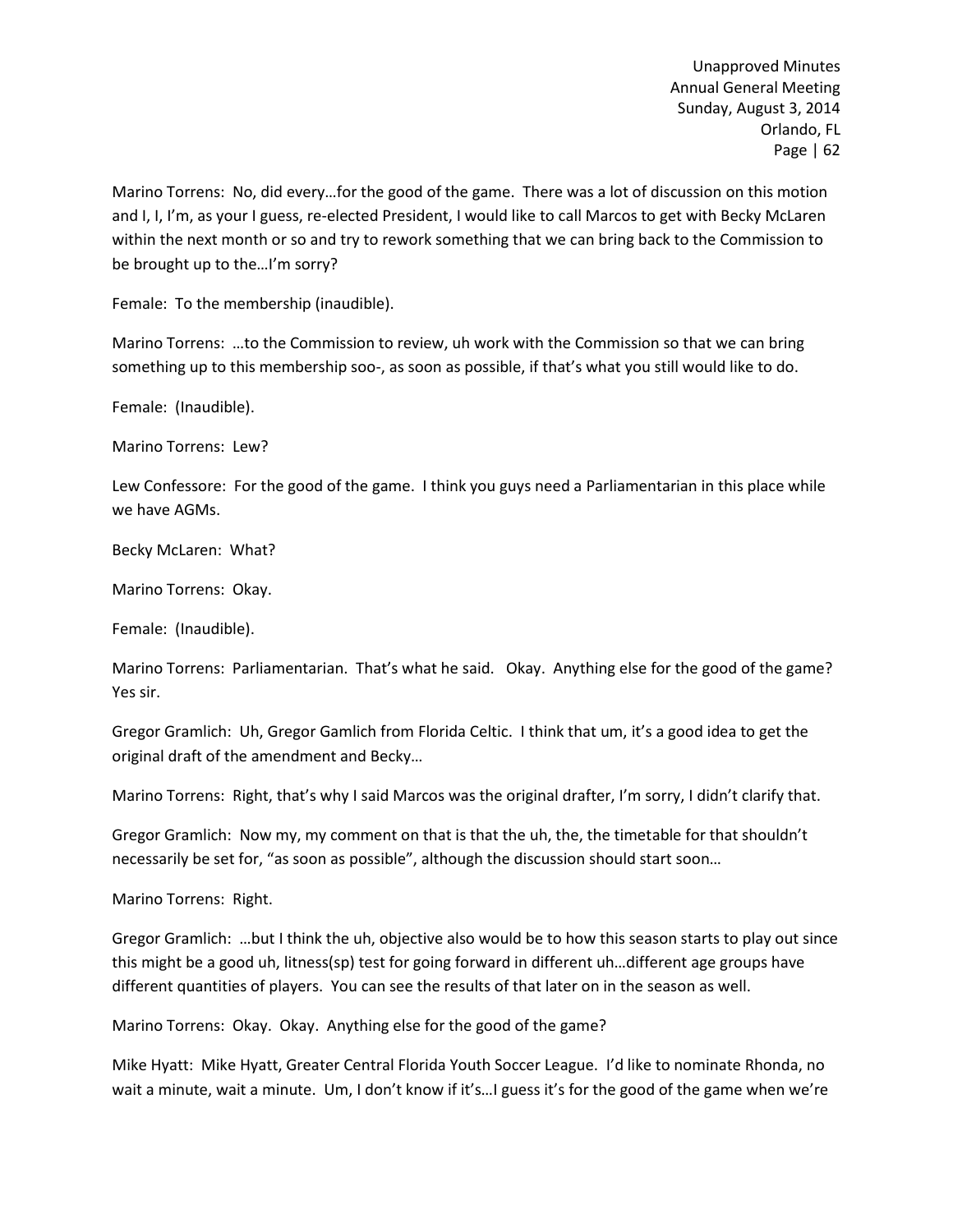talking about our AGM here. Um, and, and, and, and all respect to my friend Steve uh, to table things um, that's why we're here at the AGM, it's the Annual General Meeting. It's a time for…where all affiliates have a say in what happens with our organ-, organization. Um, and to table things to a point and time when all the affiliates aren't able to be there and not get a say…you know I think that for a lot of us in the room whom are…gosh let's just get the meeting over with so we can go you know. Whatever time it takes to get things right I think is, is what we need to look at in the future, 'cause I love FYSA, I love what we do and all, so let's just take the time to do it right when we have the chance for everybody to have a say and do it right…

Marino Torrens: Thank you.

(Applause)

Marino Torrens: Steve.

Steve Sassman: Steve Sassman, District Commissioner B IV. So I have an observation for you all today. If the Committee doesn't put forth rule changes…nobody else submitted a rule change this year or, or there were very few…

Marino Torrens: (Inaudible).

Steve Sassman: …rule changes submitted by members or affiliates.

### Marino Torrens: One.

Steve Sassman: One. And that's okay, because there are rules. But I would also say, you know as John pointed out, we need to trust the Board, but look who nominated folks for the Board positions that are currently up there. It was the DCs and members on, on the Board. It wasn't you all.

# Unknown: (Inaudible).

Steve Sassman: I'm sorry, one person, yep. If you want 'em changed, then you need to get engaged. And, and I'll respond to Mike real quick. It wasn't, it wasn't that I wanted to get out of here. Marino, I know…Marino was teasing me 'cause I should've done two hours ago. No, it has to play out. But if we're sitting here a locked, then get everybody together that has spots on it separately so we're not tying everyone up. Thank you.

# (Applause)

Marino Torrens: Anything else? No. I'm sorry, I didn't see you.

Becky McLaren: You didn't see me 'cause you were in the way. As Mari-, when Marino just stated for me to get with Marcos um, there were quite a few people in here who are very passionate about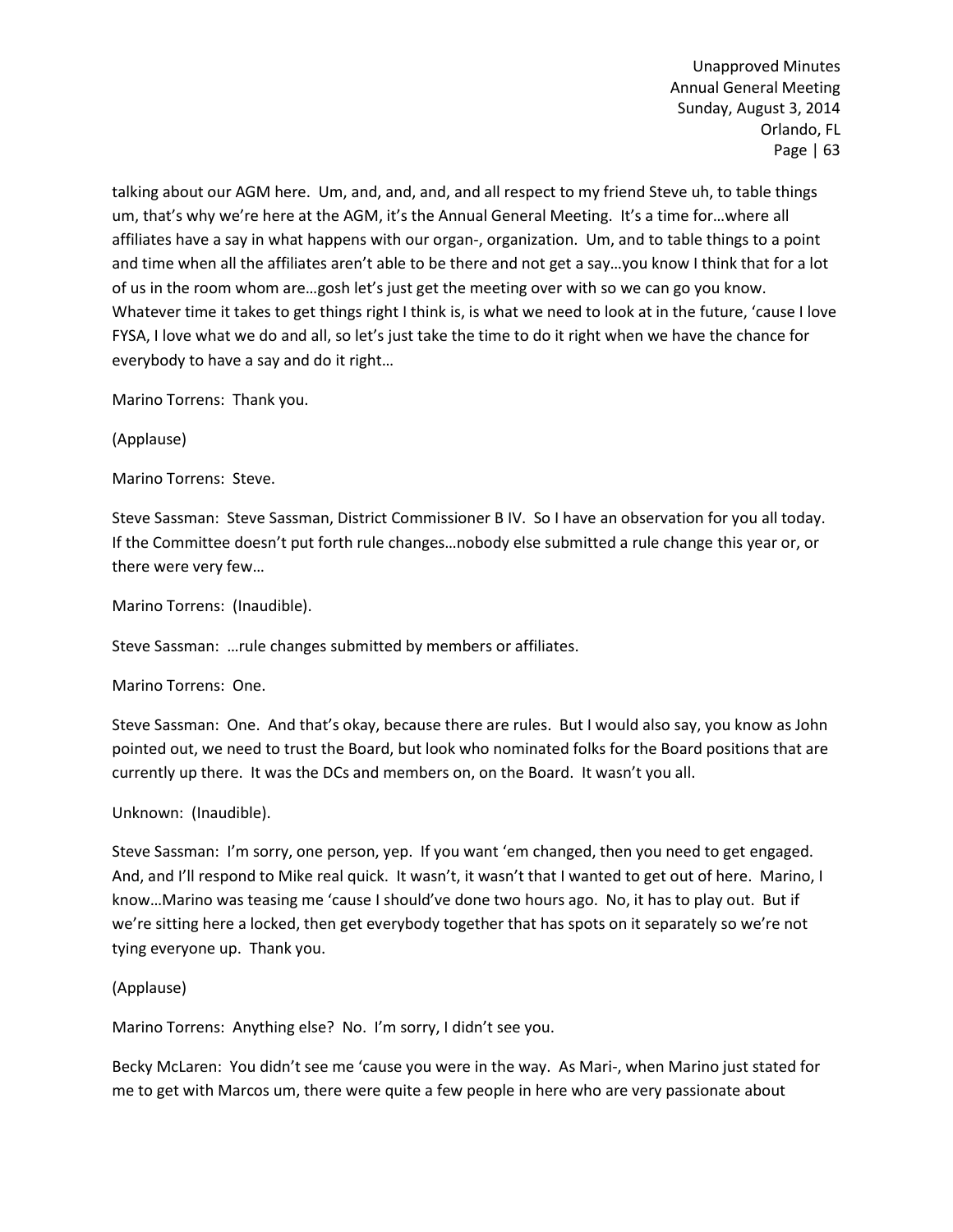speaking "for" and "against" and to make amendments to this. I'm gonna tell you that I am going to um, get with Marcos but I'm also going to get with Marcos because I think we need to also do a survey that's going to go out to all of you so that we can get your thoughts back on this so that we can bring something back to you. Um, some of the people who made amendments to the motions and things, if you would like to serve on this Committee, I ask that when we adjourn here, please come up and see me and give me your contact information so that I can have you with us in this discussion because I think that's important if we want to truly bring back something to the membership that all of us can agree on or we can come to some consensus that is important to have other people that are involved. But I can tell you that we will put together a survey and we'll get that survey out to you as quickly as possible, but I also wanna make sure that we make it encompassing to include the things that were discussed here in the points. So I wanna tell you all that we will do that and I ask you that when you get that e-mail, that you as administrators of your clubs make sure you take the time to discuss it with your other board members of your clubs, with your directors of coaching of your clubs, and that you make sure that you respond to the survey and you send us back so we have a true representation of the people in this room.

Marino Torrens: Anybody else for the good of the game?

Male: (Inaudible).

Marino Torrens: Yeah, they both don't fit in there.

Male: (Inaudible). Yeah I guess so. I'm gaining some weight. Um, I wanna thank…

Male: Who are you?

Dave Ditillio: To the road, I'm Dave Ditillio, VP for Region C. I wanna thank John Sutter for coming here this weekend and pleased for our  $40<sup>th</sup>$  year. Don't be a stranger, come back next year and I will show you how to drive a golf cart.

(Applause)

Marino Torrens: Mike, for the goo-, it should be on, no?

Male: Is it on?

Marino Torrens: Yeah.

Male: Okay. Well I wanna kinda try and talk to, to the biggest part of it. Um, on…in our meeting yesterday on Thur-, on…what was yesterday? I've lost all track of days, sorry.

Female: Saturday.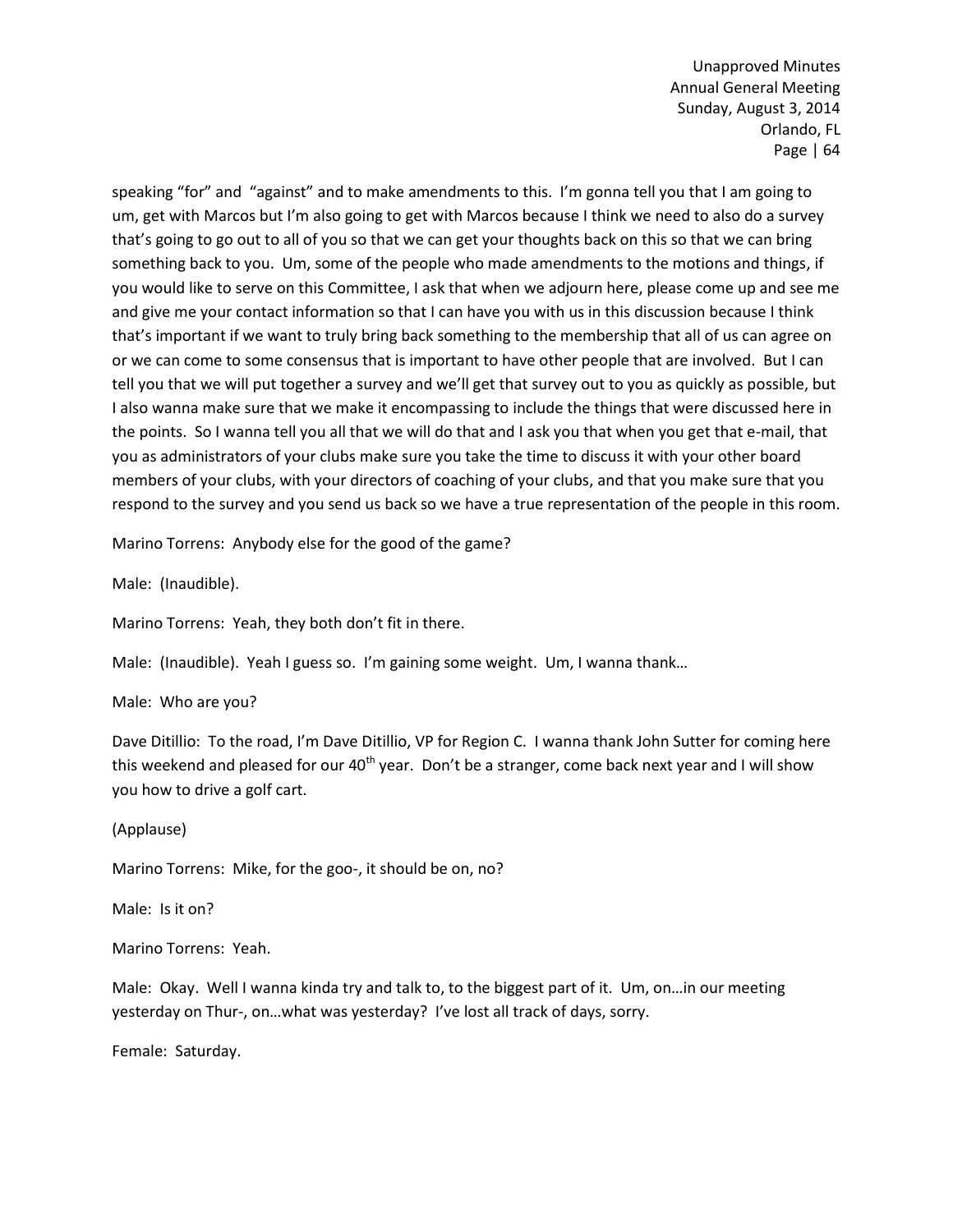Male: Saturday. We had our, our Recreational Initiatives Meeting okay? And for those of you that aren't aware in, in September which is USU Soccer Month, we're kicking of uh, uh, uh, recreational initiative program. Um, we highlighted that in the meeting yesterday. If you weren't in the meeting, we'll have the information posted uh, you know, probably late August. Uh, the intent of this is to, is to get into the recreational clubs. Um, well actually it's to get into all the clubs and kinda begin to, to, to build a relationship in terms of what are you doing well that we can share with the rest of the State, were there issues that maybe we can help you with or maybe some other clubs are doing similar things. Basically have a conversation the initial time so, so, so we'll spend a lot of time probably in the Fall and maybe even the early Spring having that conversation and then come back to those clubs with some of the you know, some of the uh, you know solutions or, or, or basically, what are your needs. Though initially it's a lot of listening, seeing where we are and then following up with each of the clubs. Okay? So if you wanna be involved with that uh, we'll have you know, for those that like forms, to fill out forms and send back to me uh, that would be great. Um, if not you can just send me an e-mail, I'm okay with that 'cause that's as easy for me as anything else. Uh but, but it is one of those things we want to now begin to give uh, uh, uh, better sense of you know, what we can do. As I told everybody yesterday we you know, I, I, I have two (2) folders or I have two (2) file cabinets that are in my office, the "have tos" and the "want tos" and this has been a "want to" for about oh, five (5), six (6), seven (7) years, but it has never made it over here. Well we're just kind of shoving it over here now and saying let's do it. We're excited about it, I'm excited about it and hopefully you'll be able to take part in it. Thank you.

### (Applause)

Marino Torrens: Okay. For me personally, I want to thank you for your support again to be leader for the next two (2) years. Uh, like I said from the beginning I'm here to try to do what's best for FYSA, not for me. And I will continue to do that and I wanna especially thank my wife and my kids for their support. Thank you.

### (Applause)

Marino Torrens: And secondly, Carmen, thank you very much again.

(Applause)

Marino Torrens: Need a motion to adjourn.

Becky McLaren: I move to adjourn.

Marino Torrens: Oh, I'm sorry. Go ahead sir.

Female: Sorry.